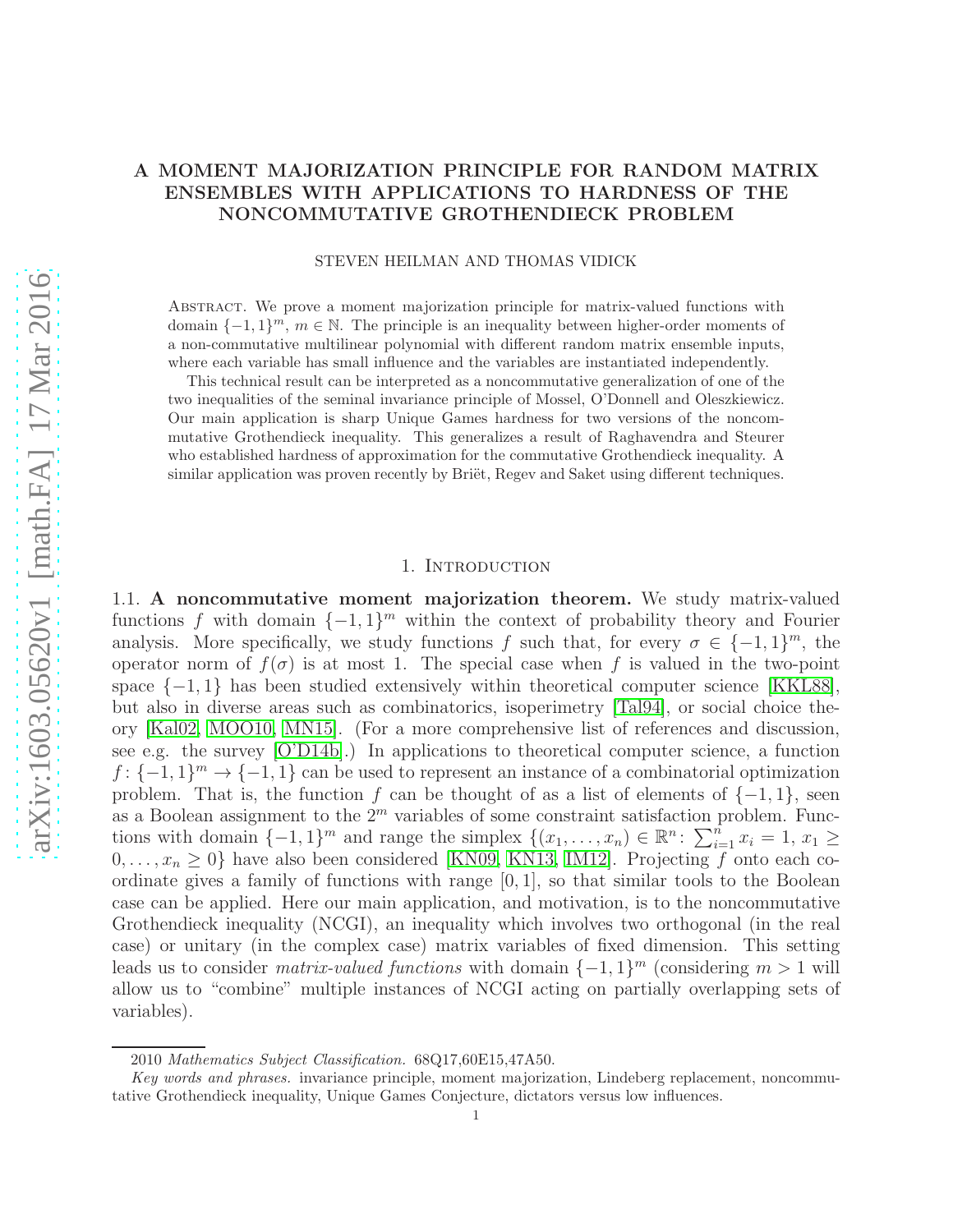In many of the applications listed above a standard manipulation is to extend  $f$  to a multilinear polynomial, so that the distribution of  $f$  can be studied under different distributions on its domain, such as the standard Gaussian distribution. In our setting it is natural (and, as we will see, for our purposes necessary) to investigate the behavior of matrix-valued functions under distributions on their domain that allow the possibility for matrix variables. For any set S, let  $M_n(S)$  denotes the  $n \times n$  matrices with entries in S. Any  $f: \{-1,1\}^m \to M_n(\mathbb{C})$ can be extended to a multilinear polynomial in m noncommutative variables with matrix coefficients. Consider for instance the case  $m = 2$  and the polynomial  $f(\sigma_1, \sigma_2) = \sigma_1 \sigma_2$ , where  $\sigma_1, \sigma_2 \in \{-1, 1\}$ . Since the variables  $\sigma_1, \sigma_2$  commute, it is not necessary to specify the order in which the product of the variables is taken in  $f$ . However, once  $f$  is extended to matrix variables  $X_1, X_2$ , an ordering needs to be specified. We adopt the convention of ordering matrix variables by increasing order, e.g.  $f(X_1, X_2) = X_1X_2$ .

Let  $d, m, n$  be positive integers. For us, a noncommutative multilinear polynomial of degree d in m variables can be expressed as

$$
Q(X_1,\ldots,X_m) = \sum_{S \subseteq \{1,\ldots,m\} : |S| \leq d} \widehat{Q}(S) \prod_{i \in S} X_i,
$$

where  $\widehat{Q}(S)$  is an  $n \times n$  complex matrix for every  $S \subseteq \{1, \ldots, m\}, X_1, \ldots, X_m$  are noncommutative  $n \times n$  matrix variables, and the product  $\prod_{i \in S} X_i$  is always taken in increasing order. For example,  $\prod_{i\in\{1,2\}} X_i = X_1X_2$ . Noncommutative polynomials appear in many other contexts, most notably, within free probability [\[Voi91,](#page-38-0) Theorem 3.3]. In addition there is a general theory of so-called nc-functions [\[KVV14\]](#page-37-6), but this theory does not seem to apply to the noncommutative polynomials we consider here. (An nc function  $h$  is a function defined on matrices of any dimension, such that, for any  $n > 1$ , and for any  $n \times n$  matrices A, B, C such that C is invertible,  $h(CAC^{-1}) = Ch(A)C^{-1}$  and  $h(A \oplus B) = h(A) \oplus h(B)$ . Neither property is satisfied by a general matrix-valued non-commutative polynomial as defined below.)

Our main goal consists in bounding the moments of Q for different random matrix distributions in the domain, when all partial derivatives of Q are small (i.e. when Q has small influences). In particular, we would like to say that the moments of polynomials  $Q$  with small influences under Gaussian random matrix inputs are close to the moments of Q under uniform  $\{-1, 1\}^m$  inputs. Unfortunately, this task is in general impossible. For example, consider the linear polynomial  $Q(X_1, \ldots, X_m) = (X_1 + \cdots + X_m)/\sqrt{m}$ . For any square matrix A, let  $|A| = (AA^*)^{1/2}$ . Let  $b_1, \ldots, b_m$  be i.i.d. uniform random variables in  $\{-1, 1\}$ , and let I denote the  $n \times n$  identity matrix. Then  $\mathbb{E}(1/n)\text{Tr}\left|Q(b_1I, \ldots, b_mI)\right|^4 = 3 - 2/m$ . On the other hand, let  $G_1, \ldots, G_m$  be  $n \times n$  independent Wigner matrices with real Gaussian entries. In this case  $Q(G_1, \ldots, G_m)$  is equal in distribution to  $G_1$ , and in particular  $\lim_{n\to\infty}(1/n)\mathrm{Tr}\left|Q(G_1,\ldots,G_m)\right|^4=2$ , by the semicircle law. Thus even though the first and second moments of the input distributions match, i.e.  $\mathbb{E}b_1 = 0$ ,  $\mathbb{E}b_1^2 = 1$ ,  $\mathbb{E}G_1 = 0$  and  $\mathbb{E}G_1G_1^* = I$ , the associated moments of Q can be very different.

In summary, a general invariance principle cannot hold in this noncommutative setting. We could instead try to prove a weaker statement such as: the moments of  $Q$  under noncommutative inputs with  $\mathbb{E}G_1 = 0$  and  $\mathbb{E}G_1G_1^* = I$  are bounded by the moments of Q under Boolean inputs. We call such a statement a moment majorization theorem. Unfortunately, this is also not true in general, as we now show. Let A be an  $n \times n$  matrix whose only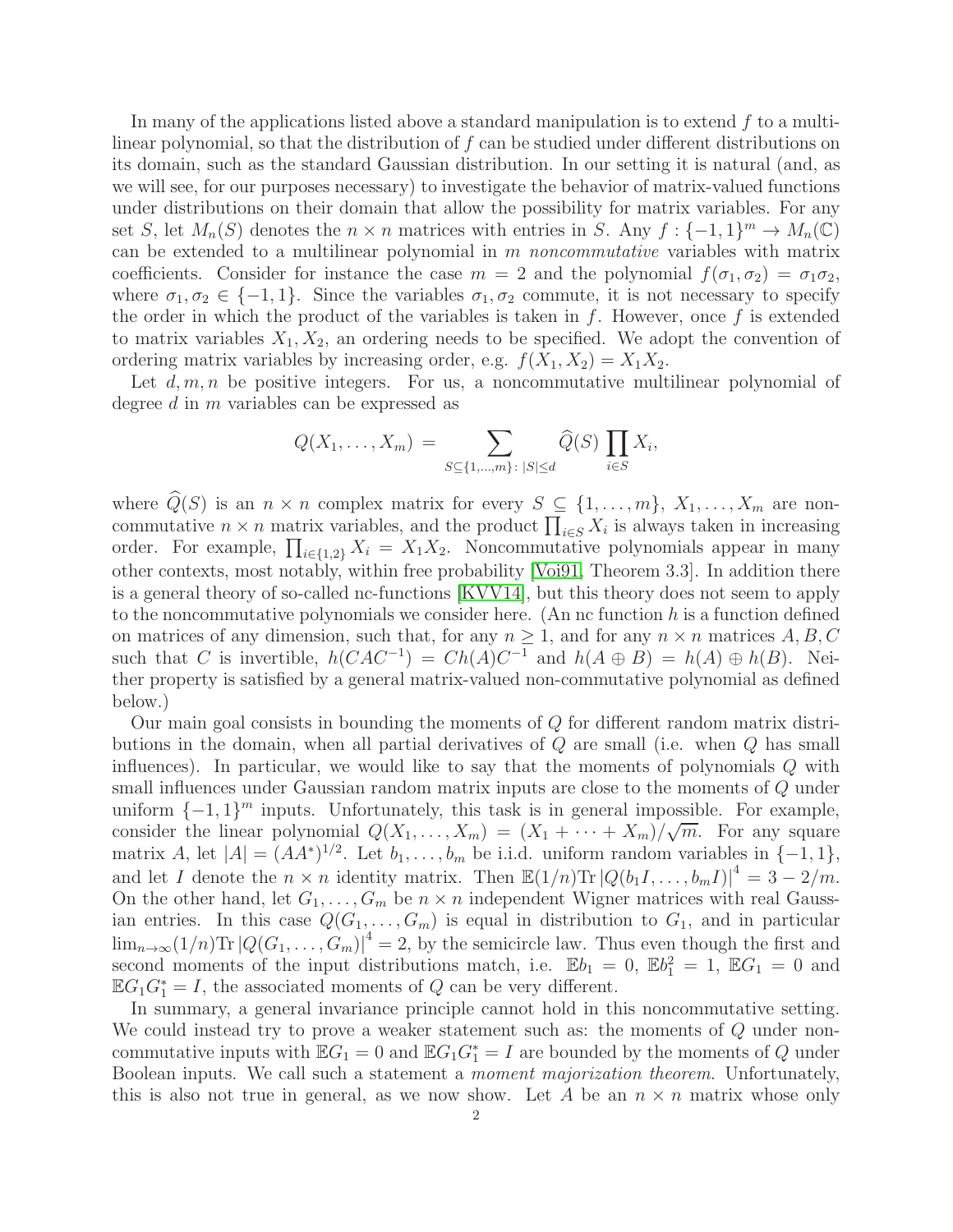nonzero entry is a 1 in the top left corner, and let B be an  $n \times n$  cyclic permutation matrix. Then for any  $0 \leq j, k < n$  with  $j \neq k$  we have  $B^{j}AB^{k}A = 0$  and  $\text{Tr}(B^{j}A) = 1$ . Consider the linear polynomial

$$
Q(X_1, ..., X_n) = \sum_{i=0}^{n-1} B^i A X_i,
$$

which is such that  $\mathbb{E} \text{Tr} |Q(b_1, \ldots, b_n)|^4 = n$ . Now let  $H_1$  be a uniformly random Haar distributed  $n \times n$  unitary matrix, and let  $H_2, \ldots, H_n$  be independent copies of  $H_1$ . Then

$$
\mathbb{E}\mathrm{Tr}|Q(H_1,\ldots,H_n)|^4 = n\mathbb{E}\mathrm{Tr}|AH_1|^4 + n(n-1)\mathbb{E}\mathrm{Tr}(A^2H_1A^2H_1^*) = n + n(n-1)/n = 2n-1.
$$

Since a general noncommutative majorization principle cannot hold we instead establish a limited moment majorization theorem, which will nevertheless be sufficient for our applications. We make two changes. We first increase the dimension of the random matrix inputs  $G_1, \ldots, G_m$ . That is, we allow the variables of Q to take values in the set of  $p \times p$  matrices with  $p > n$  by defining the  $p \times p$  matrix

$$
\iota(A) \,=\, \begin{pmatrix} A & 0 \\ 0 & 0 \end{pmatrix}
$$

for any  $n \times n$  matrix A, and

$$
Q^{i}(X_1,\ldots,X_m)=\sum_{S\subseteq\{1,\ldots,m\}}\iota\big(\widehat{Q}(S)\big)\prod_{i\in S}X_i,
$$

where  $X_1, \ldots, X_m$  are noncommutative  $p \times p$  matrix variables. Second, we randomly rotate  $G_1, \ldots, G_m$  by  $p \times p$  Haar-distributed random unitary matrices  $H_1, \ldots, H_m$ .

We state one particular variant of our noncommutative moment majorization theorem. Let p, n be integers. We write  $H \sim \mathcal{H}$  to denote a  $p \times p$  Haar-distributed random unitary matrix,  $b \sim \mathcal{B}$  for a uniformly random  $b \in \{-1,1\}$ , and  $G \sim \mathcal{G}$  for any random variable taking values in  $M_n(\mathbb{C})$  such that  $\mathbb{E}G = 0$  and  $\mathbb{E}GG^* = I$ . We also write  $G' \sim \iota(\mathcal{G})$  to denote  $G' = \iota(G)$  with  $G \sim \mathcal{G}$ . We use the succinct notation  $G_i \sim \mathcal{G}$  to denote a collection  $G_1, \ldots, G_m$  of indepenent random matrices with distribution  $\mathcal{G}$ , and denote  $Q(G_1, \ldots, G_m)$ as  $Q\{G_i\}$ . The operator norm of a matrix A is denoted  $||A||$ .

<span id="page-2-1"></span>Theorem 1.1 (Noncommutative Fourth Moment Majorization). Let Q be a noncommutative multilinear polynomial of degree d in m variables such that  $||Q(\sigma)|| \leq 1$  for all  $\sigma \in \{-1,1\}^m$ . Let  $\tau := \max_{i=1,\dots,m} \sum_{S \subseteq \{1,\dots,m\} : i \in S} \text{Tr}(\widehat{Q}(S)\widehat{Q}(S)^*)$  be the maximum influence of Q. Let  $G_i \sim \mathcal{G}$  and  $c_2 \geq 1$  such that  $\|\mathbb{E}(G_1G_1^*)^2\| \leq c_2$ . Then

<span id="page-2-0"></span>
$$
\mathop{\mathbb{E}}_{\substack{G_i \sim \iota(\mathcal{G}) \\ H_i \sim \mathcal{H}_p}} \frac{1}{n} \text{Tr} \left| Q^{\iota} \{ G_i H_i \} \right|^4 \leq \mathop{\mathbb{E}}_{b_i \sim \mathcal{B}} \frac{1}{n} \text{Tr} \left| Q \{ b_i \} \right|^4 + 8(8c_2)^{4d} n^4 \tau^{1/4} + O_{m,n}(p^{-1/2}). \tag{1}
$$

**Remark 1.2.** This Theorem is a special case of Theorem [3.9](#page-24-0) below. The term  $8(8c_2)^{4d}n^4 \tau^{1/4}$ on the right-hand side of [\(1\)](#page-2-0) can be replaced by  $(8c_2)^{4d}\tau$  by additionally assuming that  $\mathbb{E}a_1a_2a_3 = 0$  for any  $a_1, a_2, a_3$  which are (possibly repeated) entries of  $G_1$ . We omit the proof of this strengthened statement, since the details are essentially identical to the proof of Theorem [3.5.](#page-19-0)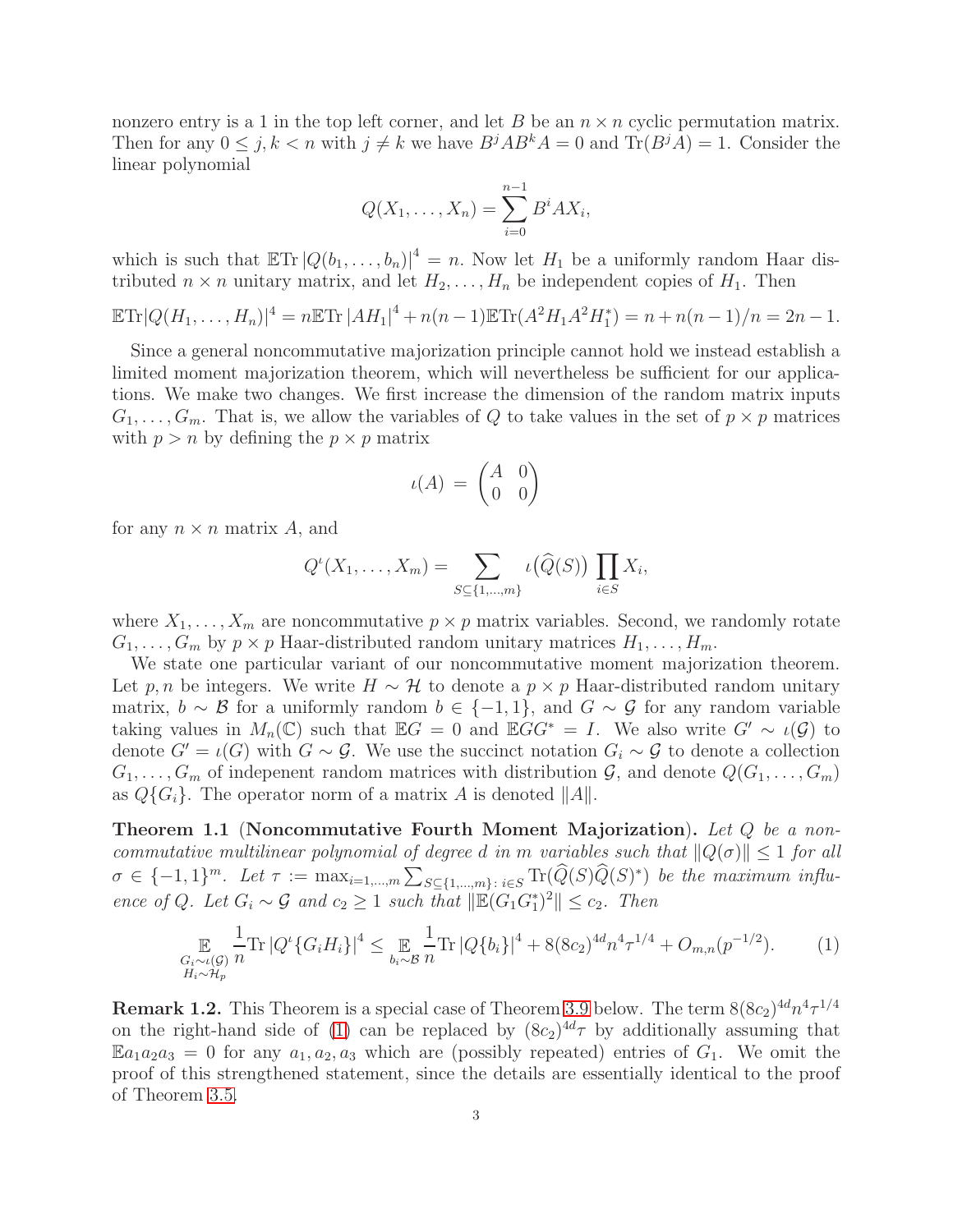**Remark 1.3.** Note that, although  $Q^{\iota}$  takes values in the set of  $p \times p$  matrices, the trace is normalized by  $1/n$ , and  $Q^i$  still "acts like" an  $n \times n$  matrix. In particular the moments of  $Q<sup>t</sup>$  do not become arbitrarily small in general; for instance it holds (see Lemma [2.6](#page-14-0) below) that

$$
\mathop{\mathbb{E}}_{\substack{G_i \sim \iota(\mathcal{G}) \\ H_i \sim \mathcal{H}_p}} \frac{1}{n} \text{Tr} |Q^{\iota} \{ G_i H_i \} |^2 = \mathop{\mathbb{E}}_{b_i \sim \mathcal{B}} \frac{1}{n} \text{Tr} |Q \{ b_i \} |^2.
$$

Theorem [1.1](#page-2-1) shows that the fourth moment of Q with appropriate random matrix inputs is bounded by the fourth moment of Q with Boolean inputs. We provide a variant of this majorization principle for higher order moments (Theorem [3.9\)](#page-24-0) and for increasing test functions (Theorem [3.5\)](#page-19-0). These majorization principles all have dependence on the degree of the polynomial, but we also give degree-independent bounds for polynomials whose higher order coefficients decay at an exponential rate (Corollary [3.8\)](#page-23-0).

Although majorization principles such as Theorem [1.1](#page-2-1) involve the trace norm of a polynomial, we can obtain bounds on the operator norm of Q in the following way. Let  $t \in \mathbb{R}$ and consider the function  $t \mapsto (\max(0, |t| - 1))^2$ . This function can be applied to selfadjoint matrices via spectral calculus, and  $A \mapsto (\max(0, (AA^*)^{1/2} - 1))^2 = 0$  if the singular values of A are all bounded by 1. In particular, if  $||Q(\sigma)|| \leq 1$  for all  $\sigma \in \{-1, 1\}^m$  then  $(\max(0, (Q(\sigma)Q(\sigma)^*)^{1/2}-1))^2 = 0$  for all  $\sigma \in \{-1,1\}^m$ . The following majorization principle gives control on the operator norm of Q when we substitute appropriate random matrices into the domain of Q.

<span id="page-3-0"></span>**Theorem 1.4 (Noncommutative Operator Norm Majorization).** Let  $Q$  be a noncommutative multilinear polynomial of degree d. Suppose  $||Q(\sigma)|| \leq 1$  for all  $\sigma \in \{-1,1\}^m$ . Let  $\tau := \max_{i=1,\dots,m} \sum_{S \subseteq \{1,\dots,m\} \colon i \in S} \text{Tr}(\widehat{Q}(S)\widehat{Q}(S)^*)$  be the maximum influence of Q. Let  $G_i \sim \mathcal{G}$ and  $c_2, c_3 \geq 1$  such that  $\|\mathbb{E}(G_1G_1^*)^2\| \leq c_2$  and  $\|\mathbb{E}(G_1G_1^*)^3\| \leq c_3$ . Then

$$
\mathbb{E}_{\substack{G_i \sim \iota(\mathcal{G}) \\ H_i \sim \mathcal{H}_p}} \frac{1}{n} \text{Tr} \big( \max(0, |Q^{\iota} \{ G_i H_i \} | - 1) \big)^2 \le (8c_2 c_3)^{9d} n^{1/2} \tau^{1/6} + O_{m,n}(\tau^{-1/3} p^{-1/2}). \tag{2}
$$

This Theorem appears below in Theorem [3.7.](#page-22-0) We will use this theorem to argue that under the proper normalization condition a low-influence polynomial typically maps random Gaussian matrix inputs to matrices of norm not much larger than 1. The ensemble that will be of most interest for us is the following.

<span id="page-3-1"></span>**Example 1.5.** Let  $N > 0$ . Let  $V_1, \ldots, V_N$  be  $n \times n$  complex matrices such that  $\sum_{i=1}^N V_i V_i^* =$ 1. Let  $g_1, \ldots, g_N$  be i.i.d. standard complex Gaussian random variables (so that  $\mathbb{E} g_1 = 0$ and  $\mathbb{E}|g_1|^2 = 1$ .) Define  $G_1 = \sum_{i=1}^N g_i V_i$ , and let  $G_2, \ldots, G_m$  be independent copies of  $G_1$ . Then it follows from [\[HT99,](#page-36-3) Corollary 2.8] that the random matrices  $G_1, \ldots, G_m$  satisfy the hypothesis of Theorem [1.1](#page-2-1) with  $c_2 = 2$ . In the case that  $V_1, \ldots, V_N$  are real matrices and  $g_1, \ldots, g_N$  are i.i.d. standard real Gaussians, the hypothesis of Theorem [1.1](#page-2-1) is satisfied with  $c_2 = 4 \cdot 2 = 8$ , as follows from the complex case and the inequality  $\|\mathbb{E}(\Re(G_1)\Re(G_1))^*)^2\| \le$  $\|\mathbb{E}(G_1G_1^*)^2\| \leq 2$  when  $g_1, \ldots, g_N$  are complex.

Here are some other examples of random matrix ensembles satisfying the hypothesis of Theorem [1.4.](#page-3-0)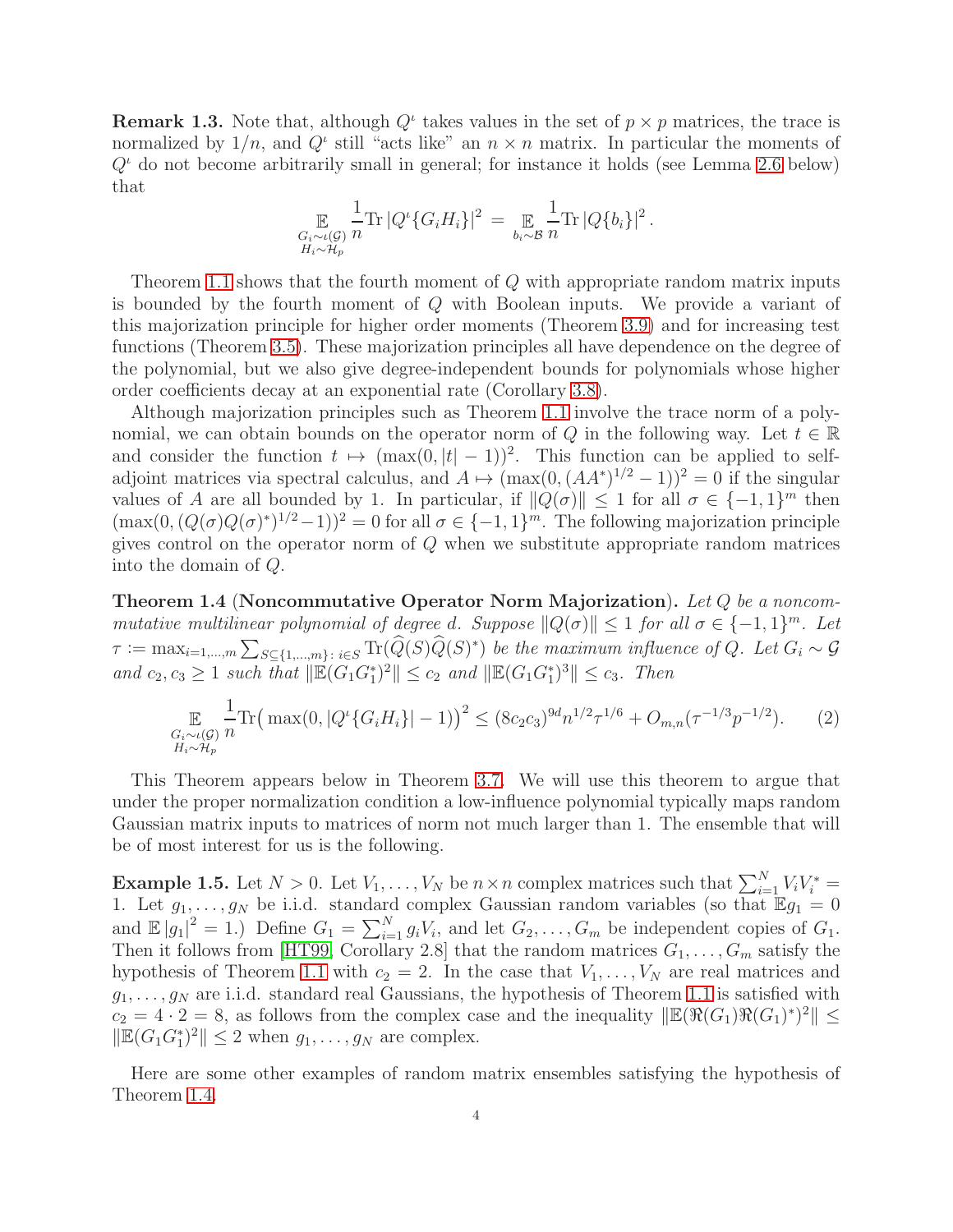Example 1.6. Example [1.5](#page-3-1) specifically applies to Gaussian Wigner matrices as follows. Let  $U_1, \ldots, U_{n^2}$  be  $n \times n$  matrices such that these matrices are the standard orthonormal basis of  $\mathbb{C}^{n^2}$ . Then  $G_1$  is a Wigner matrix and the hypothesis of Theorem [1.1](#page-2-1) is satisfied with  $c_2 = 2$ . Similarly, let  $U_1, \ldots, U_{n(n+1)/2}$  be  $n \times n$  matrices such that these matrices are the standard orthonormal basis of symmetric  $n \times n$  matrices. Then  $G_1$  is a Wigner matrix and the hypothesis of Theorem [1.1](#page-2-1) is satisfied with  $c_2 = 2$  (see [\[DS01,](#page-36-4) Theorem II.11] or [\[Ver12,](#page-38-1) Theorem 5.32]).

Example 1.7. Let  $G_1, \ldots, G_m$  be i.i.d.  $n \times n$  Haar-distributed random unitary matrices. Then the random matrices  $G_1, \ldots, G_m$  satisfy the hypothesis of Theorem [1.1](#page-2-1) with  $c_2 = 1$ .

We give a brief overview of the strategy of the proof of Theorem [1.4](#page-3-0) and its generalization, Theorem [3.9.](#page-24-0) In order to prove the majorization principle, we first establish some basic facts about Fourier analysis of matrix-valued functions  $f$  in Section [2.](#page-8-0) In particular, starting from a function  $f: \{-1,1\}^m \to M_n(\mathbb{C})$ , we extend f to a noncommutative multilinear polynomial  $Q = Q_f$  of m variables.

For these polynomials Q, we consider a few different inner products, norms, derivatives, Plancherel identities, and we also define the Ornstein-Uhlenbeck semigroup. We then prove a noncommutative hypercontractive inequality for such polynomials Q. This hypercontractive inequality is developed in Section [3](#page-15-0) and proven in Theorem [3.1.](#page-16-0) It can also be considered a polynomial generalization of the matrix Khintchine inequality.

To prove the noncommutative majorization principle, we use the Lindeberg replacement method from [\[MOO10,](#page-37-1) [Cha06\]](#page-36-5), but in our (matrix-valued) polynomials, we are replacing one random variable with one random matrix, one at a time. The "second order" terms in this replacement have a noncommutative nature which introduces an error. Instead of trying to bound this error (which seems difficult or impossible in general), we choose particular random matrices such that the "second order" terms are small. This is accomplished by replacing an  $n \times n$  random matrix X with a much larger  $p \times p$  matrix  $\begin{pmatrix} X & 0 \\ 0 & 0 \end{pmatrix} H$ , where H is a uniformly random  $p \times p$  unitary matrix and  $p > n$ . When  $p \to \infty$ , the noncommutative "second order" errors in the Lindeberg replacement vanish.

1.2. Application: computational hardness for the noncommutative Grothendieck inequality. The *commutative* Grothendieck inequality relates two norms on a tensor product space. It can be stated as follows.

<span id="page-4-0"></span>Theorem 1.8 (Grothendieck's Inequality, [\[Gro53,](#page-36-6) [LP68,](#page-37-7) [AN06,](#page-35-0) [BMMN13\]](#page-36-7)). There exists  $1 \leq K_G < \frac{\pi}{2 \log(1+\sqrt{2})}$  such that the following holds. Let  $n \in \mathbb{N}$  and let  $A = (a_{ij})_{1 \leq i,j \leq n}$  be an  $n \times n$  real matrix. Then

<span id="page-4-1"></span>
$$
\max_{\substack{x_1,\dots,x_n,y_1,\dots,y_n \in \mathbb{R}^{2n-1} \\ \langle x_i,x_i \rangle = \langle y_i,y_i \rangle = 1 \forall i \in \{1,\dots,n\}}}\n\sum_{i,j=1}^n a_{ij} \langle x_i, y_j \rangle \leq K_G \max_{\varepsilon_1,\dots,\varepsilon_n,\delta_1,\dots,\delta_n \in \{\pm 1\}}\n\sum_{i,j=1}^n a_{ij} \varepsilon_i \delta_j.
$$
\n(3)

Moreover, a similar bound (with a different constant) holds for complex scalars, replacing  $\mathbb{R}^{2n-1}$  with  $\mathbb{C}^{2n-1}$  and  $\{-1, 1\}$  with complex numbers of modulus 1.

For two recent surveys on Grothendieck inequalities, see [\[KN12\]](#page-37-8) and [\[Pis12\]](#page-37-9).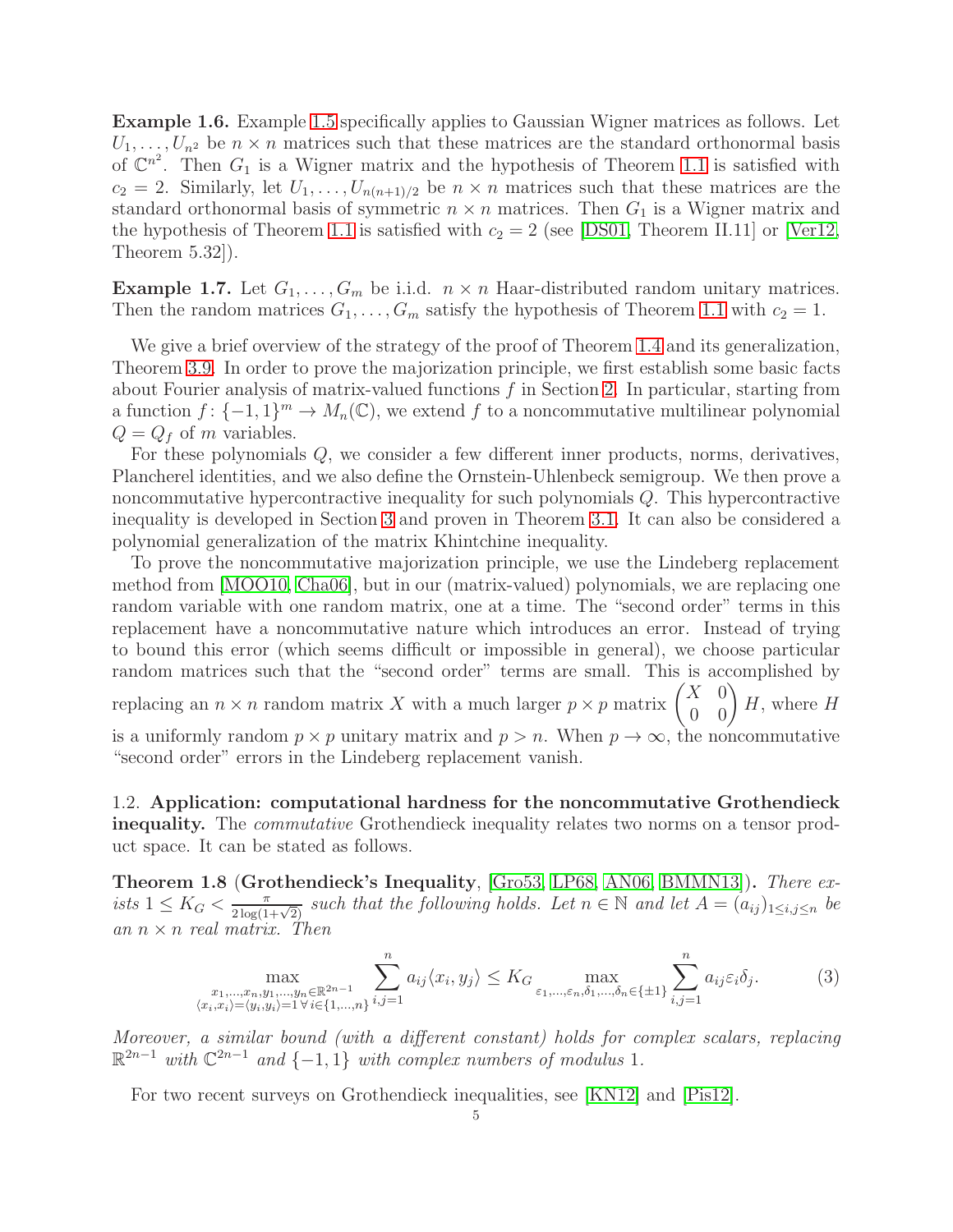Let  $n, m, N$  be positive integers. For  $x = (x_1, \ldots, x_N), y = (y_1, \ldots, y_N) \in \mathbb{C}^N$ , define  $\langle x, y \rangle := \sum_{i=1}^N x_i \overline{y_i}$ . Given  $U \in M_n(\mathbb{C}^N)$ , define two matrices  $UU^*$  and  $U^*U \in M_n(\mathbb{C})$  by

$$
\forall i,j \in \{1,\ldots,n\}, \quad (UU^*)_{ij} := \sum_{k=1}^N \langle U_{ik}, U_{jk} \rangle \quad (U^*U)_{ij} := \sum_{k=1}^N \langle U_{ki}, U_{kj} \rangle.
$$

Define

$$
\mathcal{O}_n(\mathbb{R}^N) := \{ U \in M_n(\mathbb{R}^N) : UU^* = U^*U = I \}, \mathcal{U}_n(\mathbb{C}^N) := \{ U \in M_n(\mathbb{C}^N) : UU^* = U^*U = I \},
$$

and  $\mathcal{O}_n := \mathcal{O}_n(\mathbb{R}), \mathcal{U}_n := \mathcal{U}_n(\mathbb{C}).$ 

The noncommutative Grothendieck inequality (NCGI) was conjectured in [\[Gro53\]](#page-36-6) and proven in [\[Pis78,](#page-37-10) [Kai83\]](#page-36-8). It states the following.

<span id="page-5-2"></span>Theorem 1.9 (Noncommutative Grothendieck Inequality, [\[Pis78,](#page-37-10) [Haa85,](#page-36-9) [NRV14\]](#page-37-11)). There exist constants  $1 \leq K_{\mathbb{R}} \leq 2\sqrt{2}$  and  $K_{\mathbb{C}} = 2$  such that the following holds. Let  $n \in \mathbb{N}$ and let  $M = (M_{ijk\ell})_{1 \leq i,j,k,\ell \leq n} \in M_n(M_n(\mathbb{C}))$ . Then

<span id="page-5-0"></span>
$$
\sup_{U,V\in\mathcal{U}_n(\mathbb{C}^N)}\sum_{i,j,k,\ell=1}^n M_{ijk\ell}\langle U_{ij},V_{k\ell}\rangle \leq K_{\mathbb{C}} \cdot \sup_{X,Y\in\mathcal{U}_n}\sum_{i,j,k,\ell=1}^n M_{ijk\ell}X_{ij}\overline{Y_{k\ell}}.\tag{4}
$$

Let  $n \in \mathbb{N}$  and let  $M_{ijk\ell} \in M_n(M_n(\mathbb{R}))$ . Then

<span id="page-5-1"></span>
$$
\sup_{U,V\in\mathcal{O}_n(\mathbb{R}^N)}\sum_{i,j,k,\ell=1}^n M_{ijk\ell}\langle U_{ij},V_{k\ell}\rangle \le K_{\mathbb{R}} \cdot \sup_{X,Y\in\mathcal{O}_n}\sum_{i,j,k,\ell=1}^n M_{ijk\ell}X_{ij}Y_{k\ell}.\tag{5}
$$

The constant  $K_{\mathbb{C}} = 2$  is the smallest possible in [\(4\)](#page-5-0). The smallest possible constant in [\(5\)](#page-5-1) is still unknown [\[NRV14\]](#page-37-11).

<span id="page-5-4"></span>**Remark 1.10.** In Theorem [1.9,](#page-5-2) if we choose M "diagonal", i.e. so that  $M_{ijk\ell} = M_{iikk}$  for all  $i, j, k, \ell \in \{1, \ldots, n\}$ , then we recover Theorem [1.8.](#page-4-0) That is, [\(5\)](#page-5-1) is a generalization of [\(3\)](#page-4-1). **Remark 1.11.** For  $U, V \in M_n(\mathbb{C}^N)$  vector-valued matrices define  $U \odot V \in M_{n \times n}(\mathbb{C})$  by  $(U \odot V)_{(i-1)n+k,(j-1)n+\ell} := \langle U_{ij}, V_{k\ell} \rangle$  for all  $i, j, k, \ell \in \{1, \ldots, n\}$ . Let  $M \in M_{n \times n}(\mathbb{C})$ . Then [\(4\)](#page-5-0) has the equivalent form

$$
\sup_{U,V\in\mathcal{U}_n(\mathbb{C}^N)} \mathrm{Tr}(M(U\odot V)) \leq K_{\mathbb{C}} \cdot \sup_{X,Y\in\mathcal{U}_n} \mathrm{Tr}(M(X\otimes \overline{Y})),
$$

which is the formulation we will mainly use in the paper.

The commutative Grothendieck inequality, Theorem [1.8,](#page-4-0) was given an algorithmic interpretation in [\[AN06\]](#page-35-0), where it is shown that the left-hand side of [\(3\)](#page-4-1) can be computed in polynomial time and any optimal solution "rounded" to a near-optimal (up to the approximation constant) choice of signs  $\varepsilon_1, \ldots, \varepsilon_n, \delta_1, \ldots, \delta_n$  for the right-hand side; see also [\[BMMN13,](#page-36-7) [NR14\]](#page-37-12) for more recent works. Moreover, assuming a standard conjecture in complexity theory, the Unique Games Conjecture (UGC, see Section [2.12](#page-15-1) for the definition), Raghavendra and Steurer [\[RS09\]](#page-37-13) showed that no better approximation to the left-hand side of [\(3\)](#page-4-1) could be computed in polynomial time, unless  $P=NP<sup>1</sup>$  $P=NP<sup>1</sup>$  $P=NP<sup>1</sup>$ .

<span id="page-5-3"></span><sup>&</sup>lt;sup>1</sup> Other sharp Unique Games hardness results for variants of [\(3\)](#page-4-1) were proven by Khot and Naor [\[KN09,](#page-37-4) [KN13\]](#page-37-5).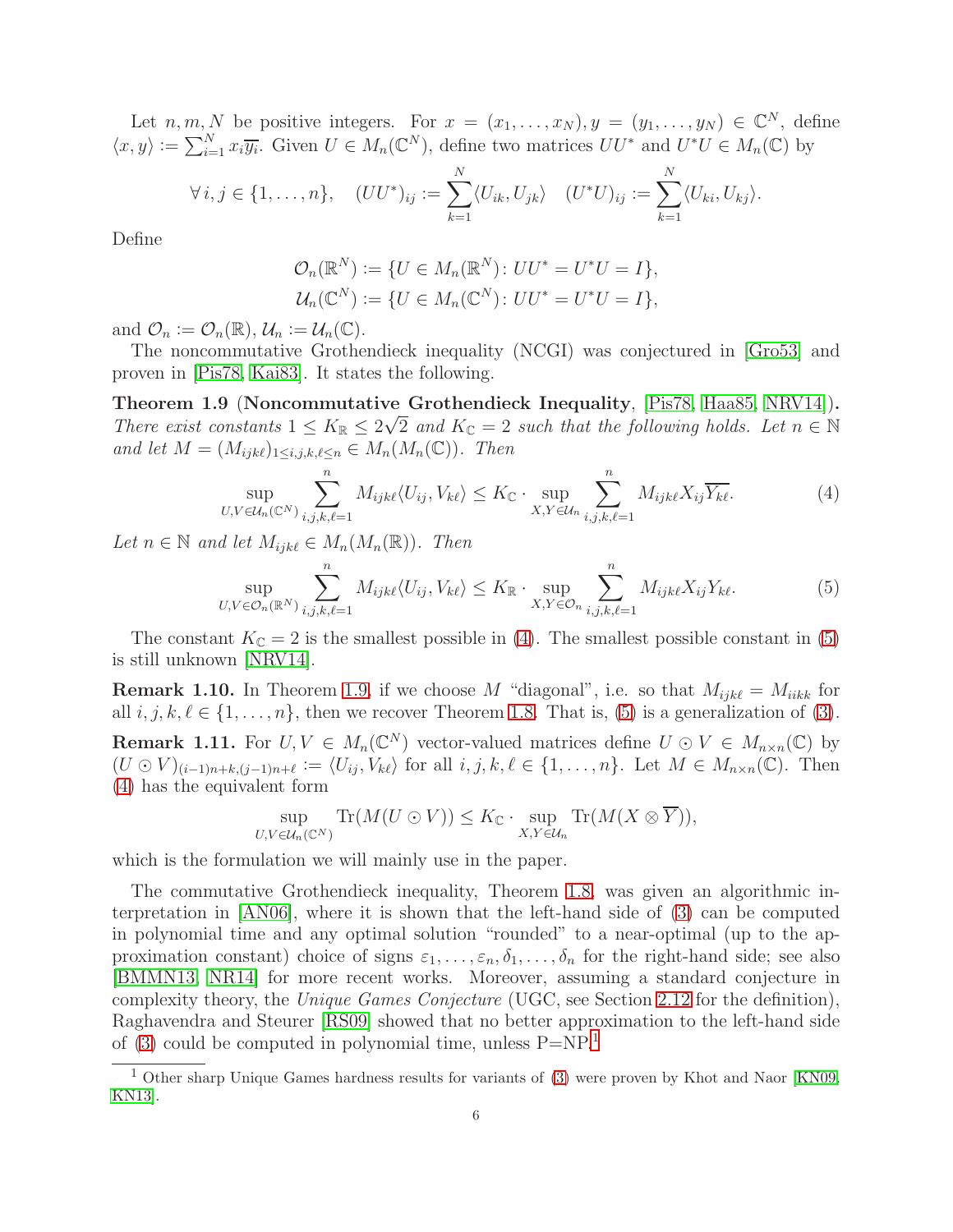Following the same path, in [\[NRV14\]](#page-37-11) it was shown that the noncommutative Grothendieck inequality, Theorem [1.9,](#page-5-2) could be made algorithmic as well, in the sense that the left-hand side of each inequality can be efficiently approximated in polynomial time. And near-optimal solutions can be efficiently "rounded" to an assignment of variables to the right-hand side with a multiplicative loss in the objective value corresponding to the constants  $K_{\mathbb{C}}$  and  $K_{\mathbb{R}}$ respectively. Furthermore, very recently Briët, Regev and Saket [\[BRS15\]](#page-36-10) showed that approximations within a factor less than  $K_{\mathbb{C}} = 2$  in [\(4\)](#page-5-0) cannot be found in polynomial time unles P=NP. Their proof replace the standard "dictatorship versus low influences" machinery with a clever construction of a linear transformation using the Clifford algebra, thereby entirely avoiding the use of invariance principles, majorization principles and hypercontractivity. In fact, as [\[BRS15\]](#page-36-10) mentions, "Our attempts to apply these techniques here failed."

Our main application for our moment majorization theorem states that the approximation given in [\(4\)](#page-5-0) is the best achievable in polynomial time, assuming the Unique Games conjecture. Although this is a weaker result than [\[BRS15\]](#page-36-10) (since they do not need to assume UGC), our proof arguably has the advantage of following the same general structure as the hardness result for the commutative Grothendieck inequality proved in [\[RS09\]](#page-37-13). As such our proof technique demonstrates that the noncommutative generalizations of the majorization and hypercontractivity principles provided in this paper can lead to successful extensions of their use as key tools in hardness of approximation results and more generally analysis of Boolean functions. We expect the principles to find more applications; for example, it is relatively easy for us to prove Theorem [1.16](#page-7-0) below by imitating the proof of Theorem [1.14.](#page-6-0) The proof of [\[BRS15\]](#page-36-10) seems to provide no such flexibility. (In light of our results it would nevertheless be interesting to try to connect their methods with the hypercontractive inequality of [\[CL93\]](#page-36-11), since both use Clifford algebras.)

<span id="page-6-1"></span>Theorem 1.12 (Unique Games Hardness for NCGI). Assuming the Unique Games Conjecture, it is NP-hard to approximate the quantity

$$
\text{OPT}(M) := \sup_{X,Y \in \mathcal{U}_n} \sum_{i,j,k,\ell=1}^n M_{ijk\ell} X_{ij} \overline{Y_{k\ell}} \tag{6}
$$

within a multiplicative factor smaller than  $K_{\mathbb{C}} = 2$ .

The proof of Theorem [1.12](#page-6-1) considers a restricted variant where  $M$  is a positive semidefinite 4-tensor, in the following sense.

**Definition 1.13.** Let  $M \in M_{n \times n}(\mathbb{C}) = M_n(M_n(\mathbb{C}))$ . We say that M is positive semidefinite, or PSD (as a 4-tensor), if there exists  $M_1, \ldots, M_N \in M_n(\mathbb{C})$  such that  $M = \sum_{i=1}^N M_i \otimes \overline{M_i}$ .

<span id="page-6-0"></span>Theorem 1.14 (Unique Games Hardness for Positive Semidefinite NCGI). Let  $K > 0$  be the infimum over all constant  $K_{\mathbb{C}}$  such that [\(4\)](#page-5-0) holds for all  $M \in M_{n \times n}(\mathbb{C})$  such that M is PSD. Then, assuming the Unique Games Conjecture, no polynomial time algorithm  $(in n)$  can approximate the quantity

$$
\text{OPT}(M) = \sup_{X,Y \in \mathcal{U}_n} \sum_{i,j,k,\ell=1}^n M_{ijk\ell} X_{ij} \overline{Y_{k\ell}}
$$

within a multiplicative factor smaller than K.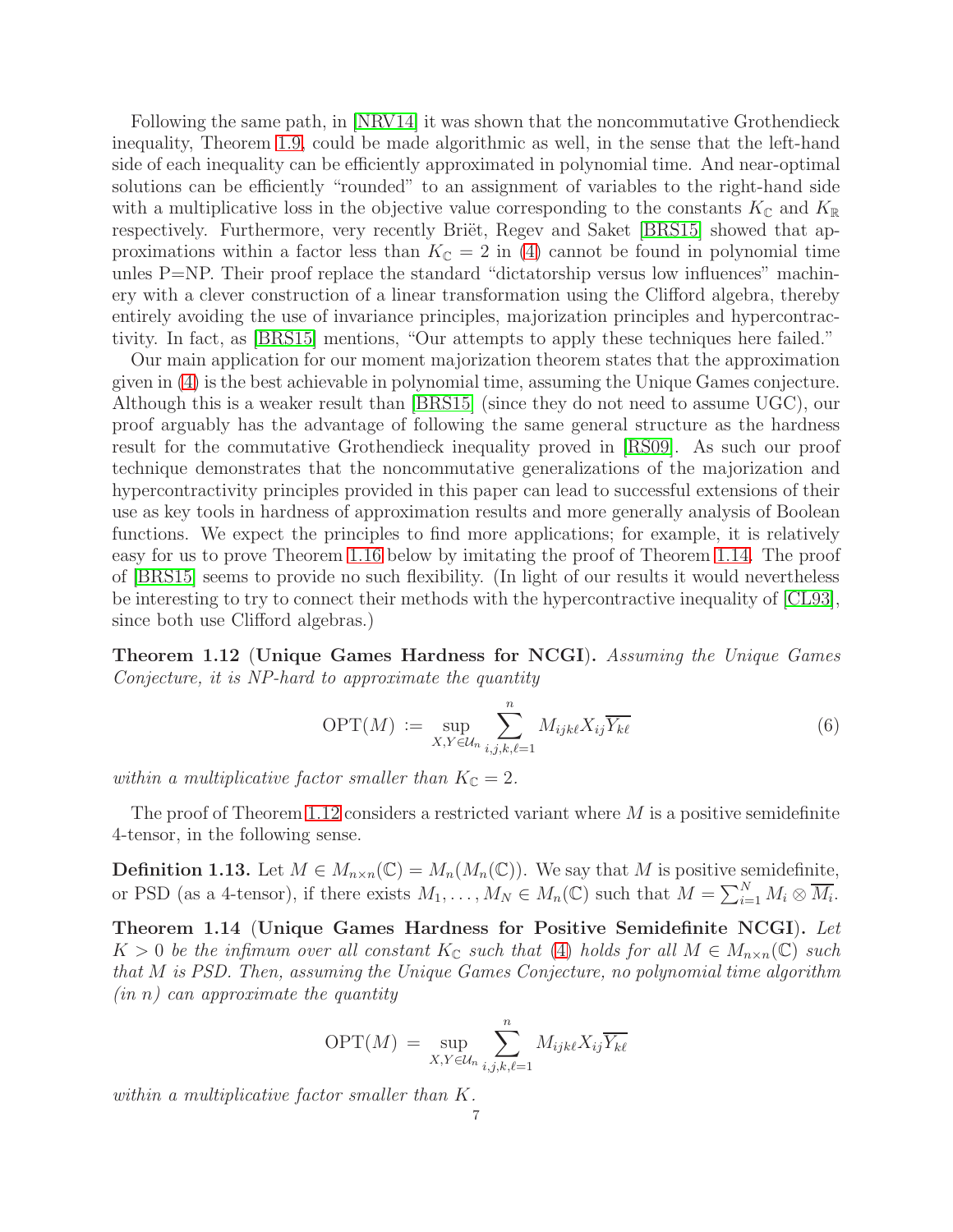As shown in [\[BRS15,](#page-36-10) Theorem 1.2] the constant K in Theorem [1.14](#page-6-0) satisfies  $K = K_{\mathbb{C}} = 2$ , so that Theorem [1.12](#page-6-1) follows from Theorem [1.14.](#page-6-0)

We consider a last variant of NCGI, introduced in [\[BKS16\]](#page-36-12).

<span id="page-7-1"></span>Theorem 1.15 (Positive Semidefinite Variant of NCGI). Let  $d \in \mathbb{N}$ . Then there exists  $K(d) > 0$  such that the following holds. Let  $n \in \mathbb{N}$  and let M be a symmetric positive semidefinite  $nd \times nd$  complex matrix. (That is, M is positive semidefinite in the usual sense.) For each  $i, j \in \{1, \ldots, n\}$ , let  $(M_{ij})$  denote the  $d \times d$  matrix  $\{M_{d(i-1)+u,d(j-1)+v}\}_{u,v=1}^d$ . Then

$$
\sup_{\substack{V_1,\ldots,V_n \in \mathbb{C}^{d \times dn}: \\ V_iV_i^* = 1_{d \times d} \\ \forall i \in \{1,\ldots,n\}}} \sum_{i,j=1}^n \text{Tr}((M_{ij})^T V_i V_j^*) \le K(d) \cdot \sup_{X_1,\ldots,X_n \in \mathcal{U}_d} \sum_{i,j=1}^n \text{Tr}((M_{ij})^T X_i X_j^*).
$$

As a demonstration of their flexibility, the proofs of Theorem [1.12](#page-6-1) and Theorem [1.14](#page-6-0) readily extends to this context.

<span id="page-7-0"></span>Theorem 1.16 (Unique Games Hardness for Positive Semidefinite NCGI Vari-ant). Let M be as in Theorem [1.15.](#page-7-1) Let K be the infimum over all  $K(d) > 0$  such that Theorem [1.15](#page-7-1) holds. Then, assuming the Unique Games Conjecture, no polynomial time (in n) algorithm can approximate the quantity

$$
\sup_{X_1,...,X_n \in \mathcal{U}_d} \sum_{i,j=1}^n \text{Tr}((M_{ij})^T X_i X_j^*).
$$

within a multiplicative factor smaller than K.

As shown in [\[BKS16\]](#page-36-12), we have  $\sqrt{K(d)} = \mathbb{E} \left( \frac{1}{d} \right)$  $\frac{1}{d} \sum_{i=1}^{d} \lambda_i(G)$ , where G is a  $d \times d$  matrix with complex Gaussian i.i.d. entries with mean zero and variance  $1/d$ , and  $\lambda_i(G)$  is the  $i^{th}$ singular value of G. It is known that  $K(1) = \pi/4$  and  $\lim_{d\to\infty} K(d) = (8/(3\pi))^2$ .

The proof of Theorems [1.14](#page-6-0) and [1.16](#page-7-0) rely on our noncommutative majorization principle. They are given in Section [5.](#page-28-0)

It seems conceivable that Theorems [1.14](#page-6-0) and [1.16](#page-7-0) can be extended to handle real scalars instead of complex scalars. We leave this research direction to future investigation.

1.3. Other applications. The commutative invariance principle [\[Rot79,](#page-37-14) [Cha06,](#page-36-5) [MOO10\]](#page-37-1) implies that if Q is a commutative multilinear polynomial with small derivatives (i.e. small influences), then the distribution of Q on i.i.d. uniform inputs in  $\{-1,1\}$  is close to the distribution of Q on i.i.d. standard Gaussian random variables. A more general statement can be made for more general functions and distributions; for details see e.g. [\[MOO10\]](#page-37-1). An invariance principle can also be considered as a concentration inequality, generalizing the central limit theorem with error bounds (i.e. the Berry-Esséen Theorem). For other variants of invariance principles, see [\[Mos10,](#page-37-15) [IM12\]](#page-36-2).

The form of the invariance principle given in [\[MOO10\]](#page-37-1) is proven by a combination of the Lindeberg replacement argument and the hypercontractive inequality [\[Bon70,](#page-36-13) [Nel73,](#page-37-16) [Gro75\]](#page-36-14). That is, one replaces one argument of Q at a time, adding up the resulting errors and controlling them via the hypercontractive inequality. One version of hypercontractivity says that a higher  $L_q$  norm of a polynomial is bounded by a lower  $L_p$  norm of that polynomial,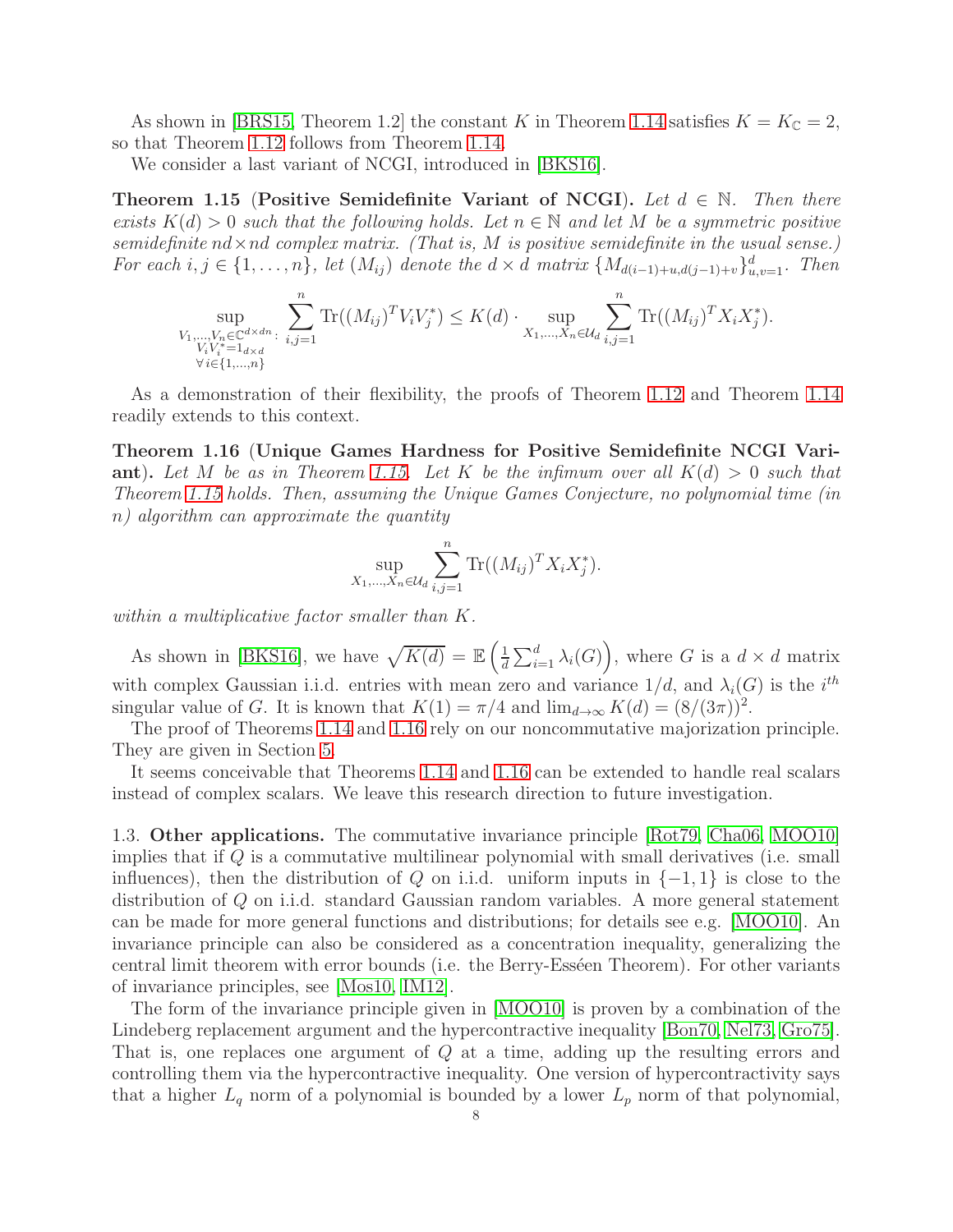where  $q > p$ , with a bound dependent on the degree of the polynomial Q. For example, if Q has degree d, then the  $L_4$  norm of Q is bounded by  $9^d$  times the  $L_2$  norm of Q.

The commutative invariance principle has seen many applications [\[O'D14b,](#page-37-3) [O'D14a\]](#page-37-17) in recent years. Here is a small sample of such applications and references: isoperimetric problems in Gaussian space and in the hypercube [\[MOO10,](#page-37-1) [IM12\]](#page-36-2), social choice theory, Unique Games hardness results [\[KKMO07,](#page-36-15) [IM12\]](#page-36-2), analysis of algorithms [\[BR15\]](#page-36-16), random matrix theory [\[MP14\]](#page-37-18), free probability [\[NPR10\]](#page-37-19), optimization of noise sensitivity [\[Kan14\]](#page-36-17). The Lindeberg replacement argument itself has many applications, e.g. in proving the universality of eigenvalue statistics for Wigner matrices [\[TV11,](#page-37-20) Theorem 15].

We anticipate that our noncommutative majorization principle will find similar applications. Even though it is impossible to prove a noncommutative invariance principle in general, most applications of the commutative invariance principle only involve one direction of the inequality. That is, most applications of the invariance principle are really just applications of a majorization principle such as Theorem [1.1](#page-2-1) or [1.4.](#page-3-0)

To demonstrate further applications of our majorization principle, we show in Section [6](#page-32-0) that one of the two main parts of the proof of the Majority is Stablest Theorem from [\[MOO10\]](#page-37-1) can be extended to the noncommutative setting. Then, in Section [7,](#page-33-0) we demonstrate a (probably sub-optimal) anti-concentration estimate for noncommutative multilinear polynomials. Both of these results proceed as in [\[MOO10\]](#page-37-1) by replacing their invariance principle with our majorization principle.

Since majorization principles such as Theorems [1.1](#page-2-1) and [1.4](#page-3-0) show the closeness of one distribution to another, these statements could be fit into the "concentration of measure" paradigm. The paper [\[MS12\]](#page-37-21) proves a concentration inequality for noncommutative polynomials, but these methods seem insufficient to prove a majorization principle. An invariance principle has been proven in the free probability setting [\[DN14\]](#page-36-18), but the details of exactly what polynomials can be dealt with, and which distributions can be handled, seem incomparable to our majorization principle.

Remark 1.17. We remark that, although it may be tempting to try to prove Theorem [1.1](#page-2-1) from the commutative invariance principle of [\[MOO10\]](#page-37-1), there seems to be no straightforward way to accomplish this task. For example, we could interpret each entry in the output of a noncommutative polynomial Q as a commutative polynomial function of the inputs. But then in order to control Tr  $|Q|^4$ , we would need information on the joint distribution of the entries of Q, which is not provided by the invariance principle of [\[MOO10\]](#page-37-1).

### 2. Definitions, background and notation

<span id="page-8-0"></span>2.1. **Matrices.** For  $n \in \mathbb{N}$  we denote the set of n by n matrices by  $M_n(\mathbb{C})$ . We use  $M_{n \times n}(\mathbb{C})$ in place of  $M_{n^2}$  to denote  $n^2$  by  $n^2$  matrices when we wish to emphasize that a specific tensor decomposition of the space  $\mathbb{C}^{n^2} = \mathbb{C}^n \otimes \mathbb{C}^n$  on which the matrix acts has been fixed.

For  $A \in M_n(\mathbb{C})$ , ||A|| is the operator norm of A (the largest singular value). We denote by  $A^*$  the conjugate-transpose. The absolute value is  $|A| = (AA^*)^{1/2}$ . We use I to denote the identity matrix.

Any real function  $f : \mathbb{R} \to \mathbb{R}$  can be applied to a Hermitian matrix A by diagonalizing A and applying f to the eigenvalues of A. Define Chop :  $\mathbb{R} \to \mathbb{R}$  as  $Chop(t) = t$  if  $|t| \leq 1$ , Chop(t) = 1 if  $t \ge 1$ , and Chop(t) = -1 if  $t \le -1$ .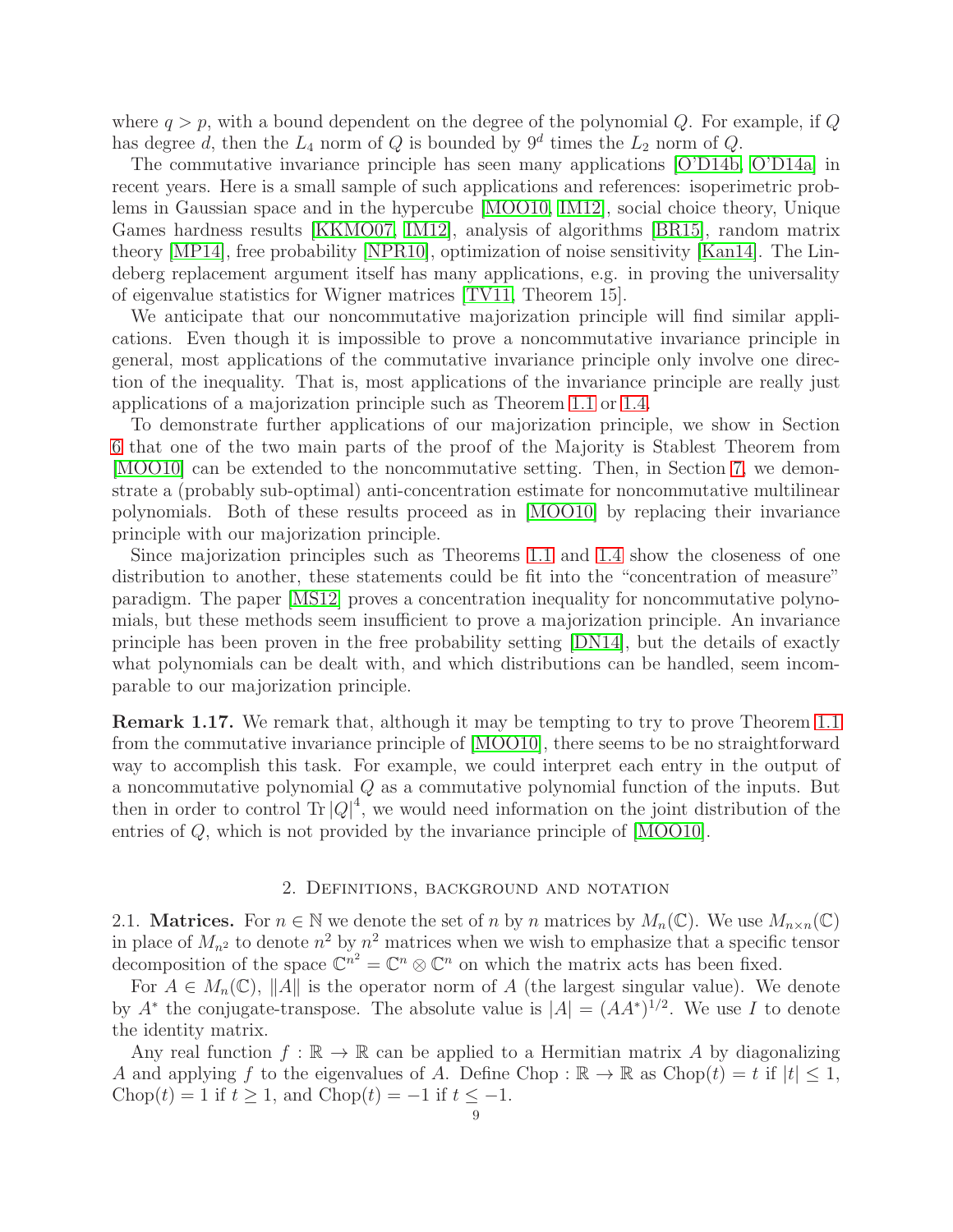2.2. Asymptotic Notation. Let  $a, b, c \in \mathbb{R}$ . We write  $a = O<sub>c</sub>(b)$  if there exists a constant  $C(c) > 0$  such that  $|a| \leq C(c)|b|$ . We write  $a \leq O_c(b)$  if there exists a constant  $C(c) > 0$ such that  $a \leq C(c)b$ .

<span id="page-9-1"></span>2.3. Random variables and expectations. The following notational conventions will be useful when working with functions of multiple variables. Let  $m, n \in \mathbb{N}$  and let  $S, T$  be arbitrary sets. Let  $f : S^m \to T$  and let  $X_1, \ldots, X_n$  be independent random variables with the same distribution X taking values in S. Then we will denote  $\mathbb{E} f(X_1, \ldots, X_m)$ by  $\mathbb{E}_{X_i \sim \mathcal{X}} f\{X_j\}$ ; more generally the curly bracket notation  $f\{A_j\}$  will be used to denote  $f(A_1,\ldots,A_m).$ 

We will use the following ensembles. Let p,  $N \in \mathbb{N}$ .  $H \sim \mathcal{H}$  denotes a  $p \times p$  Haar-distributed random unitary matrix, where the dimension p will always be clear from context.  $b \sim \mathcal{B}$ denotes a uniformly random  $b \in \{\pm 1\}$ .  $G \sim \mathcal{G}$  denotes any random variable taking values in  $M_n(\mathbb{C})$  such that  $\mathbb{E}G = 0$  and  $\mathbb{E}GG^* = I$ . And  $G' \sim \iota(\mathcal{G})$  denotes  $G' = \iota(G)$ , where  $G \sim \mathcal{G}$ .  $G \sim \mathcal{V}$  denotes a random variable distributed as  $G = \sum_{i=1}^{N} g_i V_i$ , where  $g_1, \ldots, g_N$  are i.i.d. standard complex Gaussian random variables and  $V_1, \ldots, V_N$  are  $n \times n$  complex matrices satisfying  $\sum_{i=1}^{N} V_i V_i^* = \sum_{i=1}^{N} V_i^* V_i = I_n$ . And  $G' \sim \iota(\mathcal{V})$  denotes  $G' = \iota(G)$ , where  $G \sim \mathcal{V}$ . Whenever  $\mathcal{V}$  is used the matrices  $V_1, \ldots, V_N$  will be clear from context. We also sometimes write  $G_j \sim \mathcal{D}$  to mean  $G_1, \ldots, G_m$  are independent random variables with distribution  $\mathcal{D}$ , where again  $m$  will always be clear from context.

2.4. Fourier expansions. Let  $n, m \in \mathbb{N}$  and  $f, h: \{-1, 1\}^m \to M_n(\mathbb{C})$ . We consider the inner product

$$
\langle f, h \rangle := \mathop{\mathbb{E}}_{b_j \sim \mathcal{B}} \text{Tr}\big(f\{b_j\}(h\{b_j\})^*\big) = 2^{-m} \sum_{\sigma \in \{-1, 1\}^m} \text{Tr}(f(\sigma)h(\sigma)^*).
$$

Given  $S \subseteq \{1, \ldots, m\}$  and  $\sigma = (\sigma_1, \ldots, \sigma_m) \in \{-1, 1\}^m$ , define

<span id="page-9-0"></span>
$$
W_S(\sigma) := \prod_{i \in S} \sigma_i.
$$

The set of functions  $\{W_s\}_{s\in\{1,\dots,n\}}$  forms an orthonormal basis for the space of functions from  $\{-1,1\}^m$  to  $M_n(\mathbb{C})$ , when it is viewed as a vector space over  $\mathbb C$  with respect to the inner product  $\langle \cdot, \cdot \rangle$ .

Let  $\widehat{f}(S) := 2^{-m} \sum_{\sigma \in \{-1,1\}^m} f(\sigma)W_S(\sigma)$  be the Fourier coefficient of f associated to S. Note that  $\widehat{f}(S) \in M_n(\mathbb{C})$ . Then  $f = \sum_{S \subseteq \{1,\dots,m\}} \widehat{f}(S)W_S$ , and

$$
2^{-m} \sum_{\sigma \in \{-1,1\}^m} f(\sigma)(g(\sigma))^* = 2^{-m} \sum_{\sigma \in \{-1,1\}^m} \sum_{S,S' \subseteq \{1,\dots,m\}} \widehat{f}(S)(\widehat{g}(S'))^* W_S(\sigma) W_{S'}(\sigma)
$$
  

$$
= \sum_{S,S' \subseteq \{1,\dots,m\}} \widehat{f}(S)(\widehat{g}(S'))^* \cdot 2^{-m} \sum_{\sigma \in \{-1,1\}^m} W_S(\sigma) W_{S'}(\sigma)
$$
  

$$
= \sum_{S \subseteq \{1,\dots,m\}} \widehat{f}(S)(\widehat{g}(S))^*.
$$
 (7)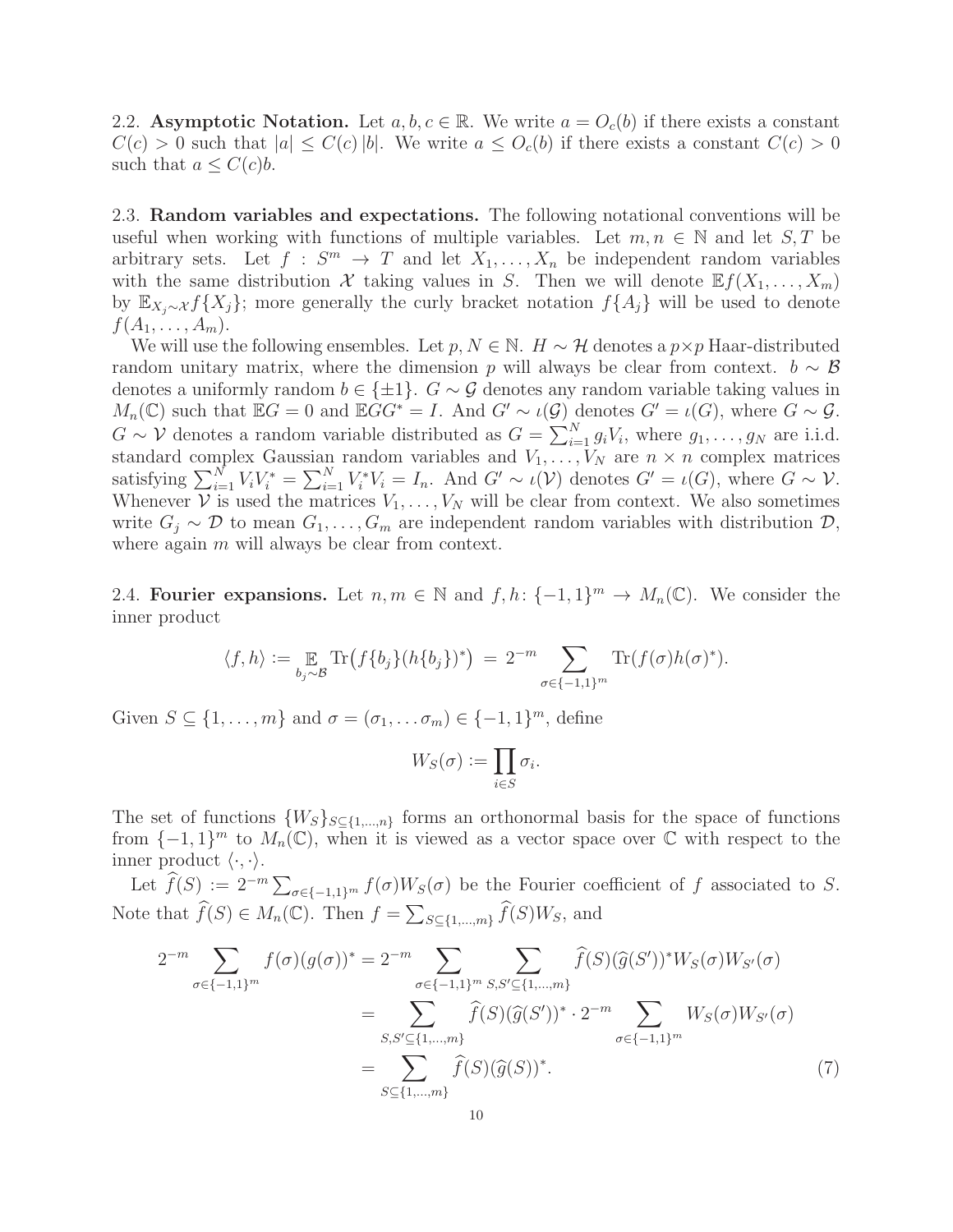2.5. Noncommutative polynomials. Let  $n, m \in \mathbb{N}$  be integers. We consider noncommutative multilinear polynomials  $Q \in M_n(\mathbb{C})[X_1,\ldots,X_m]$ , where  $X_1,\ldots,X_m$  are noncommutative indeterminates. Monomials are always ordered by increasing order of the index, e.g.  $X_1X_2$  and not  $X_2X_1$ . Any such polynomial can be expanded as

<span id="page-10-2"></span>
$$
Q(X_1, ..., X_m) = \sum_{S \subseteq \{1, ..., m\} : |S| \le d} \widehat{Q}(S) \prod_{i \in S} X_i,
$$
\n(8)

where  $\widehat{Q}(S) \in M_n(\mathbb{C})$  for all  $S \subseteq \{1, \ldots, m\}$  and  $0 \leq d \leq m$  is the degree of Q, defined as  $\max\{|S|: \hat{f}(S) \neq 0, S \subseteq \{1, ..., m\}\}.$ 

Let  $f: \{-1,1\}^m \to M_n(\mathbb{C})$ . Define the (non-commutative) multilinear polynomial  $Q_f \in$  $M_n(\mathbb{C})[X_1,\ldots,X_m]$  associated to f by

<span id="page-10-0"></span>
$$
Q_f(X_1, ..., X_m) := \sum_{S \subseteq \{1, ..., m\}} \hat{f}(S) \prod_{i \in S} X_i.
$$
 (9)

2.6. Partial Derivatives. Let  $f: \{-1,1\}^m \to M_n(\mathbb{C})$ . Let  $i \in \{1,\ldots,m\}$ . Define the  $i^{th}$ partial derivative of f by

$$
\partial_i f(\sigma) := \sum_{S \subseteq \{1, \dots, m\} : i \in S} \widehat{f}(S) W_S(\sigma) = \frac{1}{2} (f(\sigma) - f(\sigma_1, \dots, -\sigma_i, \dots, \sigma_m)), \tag{10}
$$

and the  $i^{th}$  influence of f by

<span id="page-10-1"></span>
$$
\text{Inf}_i f := \sum_{S \subseteq \{1, \dots, m\} : i \in S} \text{Tr}(\widehat{f}(S)\widehat{f}(S)^*). \tag{11}
$$

Note that by [\(7\)](#page-9-0),  $\text{Inf}_i f = \langle \partial_i f, \partial_i f \rangle$  and  $\sum_{i=1}^m \text{Inf}_i f = \sum_{S \subseteq \{1, ..., m\}} |S| \text{Tr}(\widehat{f}(S)(\widehat{f}(S))^*)$ .

2.7. Ornstein-Uhlenbeck semigroup. For  $f, h: \{-1, 1\}^m \to M_n(\mathbb{C})$  define their convolution  $f * h$  by

$$
f * h(\sigma) := 2^{-m} \sum_{\omega \in \{-1,1\}^m} f(\sigma \cdot \omega^{-1}) h(\omega) = \sum_{S \subseteq \{1, \dots, m\}} \widehat{f}(S) \widehat{h}(S) W_S(\sigma), \quad \forall \sigma \in \{-1,1\}^m. (12)
$$

Here  $\sigma \cdot \omega$  denotes the componentwise product of  $\sigma$  and  $\omega$  and  $\omega^{-1}$  denotes the multiplicative inverse of  $\omega$ , so that  $\omega \cdot \omega^{-1} = (1, \ldots, 1)$ .

Let  $0 < \rho < 1$ . For any  $\sigma = (\sigma_1, \ldots, \sigma_m) \in \{-1, 1\}^m$ , let

<span id="page-10-4"></span>
$$
R_{\rho}(\sigma) := \prod_{j=1}^{m} (1 + \rho \sigma_j) = \sum_{S \subseteq \{1, \dots, m\}} \rho^{|S|} W_S(\sigma).
$$
 (13)

Let  $f: \{-1,1\}^m \to M_n(\mathbb{C})$ . Define the Ornstein-Uhlenbeck semigroup  $T_\rho f$  by

<span id="page-10-3"></span>
$$
T_{\rho}f(\sigma) := \sum_{S \subseteq \{1,\dots,m\}} \rho^{|S|} \widehat{f}(S)W_S(\sigma) = f * R_{\rho}(\sigma), \quad \forall \sigma \in \{-1,1\}^m.
$$
 (14)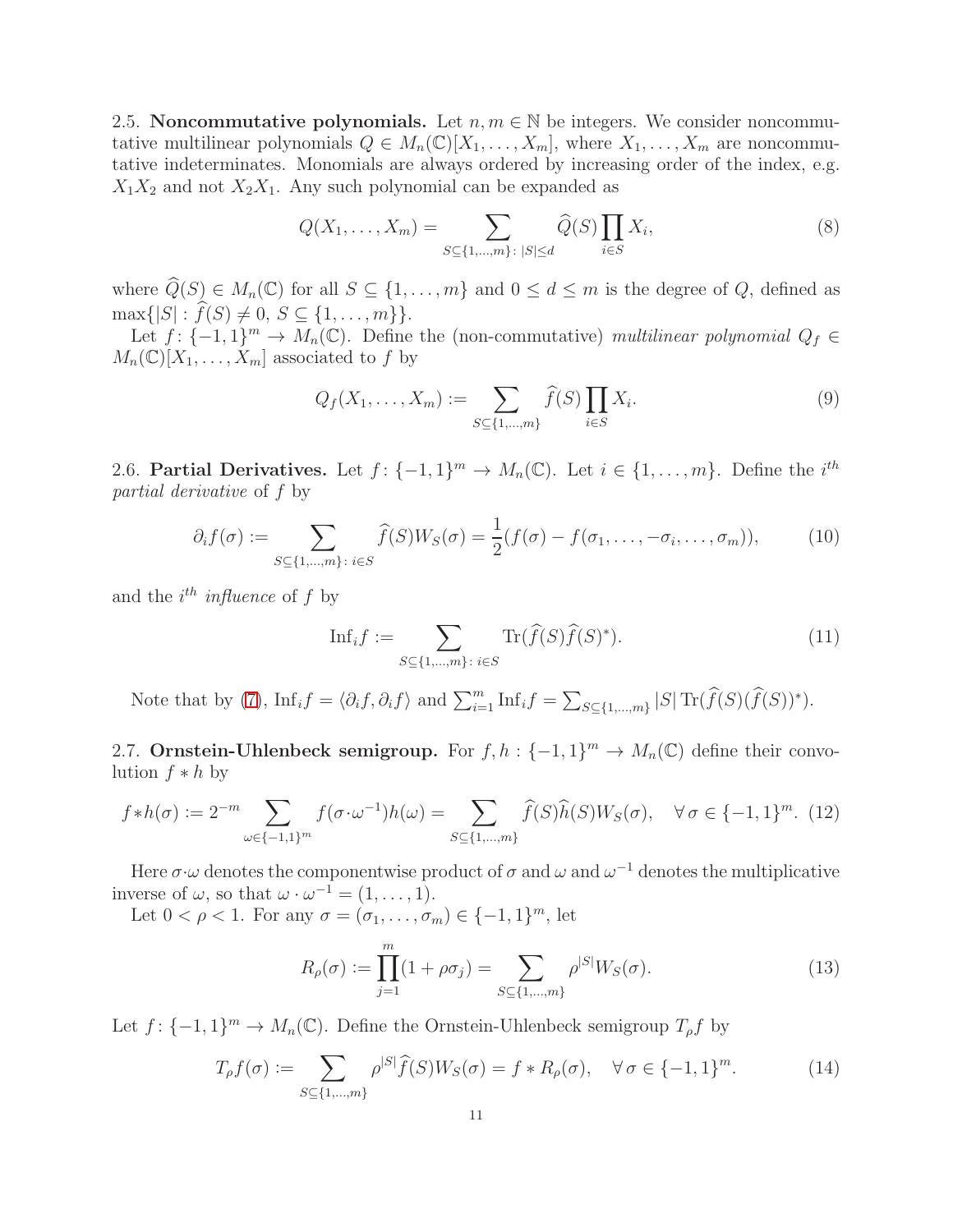2.8. Truncation of Fourier Coefficients (or Littlewood-Paley Projections). Let  $f: \{-1, 1\}^m \to M_n(\mathbb{C}),$  and  $Q_f \in M_n(\mathbb{C})[X_1, \ldots, X_m]$  the multilinear polynomial associated to f. Let  $d \in \mathbb{N}$ . Let  $P_d$  denote projection onto the level-d Fourier coefficients. That is,  $\forall \sigma \in \{-1, 1\}^m$ ,  $\forall X_1, \ldots, X_m \in M_n(\mathbb{C}),$ 

$$
P_d f(\sigma) := \sum_{S \subseteq \{1, \ldots, m\} : |S| = d} \widehat{f}(S) W_S(\sigma), \qquad P_d Q_f(X_1, \ldots, X_m) := \sum_{S \subseteq \{1, \ldots, m\} : |S| = d} \widehat{f}(S) \prod_{i \in S} X_i.
$$

Let  $P_{\leq d} := \sum_{i \leq d} P_i$  denote projection onto the Fourier coefficients of degree at most d. Denote  $P_{>d}f := f - P_{\leq d}f$ ,  $P_{>d}Q_f := Q_f - P_{\leq d}Q_f$ .

## 2.9. Embeddings.

<span id="page-11-0"></span>**Definition 2.1 (Matrix embedding).** Let  $A \in M_n(\mathbb{C})$  and  $p \geq n$ . Define the embedding  $\iota_p: M_n(\mathbb{C}) \to M_p(\mathbb{C})$  by

$$
\iota_p(A) := \begin{pmatrix} A & 0 \\ 0 & 0 \end{pmatrix} \in M_p(\mathbb{C}).
$$

If  $B = \sum_{k=1}^{N} C_k \otimes D_k \in M_{n \times n}(\mathbb{C})$ , extend this definition to

$$
\iota_p(B) := \sum_{k=1}^N \iota_p(C_k) \otimes \iota_p(D_k) \in M_{p \times p}(\mathbb{C}).
$$

Lastly, if  $f: \{-1,1\}^m \to M_n(\mathbb{C})$  define  $\iota_p(f): \{-1,1\}^m \to M_p(\mathbb{C})$  by

$$
\iota_p(f)(\sigma) = \iota_p(f(\sigma)) \qquad \forall \,\sigma \in \{-1, 1\}^m.
$$

We will sometimes denote the same quantities by  $A^{\iota}$ ,  $B^{\iota}$  and  $f^{\iota}$  respectively, leaving the dependence of  $\iota$  on  $p$  and  $n$  implicit for clarity of notation.

Note that if  $Q = \sum_{S \subseteq \{1,\ldots,m\}} \widehat{Q}(S) \prod_{i \in S} X_i \in M_n(\mathbb{C})[X_1,\ldots,X_m]$  is a noncommutative polynomial the last item  $\overline{in}$  Definition [2.1](#page-11-0) is equivalent to defining

$$
Q^{\iota} = \sum_{S \subseteq \{1,\dots,m\}} \iota_p(\widehat{Q}(S)) \prod_{i \in S} X_i \in M_p(\mathbb{C})[X_1,\dots,X_m].
$$

If moreover  $Q_f$  is defined from  $f: \{-1,1\}^m \to M_n(\mathbb{C})$  as in [\(9\)](#page-10-0) then

$$
Q_f^{\iota} = \sum_{S \subseteq \{1,\dots,m\}} \iota_p(\widehat{f}(S)) \prod_{i \in S} X_i \in M_p(\mathbb{C})[X_1,\dots,X_m].
$$

## 2.10. Coordinate projections.

**Definition 2.2.** Let  $U \in M_n(\mathbb{C}^N)$  with  $UU^* = U^*U = I$  and  $Q \in M_n(\mathbb{C})[X_1, \ldots, X_m]$ a noncommutative polynomial. We denote the *Gaussian*  $L_2$  norm of  $Q$  associated to the ensemble  $\mathcal G$  by

$$
||Q||_{L_2,\mathcal{G}} := \left(\mathop{\mathbb{E}}_{\substack{G_j \sim \mathcal{G} \\ H_j \sim \mathcal{H}_p}} \text{Tr}\left|Q^{\iota}\{G_j H_j\}\right|^2\right)^{1/2}.
$$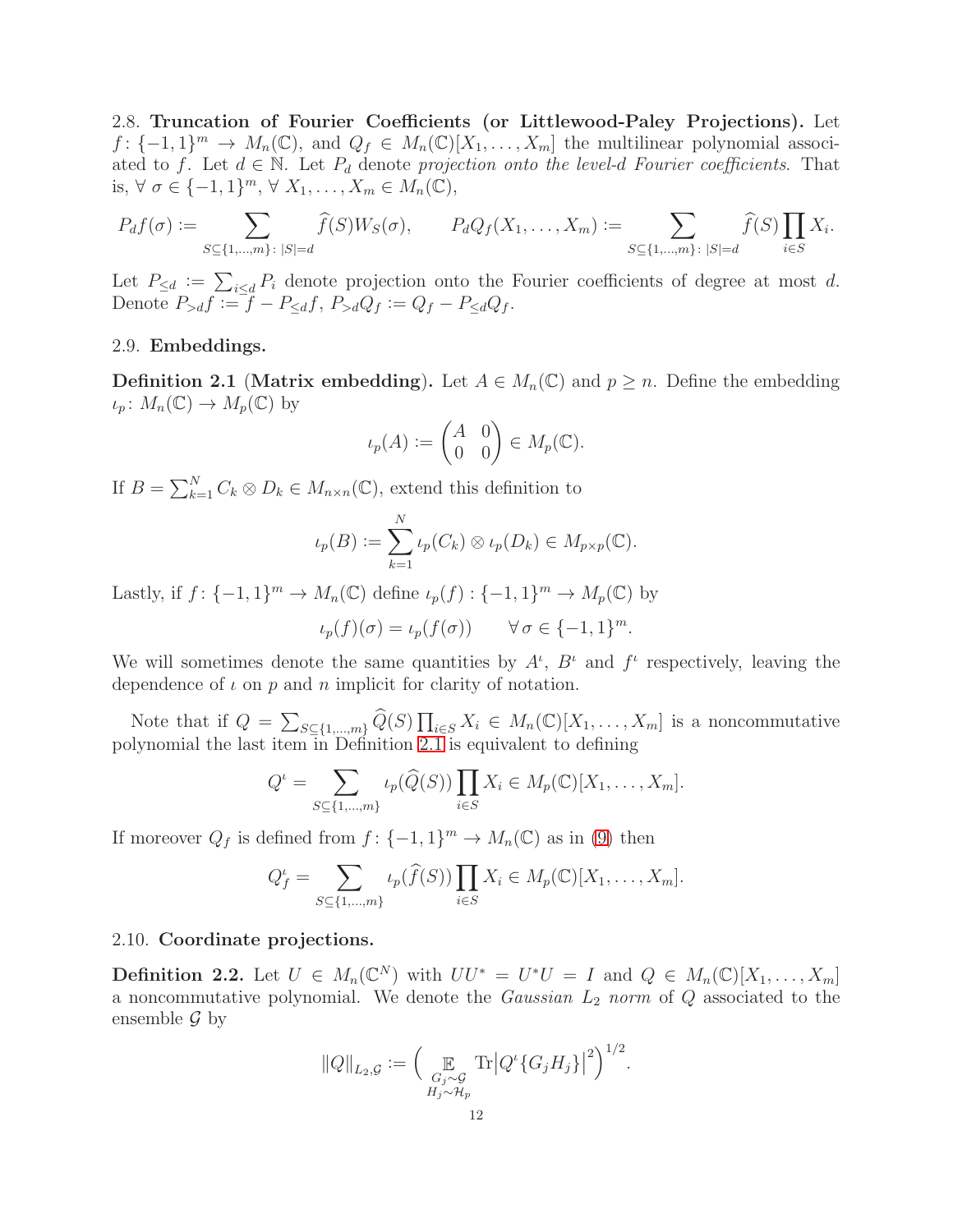Let  $\mathcal{N}(0, 1)$  denote the standard complex Gaussian distribution for a random variable. For integers m, N let  $\mathbb{E}_{g_{ij}\sim\mathcal{N}(0,1)}$  denote expectation with respect to  $g_{1,1},\ldots,g_{m,N}$  i.i.d.  $\mathcal{N}(0,1)$ . For any function R in the mN random variables  $g_{i,j} \sim \mathcal{N}(0, 1)$ , for any  $i = 1, \ldots, m$ , let

<span id="page-12-0"></span>
$$
\mathcal{P}_i R(g_{1,1}, \dots, g_{m,N}) = \sum_{j=1}^N \mathbb{E}_{g'_{i,j} \sim \mathcal{N}(0,1)} \left[ (R\{g'_{i,j}\}) \overline{g'_{i,j}} \right] g_{i,j} \tag{15}
$$

be the projection of R onto the linear span of the  $\{g_{ij}\}_{j=1,\ldots,N}$ . The projection  $\mathcal{P}_i$  is naturally extended to noncommutative polynomials  $R \in M_n(\mathbb{C})[X_1,\ldots,X_m]$  by applying it to each matrix entry of R (when the variables  $X_1, \ldots, X_m$  are themselves matrix-valued functions of the  $g_{i,j}$ . We note the following facts:

<span id="page-12-1"></span>**Lemma 2.3.** Let b:  $(M_p(\mathbb{C}))^m \to M_p(\mathbb{C})$  satisfy  $||b(x)|| \leq 1$  for all  $x \in (M_p(\mathbb{C}))^m$ .

(1) For any PSD matrix  $M \in M_{n \times n}(\mathbb{C}),$ 

$$
\mathbb{E}_{G_j \sim \iota(\mathcal{V}) \atop H_j, J_j \sim \mathcal{H}_p} \sum_{i=1}^m \text{Tr}\left(M^{\iota} \cdot (\mathcal{P}_i b \{G_j H_j \} \otimes \overline{\mathcal{P}_i b \{G_j J_j \} }) \cdot (H_i^* \otimes \overline{J_i^*})\right)
$$
  

$$
\leq \mathbb{E}_{G_j \sim \iota(\mathcal{V}) \atop H, J \sim \mathcal{H}_p} \text{Tr}\left(M^{\iota} \cdot (b \{G_j H\} \otimes \overline{b \{G_j J\}}) \cdot (H^* \otimes \overline{J^*})\right).
$$

(2)  $\|\sum_{i=1}^{m} P_i b\|_{L_2, \mathcal{G}} \le \|b\|_{L_2, \mathcal{G}}.$ 

*Proof.* We begin with (1). Recall that  $V$  is defined so that  $G_j = \sum_{i=1}^N g_{i,j} V_i = \langle g_j, V \rangle$ , where  $\{g_{i,j}\}_{1\leq i\leq N,1\leq j\leq m}$  are i.i.d. standard complex Gaussian random variables and  $g_j$  $(g_{j,1},\ldots,g_{j,N})$  for any  $j\in\{1,\ldots,m\}$ . By a density argument, it suffices to prove (1) when b is a polynomial in the entries of its matrix variables. Then we can write

$$
b(\langle g_1, \iota(V) \rangle H, \dots, \langle g_m, \iota(V) \rangle H) = \sum_{a = (a_1, \dots, a_m) \in \{1, 2, \dots, N\}^m} r_a \prod_{i=1}^m g_{i, a_i}^{d_i}, \qquad r_a \in M_p(\mathbb{C}), d_i \in \mathbb{N}.
$$
\n(16)

where the coefficients  $r_a$  do not depend on  $g_1, \ldots, g_m$ , but they can depend on H. Note that for any  $i \in \{1, \ldots, m\}$  and for any  $j \in \{1, \ldots, N\}$ , if  $e_{ij} \in \mathbb{N}^m$  denotes the vector whose only nonzero entry is a j in the  $i^{th}$  entry, then

$$
\mathbb{E}_{g_1,\ldots,g_m}b(\langle g_1,\iota(V)\rangle H,\ldots,\langle g_m,\iota(V)\rangle H)g_{i,j}^*=r_{e_{ij}}.
$$

So,

$$
\sum_{j=1}^N \left[ \mathbb{E}_{g'_1,\dots,g'_m} b(\langle g'_1,\iota(V) \rangle H,\dots,\langle g'_m,\iota(V) \rangle H)(g'_{i,j})^* \right] g_{i,j} = \sum_{j=1}^N r_{e_{ij}} g_{i,j}.
$$

We can express  $b(\langle g_1, \iota(V) \rangle H, \ldots, \langle g_m, \iota(V) \rangle H)H^*$  as the sum of two terms A and B such that A contains only linear terms in  $g_{i,j}$  where  $1 \leq i \leq m$  and  $1 \leq j \leq N$ , and B contains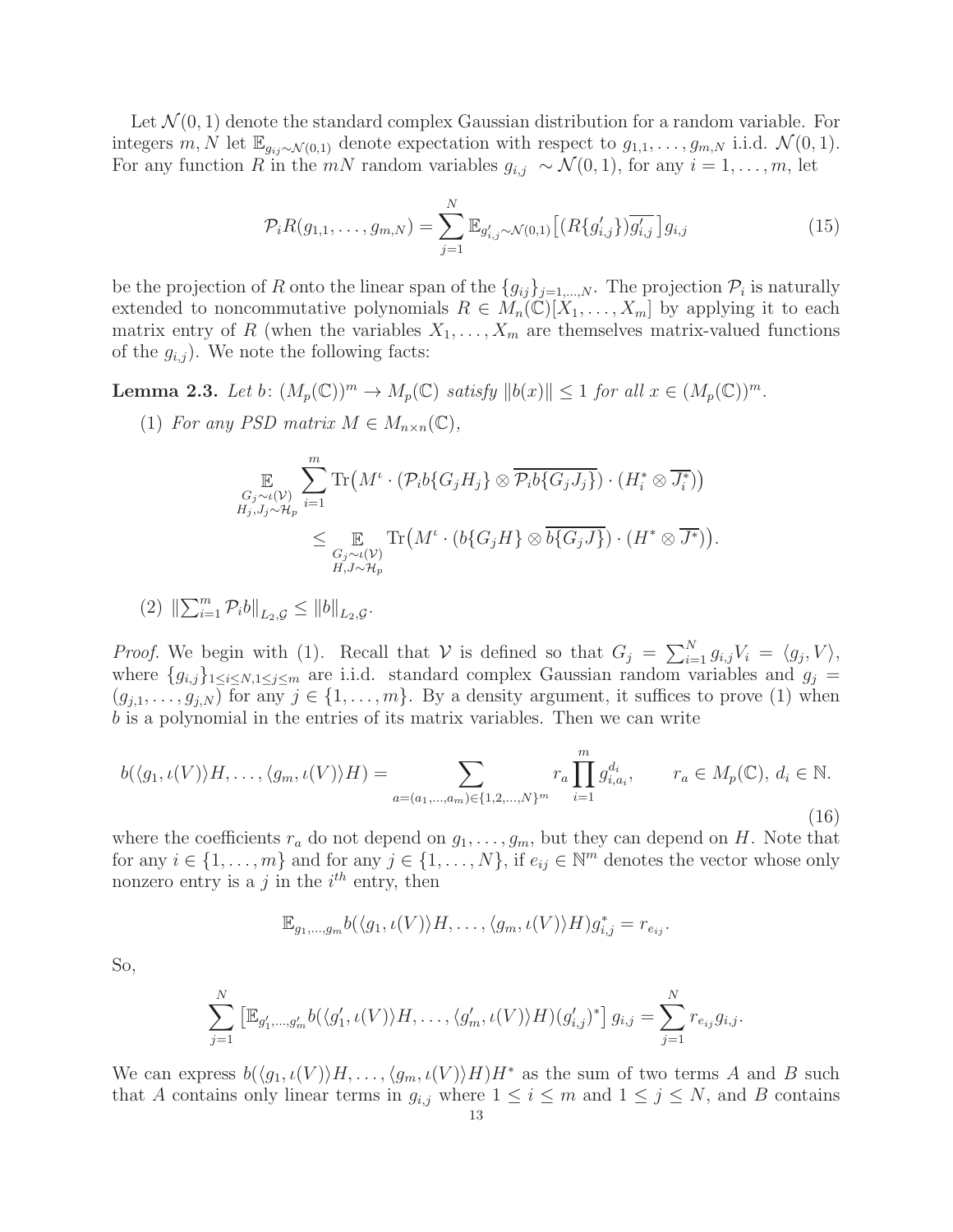only higher order terms in  $g_{i,j}$ , as follows,

$$
b(\langle g_1, \iota(V) \rangle H, \dots, \langle g_m, \iota(V) \rangle H) H^*
$$
  
= 
$$
\sum_{i=1}^m \sum_{j=1}^N \left[ \mathbb{E}_{g'_1, \dots, g'_m} b(\langle g'_1, \iota(V) \rangle H, \dots, \langle g'_m, \iota(V) \rangle H) (g'_{i,j})^* \right] g_{i,j} H^*
$$
  
+ 
$$
\left( \left( b(\langle g_1, \iota(V) \rangle H, \dots, \langle g_m, \iota(V) \rangle H) H^* \right) - \sum_{i=1}^m \sum_{j=1}^N \left[ \mathbb{E}_{g'_1, \dots, g'_m} b(\langle g'_1, \iota(V) \rangle H, \dots, \langle g'_m, \iota(V) \rangle H) (g'_{i,j})^* \right] g_{i,j} H^* \right),
$$

where A corresponds to the term on the second line and B to the terms on the third and fourth line. For g a standard complex Gaussian random variable, we have  $\mathbb{E}|g|^2 g^k = 0$  for any positive integer k, thus  $\mathbb{E}(A \otimes \overline{B}) = \mathbb{E}(B \otimes \overline{A}) = 0$ , and

$$
\mathbb{E}\mathrm{Tr}(\iota(M)(A+B))\otimes (\overline{A+B})=\mathbb{E}\mathrm{Tr}(\iota(M)(A\otimes \overline{A})) + \mathbb{E}\mathrm{Tr}(\iota(M)(B\otimes \overline{B})).
$$

Since M is PSD,  $\iota(M)$  is PSD, so we have  $\mathbb{E}\text{Tr}(\iota(M)(B\otimes \overline{B})) \geq 0$ , so that

$$
\mathbb{E}\mathrm{Tr}(\iota(M)\cdot(b(\langle g_1,\iota(V)\rangle H,\ldots,\langle g_m,\iota(V)\rangle H)H^* \otimes \overline{b(\langle g_1,\iota(V)\rangle J,\ldots,\langle g_m,\iota(V)\rangle J)}H^*))
$$
\n
$$
\geq \sum_{i=1}^m \mathbb{E}\mathrm{Tr}(\iota(M)\cdot (\sum_{j=1}^N \left[\mathbb{E}_{g'_1,\ldots,g'_m}b(\langle g'_1,\iota(V)\rangle H,\ldots,\langle g'_m,\iota(V)\rangle H)(g'_{i,j})^*\right]g_{i,j}H^*
$$
\n
$$
\otimes \sum_{j=1}^N \left[\mathbb{E}_{g'_1,\ldots,g'_m}b(\langle g'_1,\iota(V)\rangle J,\ldots,\langle g'_m,\iota(V)\rangle J)(g'_{i,j})^*\right]g_{i,j}J^*)
$$
\n
$$
=\sum_{i=1}^m \mathbb{E}\mathrm{Tr}(\iota(M)\cdot(\mathcal{P}_i b(\langle g'_1,\iota(V)\rangle H_1,\ldots,\langle g'_m,\iota(V)\rangle H_m)H_i^*
$$
\n
$$
\otimes \overline{\mathcal{P}_i b(\langle g'_1,\iota(V)\rangle J_1,\ldots,\langle g'_m,\iota(V)\rangle J_m)J_i^*})),
$$

where the last equality uses the definition [\(15\)](#page-12-0) of  $\mathcal{P}_i$  and the fact that  $\mathcal{P}_i$  only depends on the  $i^{th}$  variable of b, so that

$$
\mathbb{E}_{H_i \sim \mathcal{H}} \mathcal{P}_i b \{ \langle g'_j, \iota(V) \rangle H_j \} H_i^* = \mathbb{E}_{H \sim \mathcal{H}} \mathcal{P}_i b \{ \langle g'_j, \iota(V) \rangle H \} H^*.
$$

Item (2) is proven similarly, expanding

$$
b(\langle g_1, \iota(V) \rangle H_1, \dots, \langle g_m, \iota(V) \rangle H_m)
$$
  
= 
$$
\sum_{i=1}^m \sum_{j=1}^N \left[ \mathbb{E}_{g'_1, \dots, g'_m} b(\langle g'_1, \iota(V) \rangle H_1, \dots, \langle g'_m, \iota(V) \rangle H_m)(g'_{i,j})^* \right] g_{i,j}
$$
  
+ 
$$
\left( b(\langle g_1, \iota(V) \rangle H_1, \dots, \langle g_m, \iota(V) \rangle H_m) - \sum_{i=1}^m \sum_{j=1}^N \left[ \mathbb{E}_{g'_1, \dots, g'_m} b(\langle g'_1, \iota(V) \rangle H_1, \dots, \langle g'_m, \iota(V) \rangle H_m)(g'_{i,j})^* \right] g_{i,j} \right)
$$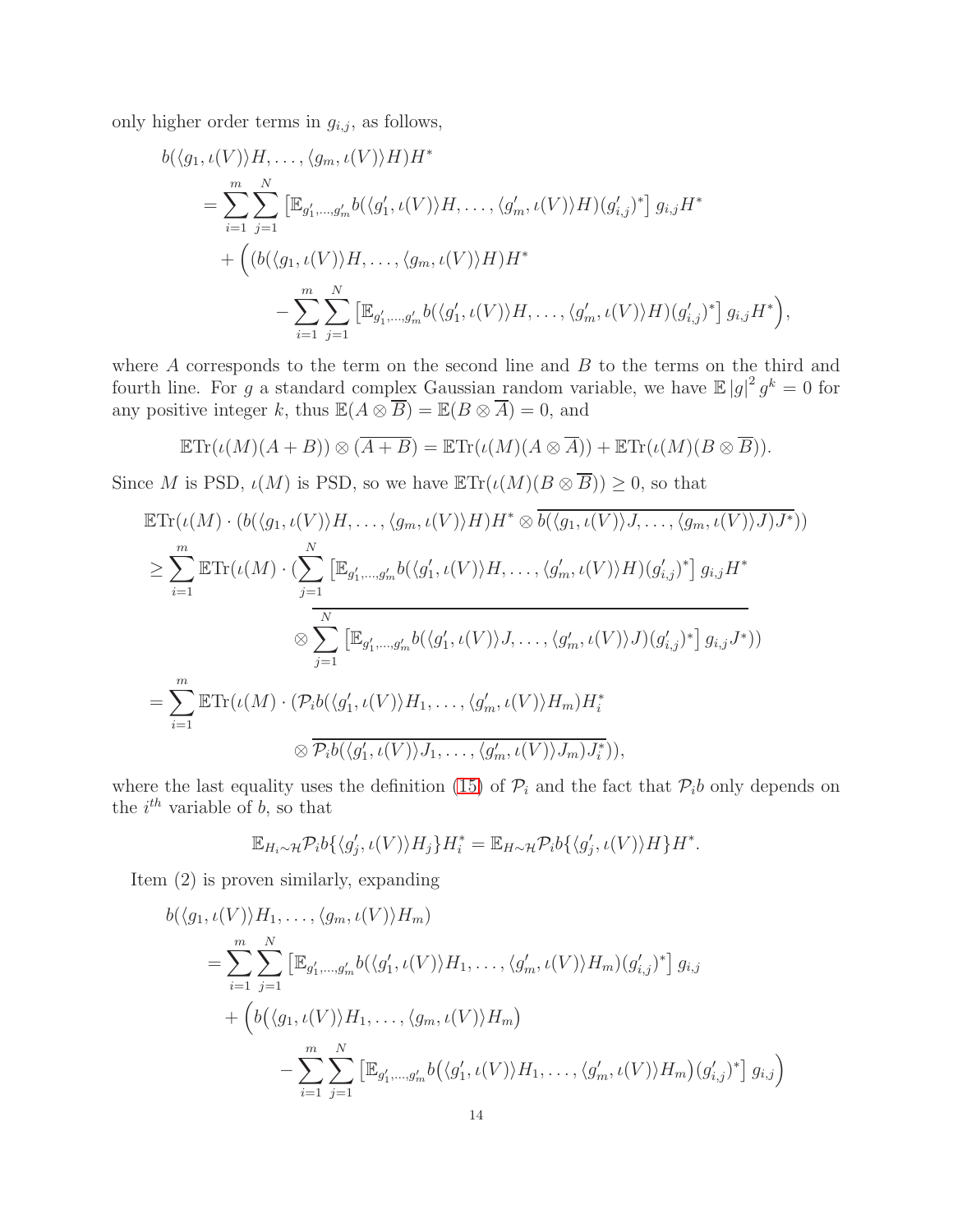and proceeding as in the proof of  $(1)$ , so that A is the term on the second line and B the terms on the third and fourth lines above, and we use

$$
\mathbb{E}\mathrm{Tr}((A+B)(A+B)^*) = \mathbb{E}\mathrm{Tr}(AA^*) + \mathbb{E}\mathrm{Tr}(BB^*) \geq \mathbb{E}\mathrm{Tr}(AA^*).
$$

2.11. Bounds on random polynomials. The key difference between the random matrices  $G_i \sim \mathcal{G}$  and  $\iota(G_i)H_i$  where  $H_i \sim \mathcal{H}_p$  is that the matrices  $\iota(G_i)H_i$  behave well with respect to matrix products. This property is exploited in Corollary [2.5](#page-14-1) below.

<span id="page-14-2"></span>**Lemma 2.4.** Let  $p \ge n$ , let  $A, B \in M_n(\mathbb{C})$  be positive semidefinite. Then

$$
\mathbb{E}_{H \sim \mathcal{H}_p} ||A^t H B^t||^2 \le \frac{n^2}{p} ||A||^2 ||B||^2.
$$

*Proof.* The nonzero eigenspace K of  $HB^{i}(B^{i})^*H^*$  is a uniformly distributed subspace of dimension at most n of  $\mathbb{C}^p$ . Given a unit vector x, the squared norm of the projection of x on K has expectation at most  $n/p$ . Applying this to the eigenvectors of A,

$$
\mathbb{E}_{H \sim \mathcal{H}_p} \text{Tr}(A^t H B^t (B^t)^* H^*(A^t)^*) \le \frac{n}{p} \|B\|^2 \text{Tr}(AA^*) \le \frac{n^2}{p} \|B\|^2 \|A\|^2.
$$
  
  $\therefore$  use that  $||X||^2 \le \text{Tr}(XX^*)$ , for  $X = A^t H B^t$ .

,

To conclude, use that  $||X||^2 \leq \text{Tr}(XX^*)$ , for  $X = A^t H B^t$ 

<span id="page-14-1"></span>Corollary 2.5. Let  $R, S \in M_n(\mathbb{C})[X_1, \ldots, X_m]$  be multilinear polynomials not depending on the j-th variable such that  $\mathbb{E}_{b_j \sim \mathcal{B}} \frac{1}{n} \text{Tr} |R\{b_j\}|^2 \leq 1$  and  $\mathbb{E}_{b_j \sim \mathcal{B}} \frac{1}{n} \text{Tr} |S\{b_j\}|^2 \leq 1$ . Then

$$
\mathop{\mathbb{E}}_{\substack{G_i \sim \iota(\mathcal{G}) \\ H_i \sim \mathcal{H}_p}} \left\| \left( S\{G_i H_i\} \right) G_j H_j \left( R\{G_i H_i\} \right)^* \right\| = O_{n,m}(p^{-1/2})
$$

where the implicit constant may depend on n and m.

Proof. Write  $S = S_0 + \sum_{k \neq j} S_k X_k$  and  $R = R_0 + \sum_{k \neq j} R_k X_k$ , where  $\forall k \in \{1, ..., m\} \setminus \{j\}$ ,  $S_k, R_k \in M_n(\mathbb{C})[X_1, \ldots, X_m]$  depend neither on the k-th or the j-th variable, and  $S_0, R_0 \in$  $M_n(\mathbb{C})$ . Then for any  $k \neq j$ ,

$$
\mathbb{E}_{G_i \sim \iota(G) \atop H_i \sim \mathcal{H}_p} ||SG_j H_j H_k^* G_k^* R_k^* || \leq \mathbb{E}_{G_i \sim \iota(G) \atop H_i \sim \mathcal{H}_p} ||S|| ||G_j H_j H_k^* G_k^* || ||R_k^* ||
$$
  
\n
$$
\leq \left( \mathbb{E}_{G_i \sim \iota(G) \atop H_i \sim \mathcal{H}_p} ||S||^2 \right)^{1/2} \left( \mathbb{E}_{G_j, G_k} ||G_j H_j H_k^* G_k^* ||^2 \mathbb{E}_{G_i \sim \iota(G) \atop H_i \sim \mathcal{H}_p} ||R_k^* ||^2 \right)^{1/2}
$$
  
\n
$$
\leq \frac{n^2}{\sqrt{p}} \left( \mathbb{E}_{G_j} ||G_j||^2 \mathbb{E}_{G_k} ||G_k^* ||^2 \right)^{1/2},
$$

where for the last inequality we used Lemma [2.4,](#page-14-2) the normalization assumption on  $R, S$ , and [\(17\)](#page-14-3) from Lemma [2.6](#page-14-0) below. To conclude use  $\mathbb{E}_{G\sim \mathcal{G}} ||G||^2 \leq \mathbb{E}_{G\sim \mathcal{G}} \text{Tr}(GG^*) = n.$ 

<span id="page-14-0"></span>**Lemma 2.6.** Let  $f: \{-1,1\}^m \to M_n(\mathbb{C})$  and  $Q \in M_n(\mathbb{C})[X_1,\ldots,X_m]$  the multilinear polynomial associated to f. Let  $0 \leq k \leq m$ . Let  $G_i \sim \mathcal{G}$  and  $b_i \sim \mathcal{B}$ . Let  $\mathcal{X} = (G_1, \ldots, G_k)$  and  $\mathcal{Y} = (b_{k+1}, \ldots, b_m)$ . Then

<span id="page-14-3"></span>
$$
\mathbb{E}_{x_i \sim \mathcal{X}, y_j \sim \mathcal{Y}} |Q\{x_i, y_j\}|^2 = \mathbb{E}_{b_i \sim \mathcal{B}} |Q\{b_i\}|^2.
$$
 (17)

<span id="page-14-4"></span>
$$
\mathrm{Inf}_i(Q^{\iota}) = \mathrm{Inf}_i(Q), \quad \forall i \in \{1, \dots, m\}. \tag{18}
$$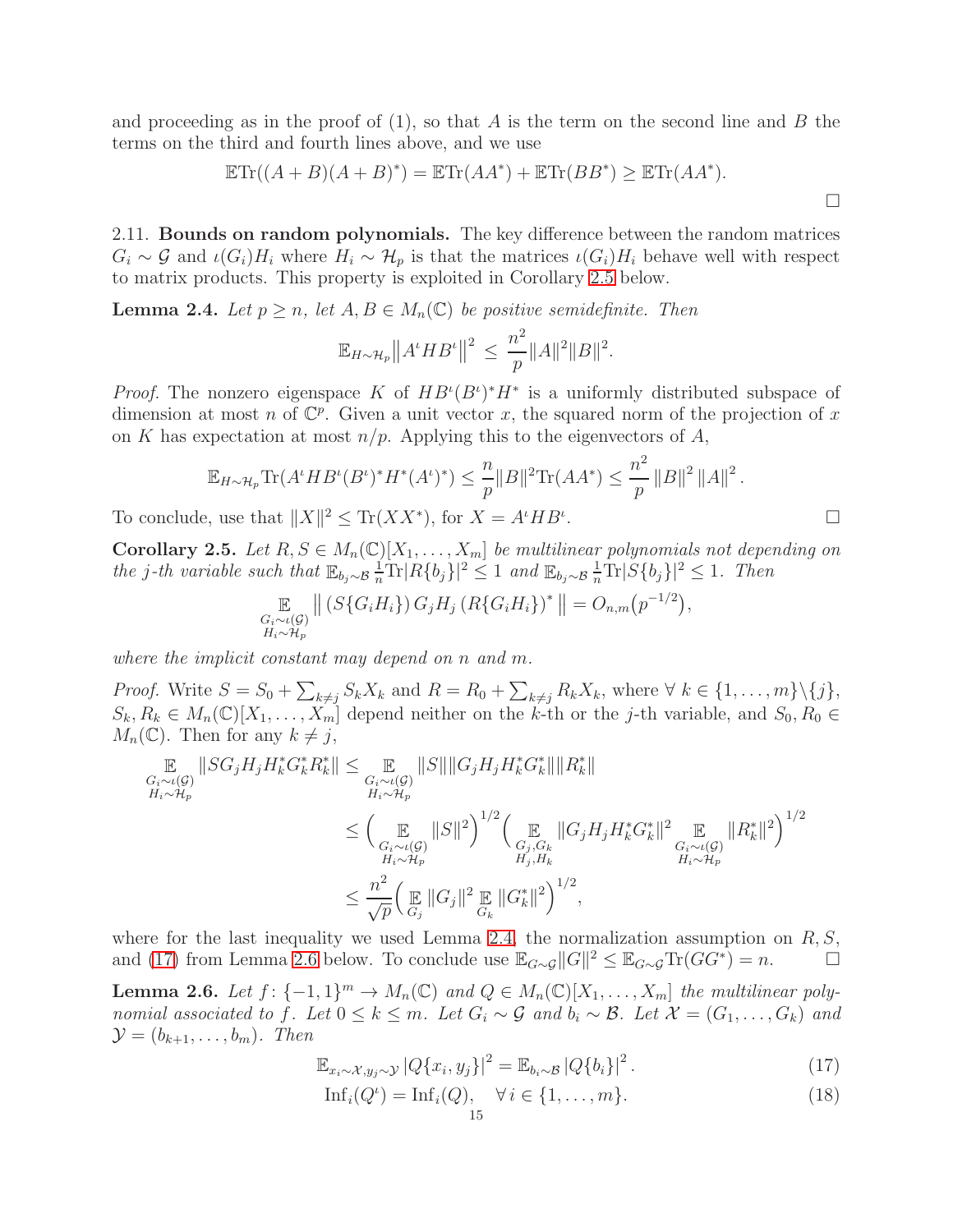<span id="page-15-2"></span>
$$
\frac{1}{n} \mathbb{E}_{b_i \sim \mathcal{B}} \text{Tr} |Q^{\iota} \{b_i\}|^2 = \frac{1}{n} \mathbb{E}_{b_i \sim \mathcal{B}} \text{Tr} |Q \{b_i\}|^2.
$$
 (19)

<span id="page-15-3"></span>
$$
\frac{1}{n} \mathop{\mathbb{E}}_{\substack{G_i \sim \iota(\mathcal{G}) \\ H_i \sim \mathcal{H}_p}} \text{Tr} \left| Q^{\iota} \{ G_i H_i \} \right|^2 = \frac{1}{n} \mathbb{E}_{G_i \sim \mathcal{G}} \text{Tr} \left| Q \{ G_i \} \right|^2. \tag{20}
$$

*Proof.* Recall the variables  $G_i \sim \mathcal{G}$  are independent,  $\mathbb{E}G_i = 0$  and  $\mathbb{E}G_iG_i^* = I$  for all  $1 \leq i \leq k$ . Similarly, the  $b_i \sim \mathcal{B}$  are independent with  $\mathbb{E}b_i = 0$  and  $\mathbb{E}b_i b_i^* = 1$  for all  $k+1 \leq i \leq m$ . So,

$$
\mathbb{E}_{x \sim \mathcal{X}, y \sim \mathcal{Y}}(Q(x, y)(Q(x, y))^{*})
$$
\n
$$
= \mathbb{E} \sum_{S \subseteq \{1, \dots, m\}} (\widehat{Q}(S) (\prod_{i \in S : i \leq k} G_i \prod_{i \in S : i > k} b_i) (\prod_{i \in S : i \leq k} G_i \prod_{i \in S : i > k} b_i)^{*} (\widehat{Q}(S))^{*})
$$
\n
$$
= \sum_{S \subseteq \{1, \dots, m\}} \widehat{Q}(S) (\widehat{Q}(S))^{*}
$$
\n
$$
\stackrel{(7)}{=} \mathbb{E}_{b_i \sim \mathcal{B}} |Q\{b_i\}|^{2}.
$$

Then [\(17\)](#page-14-3) follows. Equation [\(18\)](#page-14-4) follows from [\(11\)](#page-10-1), Definition [2.1,](#page-11-0) and Lemma [2.6.](#page-14-0) Equali-ties [\(19\)](#page-15-2) and [\(20\)](#page-15-3) follow from Definition [2.1.](#page-11-0)

<span id="page-15-1"></span>2.12. Unique Games Conjecture. The Unique Games Conjecture is a commonly assumed conjecture in complexity theory, though its current status is unresolved.

<span id="page-15-4"></span>**Definition 2.7** (Unique Games). Let  $m \in \mathbb{N}$ . Let  $G = G(S, \mathcal{W}, \mathcal{E})$  be a bipartite graph with vertex sets S and W and edge set  $\mathcal{E} \subseteq \mathcal{S} \times \mathcal{W}$ . For all  $(v, w) \in \mathcal{E}$ , let  $\pi_{vw}$ :  $\{1,\ldots,m\}$   $\rightarrow$   $\{1,\ldots,m\}$  be a permutation. An instance of the Unique Games problem is  $\mathcal{L} = (G(\mathcal{S}, \mathcal{W}, \mathcal{E}), m, \{\pi_{vw}\}_{(v,w)\in \mathcal{E}})$ . *m* is called the alphabet size of  $\mathcal{L}$ . A labeling of  $\mathcal L$  is a function  $\eta: \mathcal S \cup \mathcal W \to \{1,\ldots,m\}$ . An edge  $(v,w) \in \mathcal E$  is satisfied if and only if  $\eta(v) = \pi_{vw}(\eta(w))$ . The goal of the Unique Games problem is to maximize the fraction of satisfied edges of the labeling, over all such labelings  $\eta$ . We call the maximum possible fraction of satisfied edges  $\text{OPT}(\mathcal{L})$ .

**Definition 2.8 (Unique Games Conjecture, [\[Kho02,](#page-36-19) [KKMO07\]](#page-36-15)). For every**  $0 < \beta <$  $\alpha < 1$  there exists  $m = m(\alpha, \beta) \in \mathbb{N}$  and a family of Unique Games instances  $(\mathcal{L}_n)_{n>1}$  with alphabet size m such that no polynomial time algorithm can distinguish between  $\text{OPT}(\mathcal{L}_n)$  $\beta$  or  $\text{OPT}(\mathcal{L}_n) > \alpha$ .

## 3. Majorization Principle

<span id="page-15-0"></span>3.1. A noncommutative hypercontractive inequality. One of the main tools used in the proof of our majorization principle is a hypercontractive inequality for noncommutative multilinear polynomials. The inequality bounds the  $2K$ -norm, for  $K \geq 1$  an integer, of a polynomial Q by the 2-norm of Q. We refer to this inequality as a  $(2K, 2)$  hypercontractive inequality; it can be considered as a polynomial generalization of the noncommutative Khintchine inequality between the  $2K$  norm and the 2 norm. (The Khintchine inequality corresponds to the polynomial  $Q(X_1, \ldots, X_m) = X_1$  and  $G_1 \sim \mathcal{V}$ ; see [\[MJC](#page-37-22)+14, Corollary 7.3] or [\[DR13\]](#page-36-20).)

Recall the definition of the ensemble  $\mathcal G$  in Section [2.3.](#page-9-1)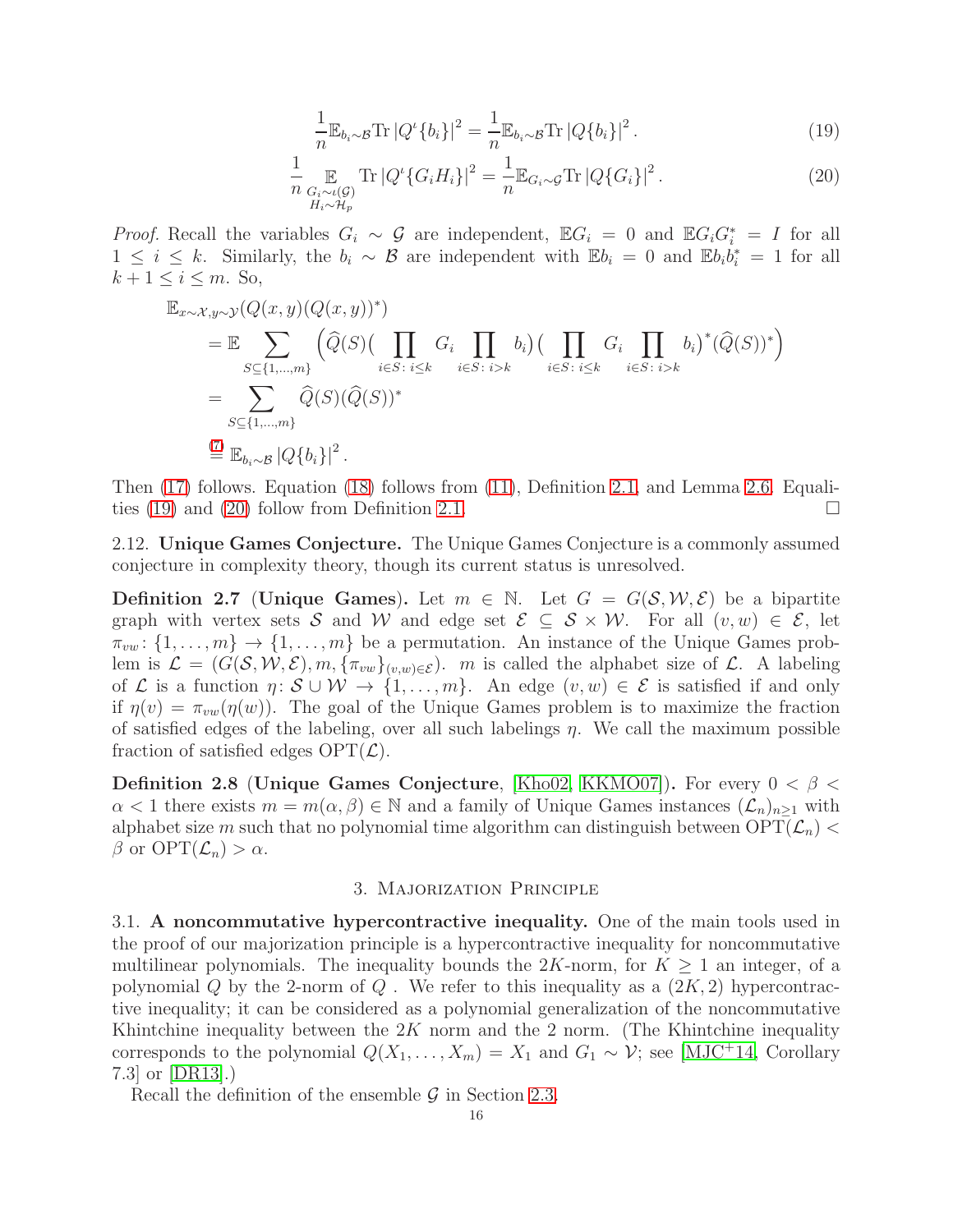<span id="page-16-0"></span>**Theorem 3.1** ((2K, 2) **Hypercontractivity**). Let  $K \in \mathbb{N}$ . Let Q be a noncommutative multilinear polynomial of degree  $d \in \mathbb{N}$ , as in [\(8\)](#page-10-2). Let  $G_i \sim \mathcal{G}$ , where  $\mathcal{G}$  is such that  $\left\| \mathbb{E}(G_1G_1^*)^K \right\| \leq c_K$  for some  $c_K \geq 1$ . Then

$$
\mathop{\mathbb{E}}_{G_j \sim \mathcal{V}} \text{Tr} |Q\{G_j\}|^{2K} \leq (2K-1)^{dK} c_K^d \left(\mathop{\mathbb{E}}_{G_j \sim \mathcal{V}} \text{Tr} |Q\{G_j\}|^2\right)^K.
$$

Remark 3.2. As mentioned in [\[MOO10,](#page-37-1) Theorem 3.13] or [\[Nel73,](#page-37-16) Theorem 4], the best possible constant in this hypercontractive inequality is  $(2K-1)^{dK}$  in the case that  $G_i \sim \mathcal{G}$ are replaced with  $b_i \sim \mathcal{B}$ . So, we achieve the optimal constant in this case, since we can use  $c_K = 1$  for all  $K \in \mathbb{N}$  in this case.

The result that hypercontractivity also holds for the variables  $G_1 = b_1 \sim \mathcal{B}$  generalizes a result of [\[Gro72,](#page-36-21) Lemma 6.1].

*Proof.* It suffices to prove the following hypercontractive estimate: if  $\rho \geq 0$  satisfies  $\rho \leq$  $(2K-1)^{-1/2}c_K^{-1/(2K)}$ , then

<span id="page-16-3"></span><span id="page-16-2"></span><span id="page-16-1"></span>
$$
\mathop{\mathbb{E}}_{G_j \sim \mathcal{V}} \text{Tr} \left| T_\rho Q \{ G_j \} \right|^{2K} \le \left( \mathop{\mathbb{E}}_{G_j \sim \mathcal{V}} \text{Tr} \left| Q \{ G_j \} \right|^2 \right)^K. \tag{21}
$$

To see that [\(21\)](#page-16-1) implies the theorem, choose  $\rho = (2K - 1)^{-1/2} c_K^{-1/(2K)}$ , and observe that

$$
\mathbb{E}_{G_j \sim \mathcal{V}} \text{Tr} |Q\{G_j\}|^{2K} \stackrel{\text{(14)}}{=} \mathbb{E}_{G_j \sim \mathcal{V}} \text{Tr} \Big| T_{\rho} \Big( \sum_{S \subseteq \{1, \dots, m\} : |S| \le d} \rho^{-|S|} \widehat{Q}(S) \prod_{i \in S} G_i \Big)^{2K}
$$
\n
$$
\stackrel{\text{(21)}}{\le} \Big( \mathbb{E}_{G_j \sim \mathcal{V}} \text{Tr} \Big| \sum_{S \subseteq \{1, \dots, m\} : |S| \le d} \rho^{-|S|} \widehat{Q}(S) \prod_{i \in S} G_i \Big|^2 \Big)^K
$$
\n
$$
\stackrel{\text{(17)} \sim}{=} \Big( \sum_{S \subseteq \{1, \dots, m\} : |S| \le d} \rho^{-2|S|} \text{Tr} |\widehat{Q}(S)|^2 \Big)^K
$$
\n
$$
\le \rho^{-2dK} \Big( \sum_{S \subseteq \{1, \dots, m\} : |S| \le d} \text{Tr} |\widehat{Q}(S)|^2 \Big)^K
$$
\n
$$
\stackrel{\text{(17)} \sim}{=} \Big( \frac{\gamma}{2K} \sum_{S \subseteq \{1, \dots, m\} : |S| \le d} \text{Tr} |\widehat{Q}(S)|^2 \Big)^K
$$
\n
$$
\frac{\text{(17)} \sim}{2K} \Big( \sum_{S \subseteq \{1, \dots, m\} : |S| \le d} \text{Tr} |\widehat{Q}(S)|^2 \Big)^K.
$$
\n
$$
\tag{23}
$$

The proof of [\(21\)](#page-16-1) is by induction on the number m of variables of Q. If  $m = 0$  then there are no variables and the inequality follows from the elementary inequality  $\sum_{i=1}^{n} (\lambda_i(Q))^{2K} \le$  $(\sum_{i=1}^n (\lambda_i(Q))^2)^K$  applied to the singular values of the (deterministic) matrix Q. To establish the inductive step, write  $Q = R_0 + R_1 X_m$ , where  $R_0, R_1$  depend on at most  $m-1$  variables each (for clarity we suppress this dependence from the notation). Note that  $T_\rho Q = T_\rho R_0 +$  $\rho(T_{\rho}R_1)X_m$  We begin with a binomial expansion

$$
|T_{\rho}Q(X_1,\ldots,X_m)|^{2K} = \sum_{(a_1,\ldots,a_{2K})\in\{0,1\}^{2K}} \prod_{i=1}^{K} \rho^{a_{2i-1}} T_{\rho} R_{a_{2i-1}} X_m^{a_{2i-1}} (X_m^*)^{a_{2i}} \rho^{a_{2i}} (T_{\rho} R_{a_{2i}})^* . (24)
$$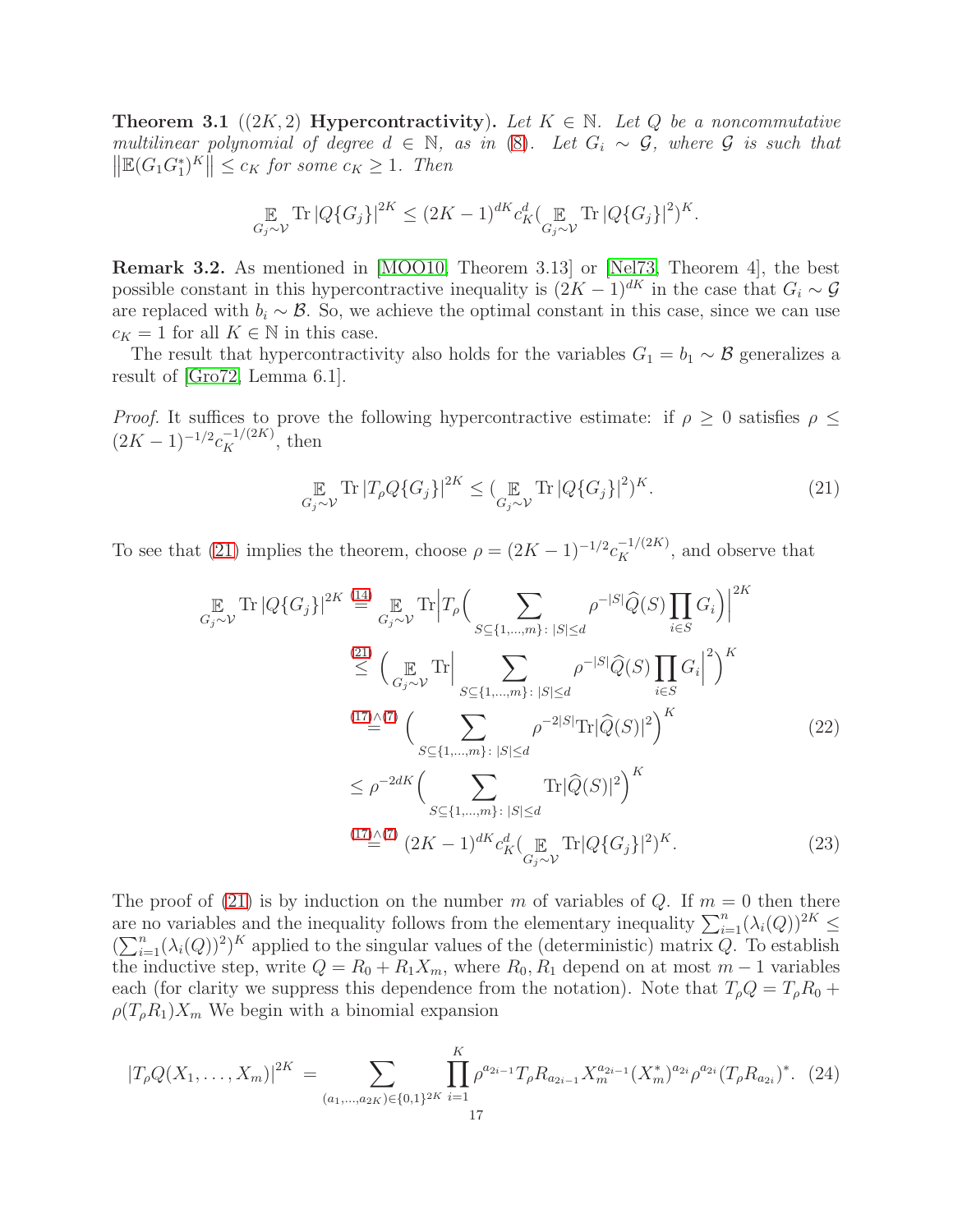Any term in the sum for which  $a_j = 0$  for an odd number of elements  $j \in \{1, \ldots, 2K\}$  has expectation zero. Applying Hölder's inequality,

<span id="page-17-0"></span>
$$
\mathbb{E}_{G_j \sim \mathcal{V}} \text{Tr} |T_{\rho} Q|^{2K} \le \mathbb{E} \text{Tr} |T_{\rho} R_0|^{2K} + \sum_{\substack{(a_1, \dots, a_{2K}) \in \{0, 1\}^{2K}: \\ \frac{1}{2} \sum_{i=1}^{2K} a_i \text{ is a positive integer}}} \prod_{i=1}^{2K} \rho^{a_i} \Big[ \mathbb{E} \text{Tr} |(T_{\rho} R_{a_i}) G_m^{a_i}|^{2K} \Big]^{\frac{1}{2K}}.
$$
\n(25)

Let  $(a_1, ..., a_{2K}) \in \{0, 1\}^{2K}$  such that  $\ell := \frac{1}{2}$  $\frac{1}{2}\sum_{i=1}^{2K} a_i$  is a positive integer. The number of times the term  $\prod_{i=1}^{2K} \rho^{a_i} \Big[ \mathbb{E} \text{Tr} \Big( T_\rho R_{a_i} G_m^{a_i} (G_m^{a_i})^* T_\rho R_{a_i}^* \Big)$  $\int_{0}^{K}$   $\frac{1}{2K}$  is repeated in the sum in [\(25\)](#page-17-0) is  $\binom{2K}{1}$  $\binom{2K}{2\ell} = \frac{(2K)!}{(2K-2\ell)!(2\ell)!}$ . That is, [\(25\)](#page-17-0) can be rewritten as

<span id="page-17-1"></span>
$$
\mathop{\mathbb{E}}_{G_j \sim \mathcal{V}} \text{Tr} \left| T_{\rho} Q \right|^{2K} \leq \mathop{\mathbb{E}} \text{Tr} \left| T_{\rho} R_0 \right|^{2K} + \sum_{\ell=1}^{K} \rho^{2\ell} \binom{2K}{2\ell} \left[ \mathop{\mathbb{E}} \text{Tr} \left| (T_{\rho} R_1) G_m \right|^{2K} \right]^{\frac{\ell}{K}} \left[ \mathop{\mathbb{E}} \text{Tr} \left| T_{\rho} R_0 \right|^{2K} \right]^{\frac{K-\ell}{K}}.
$$
\n(26)

For any  $A, B \in M_n(\mathbb{C})$  it holds that  $\text{Tr} ||B| A^* A |B||^K \leq \text{Tr} ||B|^K (A^* A)^K |B|^K$  (see e.g. [\[Bha97,](#page-35-1) Theorem IX.2.10]), hence

<span id="page-17-3"></span><span id="page-17-2"></span>
$$
\text{Tr}(ABB^*A^*)^K = \text{Tr}(A^*ABB^*)^K \le \text{Tr}((BB^*)^K(A^*A)^K). \tag{27}
$$

Starting from [\(26\)](#page-17-1) and applying [\(27\)](#page-17-2) to each of the inner terms,

$$
\mathbb{E}_{G_j \sim \mathcal{V}} \text{Tr} |T_{\rho} Q|^{2K} \leq \mathbb{E} \text{Tr} |T_{\rho} R_0|^{2K} + \sum_{\ell=1}^{K} \rho^{2\ell} {2K \choose 2\ell} c_K^{\ell/K} \left[ \mathbb{E} \text{Tr} |T_{\rho} R_1|^{2K} \right]^{\frac{\ell}{K}} \left[ \mathbb{E} \text{Tr} |T_{\rho} R_0|^{2K} \right]^{\frac{K-\ell}{K}}
$$
\n
$$
\leq \left[ \mathbb{E} \text{Tr} |R_0|^2 \right]^K + \sum_{\ell=1}^{K} \rho^{2\ell} {2K \choose 2\ell} c_K^{\ell/K} \left[ \mathbb{E} \text{Tr} |R_1|^2 \right]^{\ell} \left[ \mathbb{E} \text{Tr} |R_0|^2 \right]^{K-\ell},\tag{28}
$$

where the second inequality is obtained by applying the inductive hypothesis. For any odd integer *J* we denote  $J!! = \prod_{i=0}^{(J-1)/2} (J-2i)$ , or  $J!! = 1$  if  $(J-1)/2 < 1$ . Now if  $1 \le \ell \le K$ ,

$$
\binom{2K}{2\ell}\binom{K}{\ell}^{-1} = \frac{(2K)!}{K!} \frac{\ell!}{(2\ell)!} \frac{(K-\ell)!}{(2(K-\ell))!} = \frac{2^K(2K-1)!!}{2^{\ell}(2\ell-1)!!2^{K-\ell}(2(K-\ell)-1)!!}
$$

$$
= \frac{(2K-1)!!}{(2\ell-1)!!(2(K-\ell)-1)!!} = \prod_{i=0}^{\ell-1} \frac{2K-2i-1}{2\ell-2i-1} \le (2K-1)^{\ell}.
$$

Using this inequality and  $0 \leq \rho \leq (2K-1)^{-1/2} c_K^{-1/(2K)}$  we get

$$
\rho^{2\ell} {2K \choose 2\ell} c_K^{\ell/K} \le \rho^{2\ell} (2K-1)^{\ell} c_K^{\ell/K} {K \choose \ell} \le {K \choose \ell}, \qquad \forall 1 \le \ell \le K.
$$

Applying this inequality to [\(28\)](#page-17-3),

$$
\mathbb{E}_{G_j \sim \mathcal{V}} \text{Tr} |T_{\rho} Q|^{2K} \leq \sum_{\ell=0}^{K} {K \choose \ell} \Big[ \mathbb{E}_{G_j \sim \mathcal{V}} \text{Tr} |R_1|^2 \Big]^{\ell} \Big[ \mathbb{E}_{G_j \sim \mathcal{V}} \text{Tr} |R_0|^2 \Big]^{K-\ell}
$$

$$
= \Big( \sum_{i=0}^{1} \mathbb{E}_{G_j \sim \mathcal{V}} \text{Tr} (R_i R_i^*) \Big)^K = \big[ \mathbb{E}_{G_j \sim \mathcal{V}} \text{Tr} (QQ^*) \big]^K,
$$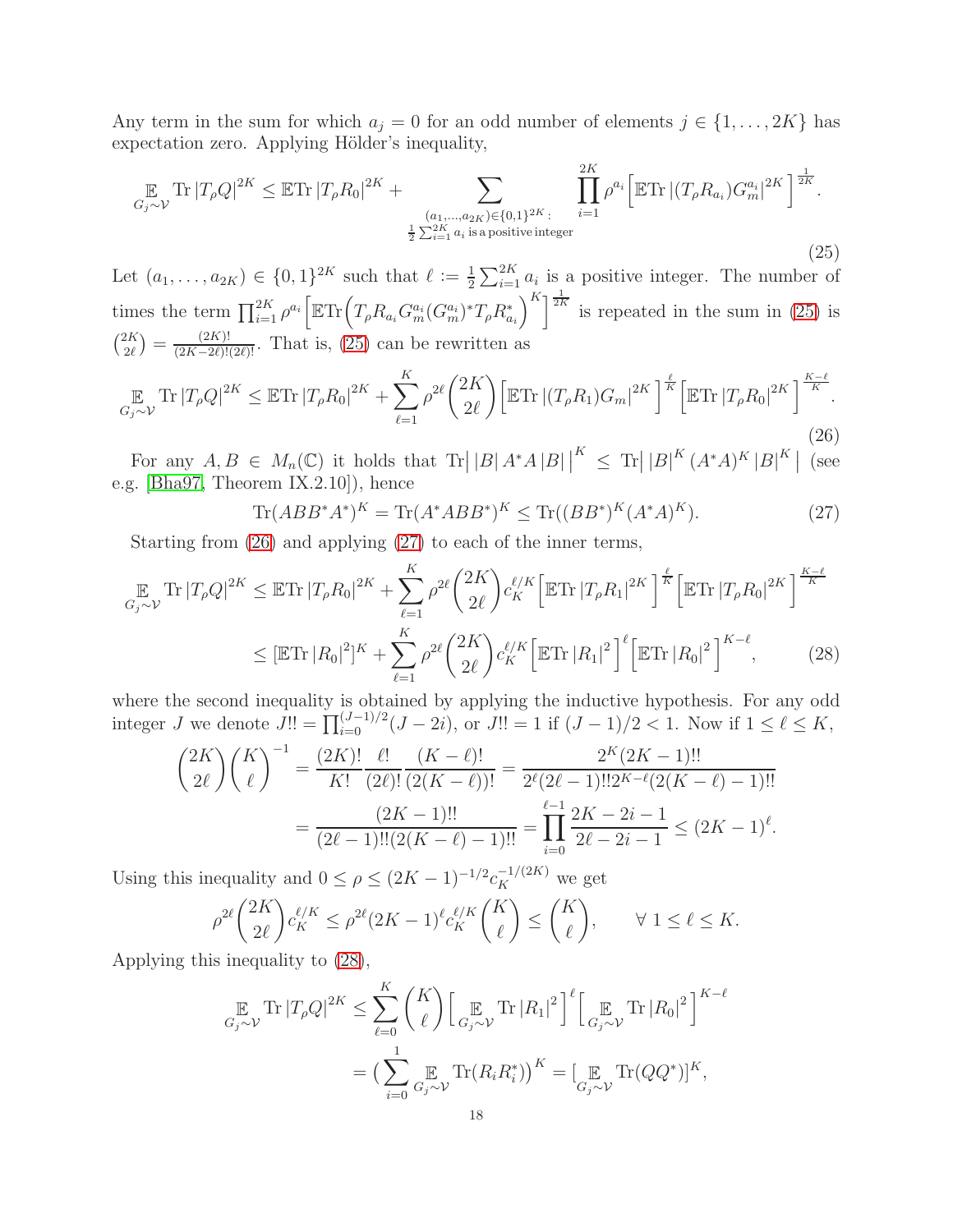where the last equality follows from  $\mathbb{E} G_1G_1^* = I$ .  $\frac{1}{1} = I.$ 

<span id="page-18-0"></span>Corollary 3.3 ((2K, 2) Hypercontractivity). Let  $K \in \mathbb{N}$ . Let Q be a noncommutative multilinear polynomial of degree  $d \in \mathbb{N}$ , as in [\(8\)](#page-10-2). Then

$$
\mathbb{E}_{G_j \sim \mathcal{V}} \text{Tr} |Q\{G_j\}|^{2K} \leq (2K-1)^{dK} (K!)^d (\mathbb{E}_{G_j \sim \mathcal{V}} \text{Tr} |Q\{G_j\}|^2)^K.
$$
  

$$
\mathbb{E}_{G_j \sim \iota(\mathcal{V})} \text{Tr} |Q^{\iota} \{G_j H_j\}|^{2K} \leq (2K-1)^{dK} (K!)^d (\mathbb{E}_{G_j \sim \iota(\mathcal{V})} \text{Tr} |Q^{\iota} \{G_j H_j\}|^2)^K.
$$
  

$$
\mathbb{E}_{H_j \sim \mathcal{H}_p} \text{Tr} |Q\{b_j\}|^{2K} \leq (2K-1)^{dK} (\mathbb{E}_{b_j \sim \mathcal{B}} \text{Tr} |Q\{b_j\}|^2)^K.
$$

Proof. The first inequality follows from Theorem [3.1](#page-16-0) using [\[HT99,](#page-36-3) Corollary 2.8] to show that for  $G \sim \mathcal{V}$  and any  $\ell \in \mathbb{N}$ ,  $\|\mathbb{E}(GG^*)^{\ell}\| \leq \ell!$ .

To prove the second inequality, we follow the proof of Theorem [3.1](#page-16-0) using  $\|\mathbb{E}(GG^*)^{\ell}\| \leq \ell!$ for any  $G \sim \iota(\mathcal{V})$ , where the Q used in the proof becomes  $Q^{\iota}$ . Writing  $Q^{\iota} = R_0^{\iota} + R_1^{\iota} X_m$ , there are only two required changes. First, the equalities [\(22\)](#page-16-2) and [\(23\)](#page-16-3) are justified by combining  $(20)$  with  $(17)$  and  $(7)$ . For example,  $(22)$  is justified by

$$
\left(\mathop{\mathbb{E}}_{\substack{G_j \sim \iota(\mathcal{V}) \\ H_j \sim \mathcal{H}_p}} \text{Tr} \Big| \sum_{S \subseteq \{1, \dots, m\} : |S| \le d} \rho^{-|S|} \widehat{Q}^{\iota}(S) \prod_{i \in S} G_i^{\iota} H_i \Big|^2 \right)^K
$$
  
\n
$$
\stackrel{(20)}{=} \left(\mathop{\mathbb{E}}_{G_j \sim \mathcal{V}} \text{Tr} \Big| \sum_{S \subseteq \{1, \dots, m\} : |S| \le d} \rho^{-|S|} \widehat{Q}(S) \prod_{i \in S} G_i \Big|^2 \right)^K
$$
  
\n
$$
\stackrel{(17)\wedge (7)}{=} \left(\sum_{S \subseteq \{1, \dots, m\} : |S| \le d} \rho^{-2|S|} \text{Tr} |\widehat{Q}(S)|^2 \right)^K.
$$

And [\(23\)](#page-16-3) is justified in the same way. Similarly, the last inequality in the proof is justified as

$$
\mathbb{E}_{G_j \sim \iota(\mathcal{V}) \atop H_j \sim H_p} \text{Tr} |T_{\rho} Q^{\iota}|^{2K} \leq \sum_{\ell=0}^{K} {K \choose \ell} \Big[ \mathbb{E}_{G_j \sim \iota(\mathcal{V}) \atop H_j \sim H_p} \text{Tr} |R_1^{\iota}|^2 \Big]^{\ell} \Big[ \mathbb{E}_{G_j \sim \iota(\mathcal{V}) \atop H_j \sim H_p} \text{Tr} |R_0^{\iota}|^2 \Big]^{K-\ell}
$$
\n
$$
\stackrel{\text{(20)}}{=} \sum_{\ell=0}^{K} {K \choose \ell} \Big[ \mathbb{E}_{G_j \sim \mathcal{V}} \text{Tr} |R_1|^2 \Big]^{\ell} \Big[ \mathbb{E}_{G_j \sim \mathcal{V}} \text{Tr} |R_0|^2 \Big]^{K-\ell}
$$
\n
$$
= (\mathbb{E}_{G_j \sim \mathcal{V}} \text{Tr} |Q|^2)^K
$$
\n
$$
\stackrel{\text{(20)}}{=} \Big( \mathbb{E}_{G_j \sim \iota(\mathcal{V}) \atop H_j \sim H_p} \text{Tr} |Q|^2 \Big)^K.
$$

The last inequality in the Corollary follows directly from Theorem [3.1.](#page-16-0)  $\Box$ 

In summary,  $Q$  is hypercontractive when we substitute into  $Q$  the noncommutative random variables  $G_iH_i$ . Since Q is also hypercontractive when we substitute into Q commutative random variables distributed uniformly in  $\{-1, 1\}$ , we get the standard consequence that Q is hypercontractive when we substitute into it a mixture of commutative and noncommutative random variables.

19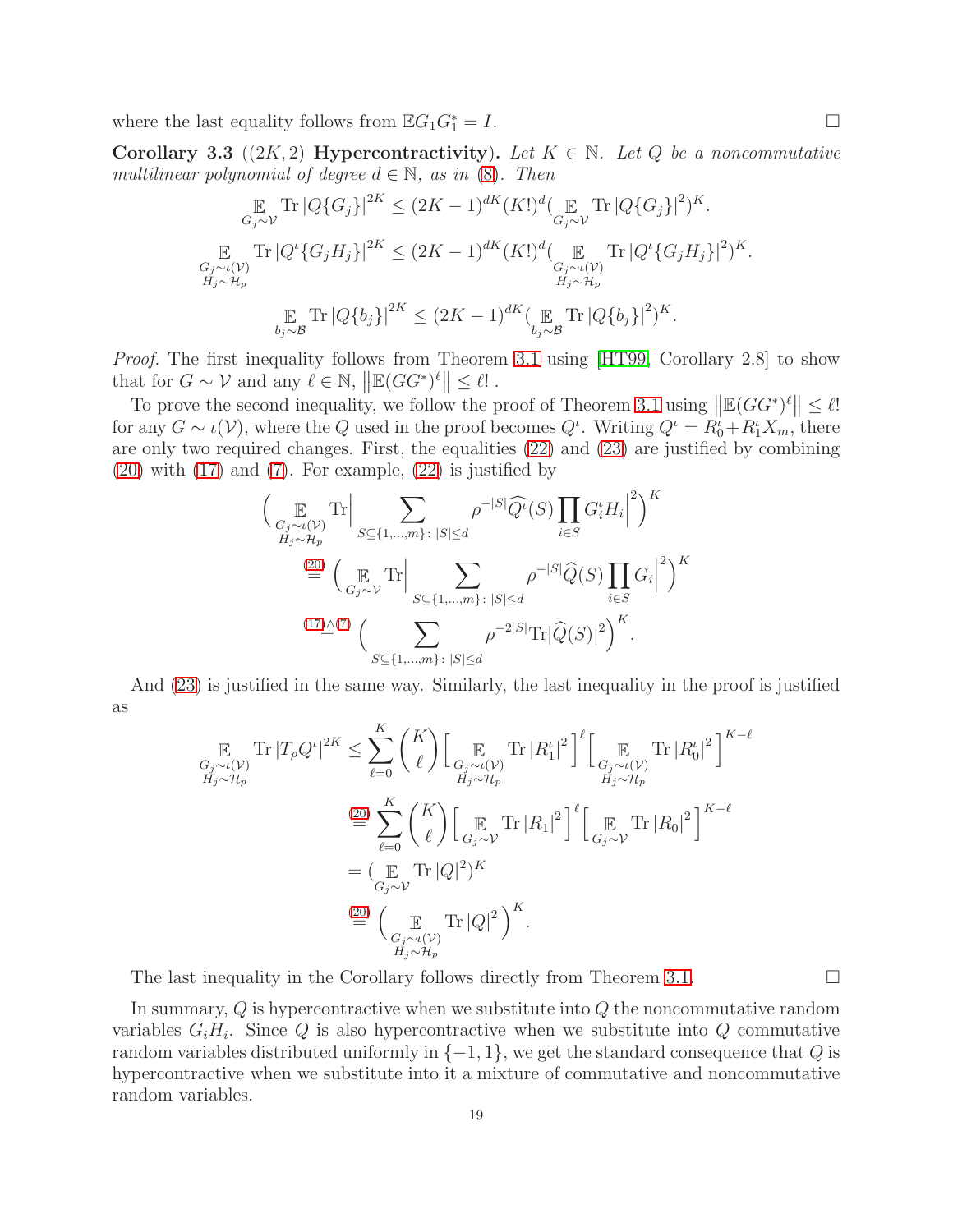<span id="page-19-1"></span>Corollary 3.4 ((2K, 2) Hypercontractivity for mixed inputs). Let  $G_i \sim \mathcal{G}$  be i.i.d. random  $n \times n$  matrices and let Q be a noncommutative multilinear polynomial of degree  $d \in \mathbb{N}$  such that Q satisfies  $(2K, 2)$  hypercontractivity for some  $K \in \mathbb{N}$ . That is, assume there exists  $c_K \geq 1$  such that

$$
\mathbb{E}_{G_i \sim \mathcal{G}} \text{Tr} \left| Q\{G_i\} \right|^{2K} \leq (2K-1)^{dK} c_K^d (\mathbb{E}_{G_i \sim \mathcal{G}} \text{Tr} \left| Q\{G_i\} \right|^2)^K.
$$

Let  $\mathcal{X} = (G_1, \ldots, G_k)$ . Let  $b_i \sim \mathcal{B}$  and let  $\mathcal{Y} = (b_{k+1}, \ldots, b_m)$ . Then

$$
\mathbb{E}_{x \sim \mathcal{X}, y \sim \mathcal{Y}} \text{Tr} |Q(x, y)|^{2K} \leq (2K - 1)^{dK} c_K^d \big( \mathbb{E}_{x \sim \mathcal{X}, y \sim \mathcal{Y}} \text{Tr} |Q(x, y)|^2 \big)^K.
$$

*Proof.* For any  $p \ge 1$ , let  $\lVert \cdot \rVert_{p,\mathcal{Z}}$  denote the norm  $\lVert Q \rVert_{p,\mathcal{Z}} = (\mathbb{E}_{z \sim \mathcal{Z}} \lVert Q(z) \rVert_p^p$  $_{p}^{p})^{1/p}.$ 

$$
\|Q\|_{2K,\mathcal{X}\cup\mathcal{Y}} = \Big\| \sum_{S \subseteq \{1,\ldots,m\}} \widehat{Q}(S) \prod_{i \in S: i \leq k} G_i \prod_{i \in S: i > k} b_i \Big\|_{2K,\mathcal{X}\cup\mathcal{Y}}
$$
  
= 
$$
\Big\| \Big\| \sum_{S \subseteq \{1,\ldots,m\}} \widehat{Q}(S) \prod_{i \in S: i \leq k} G_i \prod_{i \in S: i > k} b_i \Big\|_{2K,\mathcal{X}} \Big\|_{2K,\mathcal{Y}}
$$
  

$$
\leq (2K-1)^{k/2} c_K^{k/(2K)} \Big\| \Big\| \sum_{S \subseteq \{1,\ldots,m\}} \Big(\widehat{Q}(S) \prod_{i \in S: i > k} b_i \Big) \prod_{i \in S: i \leq k} G_i \Big\|_{2,\mathcal{X}} \Big\|_{2K,\mathcal{Y}},
$$

by Theorem [3.1.](#page-16-0) Next, using Minkowski's inequality, from the above we get

$$
||Q||_{2K,X\cup\mathcal{Y}} \leq (2K-1)^{k/2} c_K^{k/(2K)} || || \sum_{S \subseteq \{1,\dots,m\}} \left( \widehat{Q}(S) \prod_{i \in S : i > k} b_i \right) \prod_{i \in S : i \leq k} G_i ||_{2K,\mathcal{Y}} ||_{2,\mathcal{X}} = (2K-1)^{k/2} c_K^{k/(2K)} || || \sum_{S \subseteq \{1,\dots,m\}} \left( \widehat{Q}(S) \prod_{i \in S : i \leq k} G_i \right) \prod_{i \in S : i > k} b_i ||_{2K,\mathcal{Y}} ||_{2,\mathcal{X}} \leq (2K-1)^{d/2} c_K^{d/(2K)} || || \sum_{S \subseteq \{1,\dots,m\}} \left( \widehat{Q}(S) \prod_{i \in S : i \leq k} G_i \right) \prod_{i \in S : i > k} b_i ||_{2,\mathcal{Y}} ||_{2,\mathcal{X}} = (2K-1)^{d/2} c_K^{d/(2K)} || \sum_{S \subseteq \{1,\dots,m\}} \widehat{Q}(S) \prod_{i \in S : i \leq k} G_i \prod_{i \in S : i > k} b_i ||_{2,\mathcal{X} \cup \mathcal{Y}} = (2K-1)^{d/2} c_K^{d/(2K)} ||Q||_{2,\mathcal{X} \cup \mathcal{Y}},
$$

where the third line is by Theorem [3.1.](#page-16-0)

#### 3.2. Majorization principle.

<span id="page-19-0"></span>Theorem 3.5 (Noncommutative Majorization Principle for Increasing Test Functions). Let  $Q \in M_n(\mathbb{C})[X_1,\ldots,X_m]$  be a noncommutative multilinear polynomial of degree d such that  $\mathbb{E}_{b_j \sim \mathcal{B}} \frac{1}{n} \text{Tr}(Q\{b_j\} Q\{b_j\}^*) \leq 1$ . Let  $\tau := \max_{1 \leq j \leq m} \text{Inf}_j Q$ . Let  $G_i \sim \iota(\mathcal{V})$ . Assume  $\|\mathbb{E}(G_1G_1^*)^2\| \leq c_2$  and  $\|\mathbb{E}(G_1G_1^*)^3\| \leq c_3$  with  $c_2, c_3 \geq 1$ .

Let  $\psi: [0, \infty) \to \mathbb{R}$  be a function with three continuous derivatives such that  $\psi'(t) \geq 0$  for all  $t \ge 0$ . Let  $a_2 = \sup_{t \ge 0} |\psi''(t)|$  and  $a_3 = \sup_{t \ge 0} |\psi'''(t)|$ . Then

$$
\mathbb{E}_{\substack{G_i \sim \iota(\mathcal{G}) \\ H_i \sim \mathcal{H}_p}} \frac{1}{n} \text{Tr}\psi |Q^{\iota} \{G_i H_i\}|^2 \leq \mathbb{E}_{\substack{b_j \sim \mathcal{B} \\ h_j \sim \mathcal{B}}} \frac{1}{n} \text{Tr}\psi |Q\{b_j\}|^2 + a_3 n^{3/2} (5^3 c_2 c_3)^d \tau^{1/2} + O_{n,m}(a_2 p^{-1/2}).
$$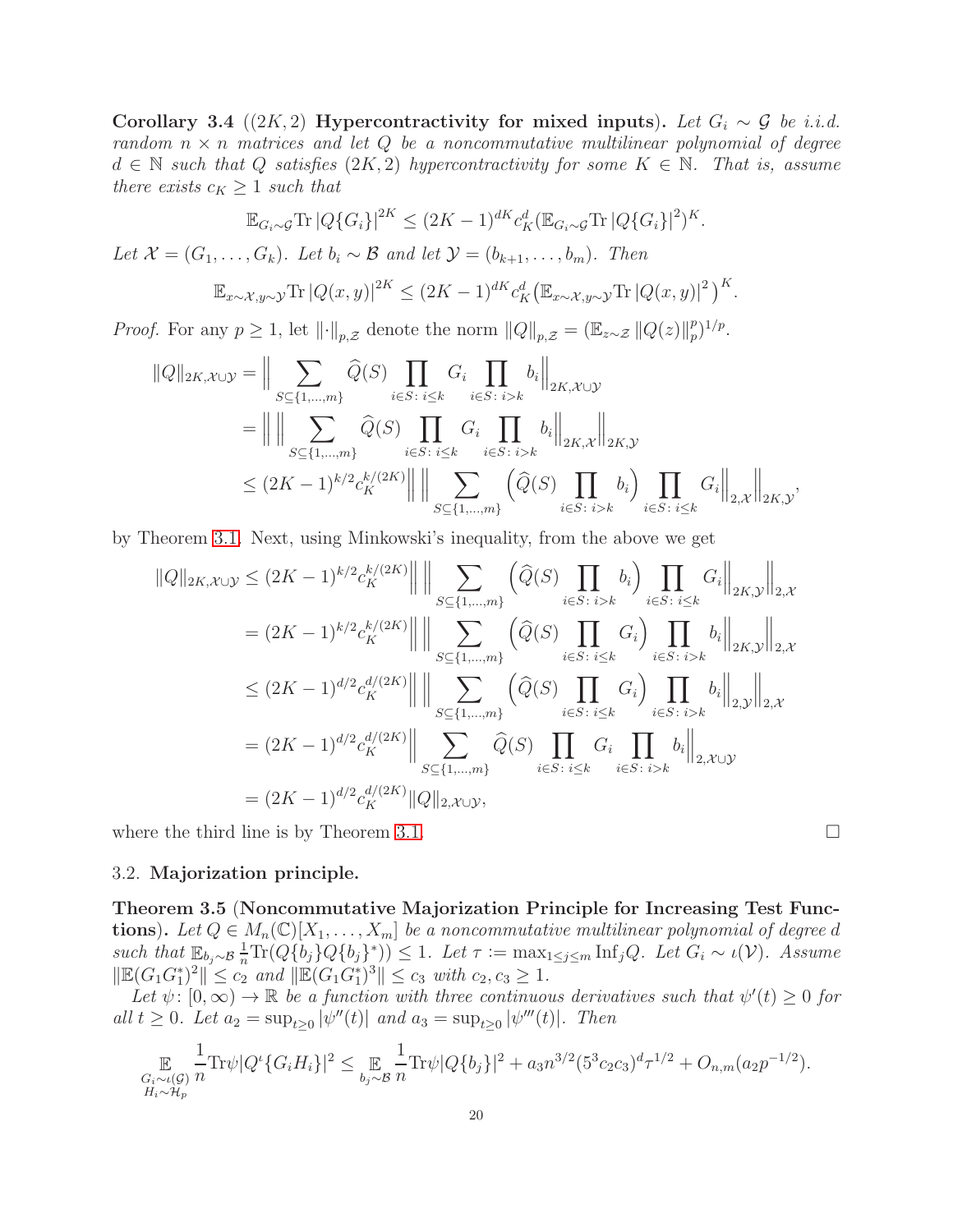*Proof.* We show the bound using the Lindeberg replacement method, replacing the m variables  $G_iH_j$  by  $b_j$  one at a time, starting from the last, for each  $j \in \{1, \ldots, m\}$ . Suppose variables  $j+1, j+2, \ldots, m$  have already been replaced, and write  $Q^{\iota} = R + SX_j$  where  $R, S$ do not depend on the  $j^{th}$  variable.

Any three times continuously differentiable  $F: [0, \infty) \to \mathbb{R}$  has a Taylor expansion

<span id="page-20-3"></span><span id="page-20-2"></span><span id="page-20-0"></span>
$$
F(1) = F(0) + F'(0) + \frac{1}{2}F''(0) + \frac{1}{2} \int_0^1 (1 - s)^2 F'''(s) ds.
$$
 (29)

Let  $F(t) = \text{Tr}\psi((R + tSX)(R + tSX)^*)$  for  $t \in [0,1]$ . Then

$$
F(0) = \text{Tr}\psi(RR^*),\tag{30}
$$

$$
F'(0) = \text{Tr}(\psi'(RR^*)(SXR^* + RX^*S^*)),\tag{31}
$$

$$
F''(0) = \text{Tr}(\psi'(RR^*)2SXX^*S^* + \psi''(RR^*)(SXR^* + RX^*S^*)^2),\tag{32}
$$

$$
F'''(t) = \text{Tr}(\psi''((R + tSX)(R + tSX)^*)((SXR^* + RX^*S^*) + 2tSXX^*S^*)(SXX^*S^*))
$$
  
+ 
$$
\text{Tr}(\psi''((R + tSX)(R + tSX)^*)2((SXR^* + RX^*S^*) + 2tSXX^*S^*)(SXX^*S^*))
$$
  
+ 
$$
\text{Tr}(\psi'''((R + tSX)(R + tSX)^*)2((SXR^* + RX^*S^*) + 2tSXX^*S^*)^3).
$$
 (33)

For any  $t \in [0, 1]$ , let  $F_1(t) = \text{Tr}\psi((R+tSb_j)(R+tSb_j)^*)$  and  $F_2(t) = \text{Tr}\psi((R+tSG_jH_j)(R+tSb_j)^*)$  $tSG_jH_j)^*$ ). From [\(29\)](#page-20-0),

<span id="page-20-1"></span>
$$
\mathbb{E}F_2(1) - \mathbb{E}F_1(1) = \mathbb{E}F_2''(0) - \mathbb{E}F_1''(0) + \mathbb{E}\frac{1}{2}\int_0^1 (1-s)^2 F_2'''(s)ds - \mathbb{E}\frac{1}{2}\int_0^1 (1-s)^2 F_1'''(s)ds,\tag{34}
$$

where we used that  $\mathbb{E}F_2(0) = \mathbb{E}F_1(0)$  and  $\mathbb{E}F_2'(0) = \mathbb{E}F_1'(0)$ . We bound the two differences on the right-hand side of [\(34\)](#page-20-1) separately.

For the first, using that  $\psi'(RR^*)$  is positive semidefinite the first term can be bounded as

$$
\mathbb{E}\text{Tr}(\psi'(RR^*)2SG_jH_jH_j^*G_jS^*) = \mathbb{E}\text{Tr}(\psi'(RR^*)2S\begin{pmatrix} I & 0\\ 0 & 0 \end{pmatrix}S^*)
$$
  
\n
$$
\leq \mathbb{E}\text{Tr}(\psi'(RR^*)2SS^*)
$$
  
\n
$$
= \mathbb{E}\text{Tr}(\psi'(RR^*)2Sb_jb_j^*S^*).
$$
\n(35)

The second term in [\(32\)](#page-20-2) is readily bounded using Corollary [2.5,](#page-14-1) from which it follows that  $\mathbb{E}||SG_jH_jR^* + RH_j^*\dot{G}_j^*\dot{S}^*|| = O_{n,m}(p^{-1/2}),$  and  $|\psi''(t)| \leq a_2$  for all  $t \geq 0$ . Combining the two bounds,

$$
\mathbb{E}F_2''(0) - \mathbb{E}F_1''(0) \le O_{n,m}(a_2p^{-1/2}).
$$

For the second difference on the right-hand side of [\(34\)](#page-20-1), there are two terms, corresponding to the first two lines of [\(33\)](#page-20-3) and the third line respectively. For the first two terms we apply the Cauchy-Schwarz inequality, isolating the last factor  $SXX^*S^*$  and using  $|\psi''(t)| \leq a_2$  for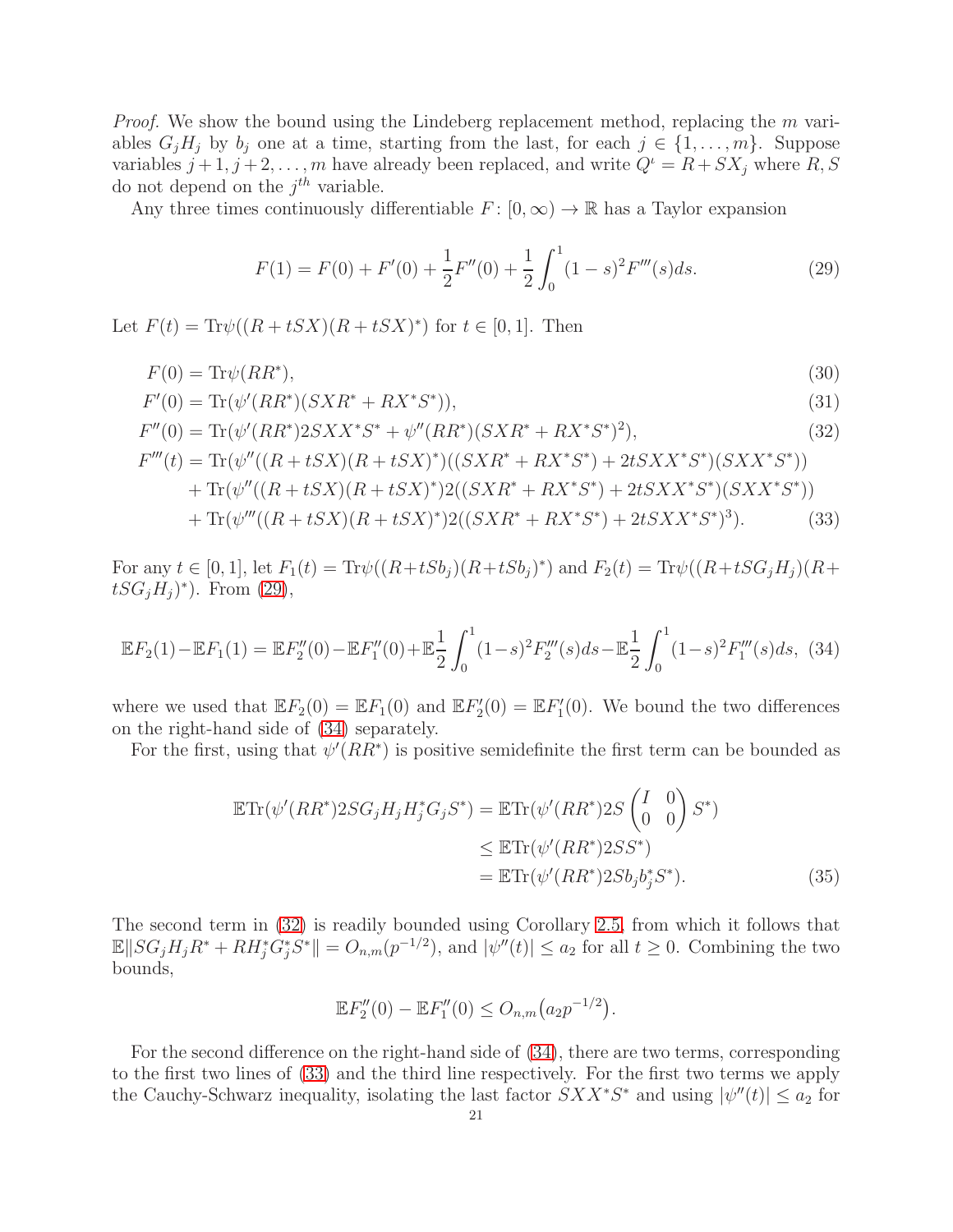all  $t \geq 0$  to bound them by

$$
3a_2 \Big( \mathbb{E} \text{Tr} \big( (S X X^* S^*)^2 \big) \Big)^{1/2} \Big( \mathbb{E} \text{Tr} \big( (S X R^* + R X^* S^* + 2t S X X^* S^*)^2 \big) \Big)^{1/2}
$$
  
\n
$$
\leq 3a_2 (3^2 c_2)^d \Big( \mathbb{E} \text{Tr} (S S^*) \Big) \Big( 6 \mathbb{E} \text{Tr} \big( S X R^* R X^* S^* \big) + 12t^2 \mathbb{E} \text{Tr} \big( (S X X^* S^*)^2 \big) \Big)^{1/2}
$$
  
\n
$$
\leq 3a_2 (3^2 c_2)^d \Big( \mathbb{E} \text{Tr} (S S^*) \Big) \Big( \mathbb{E} \text{Tr} \big( (S X X^* S^*)^2 \big) (36 \mathbb{E} \text{Tr} \big( (R R^*)^2 + 12^2 t^2 \mathbb{E} \text{Tr} \big( (S X X^* S^*)^2 \big) \big) \Big)^{1/4}
$$
  
\n
$$
\leq 36a_2 (3^2 c_2)^d n^{1/2} \Big( \mathbb{E} \text{Tr} (S S^*) \Big)^{3/2},
$$

where for the first inequality, the first term is bounded using Corollary [3.4](#page-19-1) (first using Corollary [3.3](#page-18-0) to show that hypercontractivity holds for  $Q<sup>t</sup>$  and then applying Corollary [3.4](#page-19-1) with  $Q = Q^i$  and  $\mathbb{E} XX^* \leq I$ , and the second term is bounded using  $(A + B + C)(A + B + C)$  $(C)^* \leq 4(AA^* + BB^* + CC^*)$ , the second inequality uses Cauchy-Schwarz, and the last again Corollary [3.4,](#page-19-1)  $\mathbb{E} XX^* \leq I$ , and  $\mathbb{E} RR^* \leq I$ .

Finally we turn to the second term which appears in the expansion of the second difference on the right-hand side of [\(34\)](#page-20-1) according to [\(33\)](#page-20-3), corresponding to the third line of [\(33\)](#page-20-3). Letting  $P = SXR^* + RX^*S^* + 2tSXX^*S^*$ , the term can be bounded using Hölder's inequality by

$$
a_3 \mathbb{E} \text{Tr}|P|^3 = O(a_3) \left( \mathbb{E} \text{Tr}|RXS^*|^3 + \mathbb{E} \text{Tr}|SXX^*S^*|^3 \right)
$$
  
=  $O(a_3) \left( \mathbb{E} \text{Tr}|SX|^6 \right)^{1/2} \left( \left( \mathbb{E} \text{Tr}|R|^6 \right)^{1/2} + \left( \mathbb{E} \text{Tr}|SX|^6 \right)^{1/2} \right)$   
=  $O(a_3) n^{3/2} (5^3 c_3)^d \left( \mathbb{E} \text{Tr}|S|^2 \right)^{3/2},$ 

where the last line uses Corollary [3.4](#page-19-1) (applied as above) and  $\mathbb{E}SS^* \leq I$ ,  $\mathbb{E}RR^* \leq I$ . Combining all error estimates and using  $\mathbb{E} \text{Tr} SS^* = \text{Inf}_i(Q)$  we obtain

$$
\mathbb{E}_{n}^{\frac{1}{2}}F_{2}(1)
$$
\n
$$
\leq \mathbb{E}_{n}^{\frac{1}{2}}F_{1}(1) + O_{n,m}(p^{-1/2}) + \mathbb{E}_{2n}^{\frac{1}{2}}\int_{0}^{1}(1-s)^{2}|F_{2}'''(s)|ds + \mathbb{E}_{2n}^{\frac{1}{2}}\int_{0}^{1}(1-s)^{2}|F_{1}'''(s)|ds
$$
\n
$$
\leq \mathbb{E}_{n}^{\frac{1}{2}}F_{1}(1) + O_{n,m}(a_{2}p^{-1/2}) + a_{3}n^{1/2}(5^{3}c_{3})^{d}(\text{Inf}_{j}(Q))^{3/2}.
$$
\n(36)

Iterating over all  $m$  variables,

$$
\mathbb{E}_{\substack{G_i \sim \iota(\mathcal{G}) \\ H_i \sim \mathcal{H}_p}} \frac{1}{n} \text{Tr}\psi \, |Q^{\iota} \{G_i H_i\}|^2 - \mathbb{E}_{b_i \sim \mathcal{B}} \frac{1}{n} \text{Tr}\psi \, |Q \{b_i\}|^2
$$
\n
$$
\leq a_3 n^{1/2} (5^3 c_2 c_3)^d \big(\max_{1 \leq j \leq m} \text{Inf}_j(Q)\big)^{1/2} \big(\sum_{j=1}^m \text{Inf}_j(Q)\big) + O_{n,m}(p^{-1/2})
$$
\n
$$
\leq a_3 n^{3/2} (5^3 c_2 c_3)^d \big(\max_{1 \leq j \leq m} \text{Inf}_j(Q)\big)^{1/2} + O_{n,m}(a_2 p^{-1/2}).
$$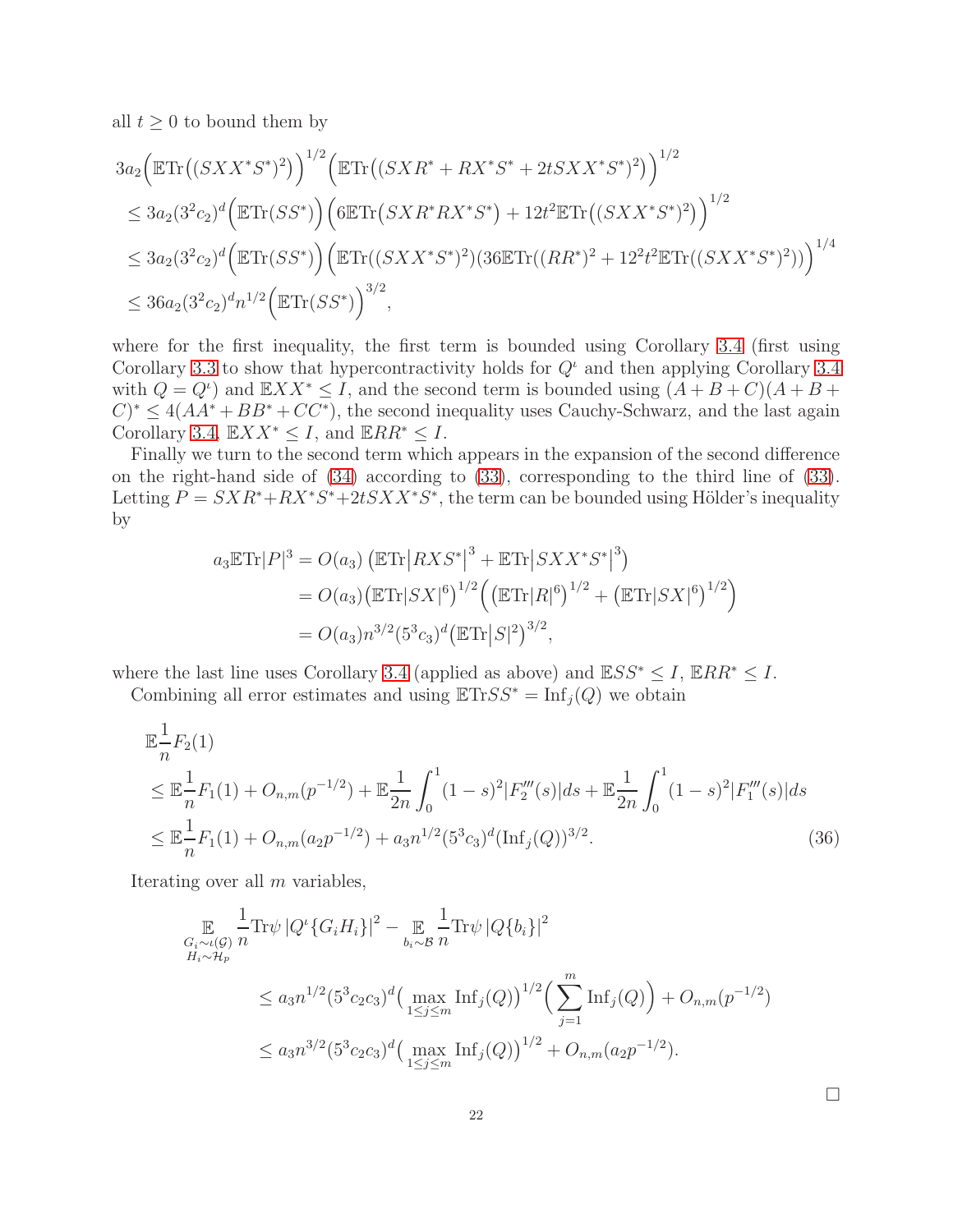Let  $\psi: \mathbb{R} \to \mathbb{R}$  be Lipschitz, so that  $\sup_{x \neq y \in \mathbb{R}} \frac{|\psi(x) - \psi(y)|}{|x - y|} \leq 1$ . Let  $x \in \mathbb{R}$  and let  $\phi(x) =$  $e^{-x^2/2}/\sqrt{2\pi}$ ,  $\phi: \mathbb{R} \to \mathbb{R}$ . For any  $\lambda > 0$ , define  $\phi_{\lambda}(x) = \lambda^{-1} \phi(x/\lambda)$ . Define

<span id="page-22-2"></span>
$$
\psi_{\lambda}(x) = \psi * \phi_{\lambda}(x) = \int_{\mathbb{R}} \psi(t)\phi_{\lambda}(x - t)dt.
$$
\n(37)

Then  $|\psi(x) - \psi_\lambda(x)| < \lambda$  for all  $x \in \mathbb{R}$ , and  $|\frac{d^k}{dx^k} \phi_\lambda(x)| \leq \lambda^{1-k}$  for all  $x \in \mathbb{R}$ , so that

$$
\left|\frac{d^k}{dx^k}\psi_\lambda(x)\right| \le 3\lambda^{1-k}, \qquad \forall \ x \in \mathbb{R}, \qquad \forall \ 1 \le k \le 3.
$$

<span id="page-22-3"></span>**Lemma 3.6.** Let  $\lambda > 0$ . If  $\psi$  is convex, then  $\psi_{\lambda}$  is convex, and  $\psi(x) \leq \psi_{\lambda}(x)$  for all  $x \in \mathbb{R}$ .

Proof. The first property is a standard differentiation argument for convolutions. Since  $\psi(x+h)+\psi(x-h)-2\psi(x) \ge 0$  for all  $x, h \in \mathbb{R}$ , we also have  $\psi_{\lambda}(x+h)+\psi_{\lambda}(x-h)-2\psi_{\lambda}(x) \ge 0$ .<br>The second property follows from Jensen's inequality. The second property follows from Jensen's inequality.

Let  $\psi: \mathbb{R} \to \mathbb{R}$  be defined by

<span id="page-22-1"></span>
$$
\psi(t) = \max\left(0, |t| - 1\right), \qquad \forall t \in \mathbb{R}.\tag{38}
$$

<span id="page-22-0"></span>**Theorem 3.7.** Let  $Q \in M_n(\mathbb{C})[X_1,\ldots,X_m]$  be a noncommutative multilinear polynomial of degree d with  $\mathbb{E}_{b_j \sim \mathcal{B}} \frac{1}{n} \text{Tr}(|Q{b_j}|^2) \leq 1$ , and let  $\tau = \max_{i=1,\dots,m} \text{Inf}_i(Q)$ . Let  $G_i \sim \iota(\mathcal{G})$ . Assume  $\|\mathbb{E}(G_1G_1^*)^2\| \leq c_2$  and  $\|\mathbb{E}(G_1G_1^*)^3\| \leq c_3$  with  $c_2, c_3 \geq 1$ . Let  $\psi$  be as in [\(38\)](#page-22-1). Then

$$
\mathbb{E}_{\substack{G_i \sim \iota(\mathcal{G}) \\ H_i \sim \mathcal{H}_p}} \frac{1}{n} \text{Tr}\psi |Q^{\iota} \{G_i H_i\}|^2 \leq \mathbb{E}_{\substack{b_j \sim \mathcal{B} \\ h_j \sim \mathcal{B}}} \frac{1}{n} \text{Tr}\psi |Q\{b_j\}|^2 + n^{1/2} (5^3 c_2 c_3)^d \tau^{1/6} + O_{m,n}(\tau^{-1/3} p^{-1/2}).
$$

*Proof.* Let  $\lambda > 0$ , and define  $\psi_{\lambda}$  as in [\(37\)](#page-22-2). From Lemma [3.6,](#page-22-3)  $\psi_{\lambda}(x) \geq \psi(x) \geq 0$  for all  $x \in \mathbb{R}$ . So,

<span id="page-22-4"></span>
$$
\mathop{\mathbb{E}}_{\substack{G_i \sim \iota(\mathcal{G}) \\ H_i \sim \mathcal{H}_p}} \frac{1}{n} \text{Tr}\psi \left| Q^{\iota} \{ G_i H_i \} \right|^2 \leq \mathop{\mathbb{E}}_{\substack{G_i \sim \iota(\mathcal{G}) \\ H_i \sim \mathcal{H}_p}} \frac{1}{n} \text{Tr}\psi_{\lambda} \left| Q^{\iota} \{ G_i H_i \} \right|^2. \tag{39}
$$

From Theorem [3.5,](#page-19-0)

<span id="page-22-5"></span>
$$
\mathbb{E}_{\substack{G_i \sim \iota(G) \\ H_i \sim \mathcal{H}_p}} \frac{1}{n} \text{Tr} \psi_{\lambda} |Q^{\iota} \{ G_i H_i \} |^2 \leq \mathbb{E}_{b_i \sim \mathcal{B}} \frac{1}{n} \text{Tr} \psi_{\lambda} |Q \{ b_i \} |^2 + \lambda^{-2} \left( O(n^{3/2}) (5^3 c_2 c_3)^d \tau^{1/2} + O_{n,m}(p^{-1/2}) \right). \tag{40}
$$

Using  $\psi_{\lambda}(x) \leq \psi(x) + \lambda$  for all  $x \geq 0$ ,

<span id="page-22-6"></span>
$$
\frac{1}{n}\text{Tr}\psi_{\lambda}|Q(\sigma)|^2 \le \frac{1}{n}\text{Tr}\psi|Q(\sigma)|^2 + \lambda, \qquad \forall \sigma \in \{-1, 1\}^m. \tag{41}
$$

Combining [\(39\)](#page-22-4), [\(40\)](#page-22-5) and [\(41\)](#page-22-6) completes the proof, with a choice of  $\lambda$  such that  $\lambda^3$  =  $\Theta(n^{3/2}\tau^{1/2}$ ).

Recall the definition of  $T_\rho$  in [\(14\)](#page-10-3) and the function Chop :  $\mathbb{R} \to \mathbb{R}$ , Chop $(t) = t$  if  $|t| \leq 1$ , Chop(t) = 1 if  $t \ge 1$ , and Chop(t) = -1 if  $t \le -1$ .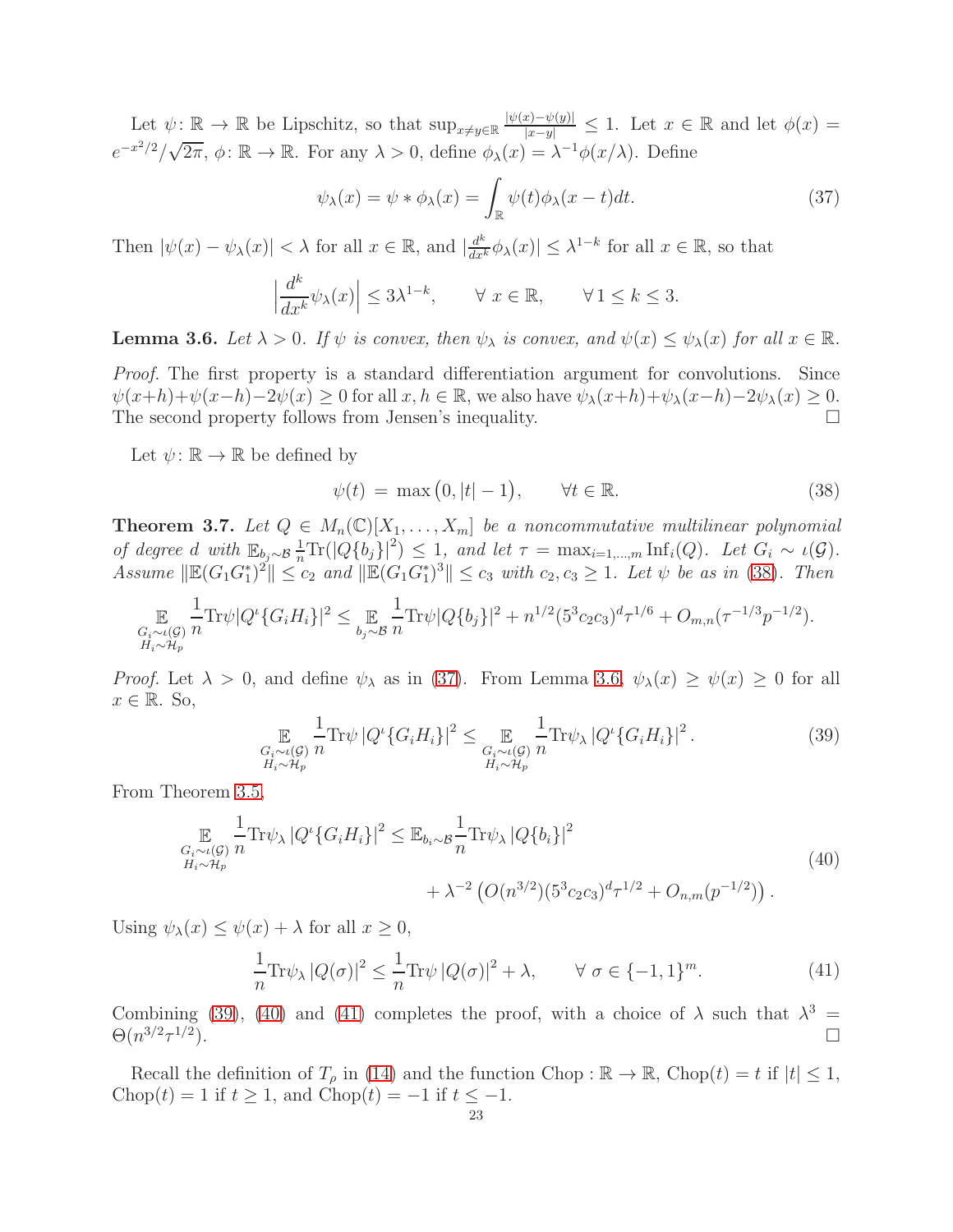<span id="page-23-0"></span>Corollary 3.8 (Smoothed Version of Theorem [3.7](#page-22-0)). Suppose  $f: \{-1, 1\}^m \to M_n(\mathbb{C})$ with  $||f(\sigma)|| \leq 1$  for all  $\sigma \in \{-1, 1\}^m$ . Let  $0 < \rho < 1$  and let  $\tau := \max_{i=1,\dots,m} \text{Inf}_i f$ . Assume  $\|\mathbb{E}(G_1G_1^*)^2\| \leq c_2$  and  $\|\mathbb{E}(G_1G_1^*)^3\| \leq c_3$  for some  $c_2, c_3 \geq 1$ . Then  $\|Q_f\|_{L_2, \mathcal{G}} \leq 1$  and

$$
\frac{1}{n} \left\| T_{\rho} Q_f^{\iota} - \text{Chop} T_{\rho} Q_f^{\iota} \right\|_{L_2, \mathcal{G}}^2 \le 10 n^{1/2} \tau^{\frac{1-\rho}{30(c_2 c_3)}} + O_{m,n}(\tau^{-1/3} p^{-1/2}). \tag{42}
$$

*Proof.* Using the elementary inequality  $[\max(0, t-1)]^2 \leq \psi(t^2)$  for all  $t \geq 0$ , where  $\psi$  is defined in [\(38\)](#page-22-1), applied to the singular values of  $T_{\rho} Q_f^{\iota}$ ,

<span id="page-23-4"></span>
$$
\frac{1}{n} \left\| T_{\rho} Q_f^{\iota} - \text{Chop} T_{\rho} Q_f^{\iota} \right\|_{L_2, \mathcal{G}}^2 \le \mathop{\mathbb{E}}_{\substack{G_i \sim \iota(\mathcal{G}) \\ H_i \sim \mathcal{H}_p}} \frac{1}{n} \text{Tr} \psi \left| T_{\rho} Q_f^{\iota} \{ G_i H_i \} \right|^2. \tag{43}
$$

We first apply Theorem [3.7](#page-22-0) to  $P_{\leq d}(T_{\rho}Q_f^{\iota})$ , where  $d \in \mathbb{N}$  is to be determined later. Since  $0 < \rho < 1$ , [\(14\)](#page-10-3), [\(11\)](#page-10-1) imply that

<span id="page-23-2"></span>
$$
\max_{i=1,\dots,m} \text{Inf}_i P_{\leq d} T_{\rho} Q_f \leq \max_{i=1,\dots,m} \text{Inf}_i P_{\leq d} Q_f \leq \max_{i=1,\dots,m} \text{Inf}_i Q_f,
$$

and we get by Theorem [3.7,](#page-22-0)

$$
\mathbb{E}_{G_i \sim \iota(G)} \frac{1}{n} \text{Tr}\psi |P_{\leq d} T_{\rho} Q_f^{\iota} \{ G_i H_i \} |^2 \leq \mathbb{E}_{b_i \sim \mathcal{B}} \frac{1}{n} \text{Tr}\psi |P_{\leq d} T_{\rho} Q_f \{ b_i \} |^2 + n^{1/2} (5^3 c_2 c_3)^d \tau^{1/6} + O_{m,n}(\tau^{-1/3} p^{-1/2}).
$$
 (44)

For any  $a, b \in \mathbb{R}$ ,  $|\psi((a+b)^2) - \psi(a^2)| \leq 2 |a| |b| + 2 |b|^2$  follows by  $|\psi((a+b)^2) - \psi(a^2)| \leq$  $|b| \max_{t \in [a,a+b]} \left| \frac{d}{dt} \psi(t^2) \right| \leq |b| \, 2(|a|+|b|)$ . Combining with the Cauchy-Schwarz inequality,

$$
\mathrm{Tr}\psi \left|T_{\rho}Q_{f}^{\iota}\right|^{2} - \mathrm{Tr}\psi \left|P_{\leq d}T_{\rho}Q_{f}^{\iota}\right|^{2} = \mathrm{Tr}\psi \left|T_{\rho}P_{\leq d}Q_{f}^{\iota} + T_{\rho}P_{>d}Q_{f}^{\iota}\right|^{2} - \mathrm{Tr}\psi \left|T_{\rho}P_{\leq d}Q_{f}^{\iota}\right|^{2} \leq 2(\mathrm{Tr}|T_{\rho}P_{\leq d}Q_{f}^{\iota}|^{2})^{1/2}(\mathrm{Tr}|T_{\rho}P_{>d}Q_{f}^{\iota}|^{2})^{1/2} + 2\mathrm{Tr}|T_{\rho}P_{>d}Q_{f}^{\iota}|^{2}.
$$

Taking expectation values and using [\(20\)](#page-15-3), [\(17\)](#page-14-3) and [\(14\)](#page-10-3), which imply that

$$
\mathbb{E}_{G_j \sim \iota(\mathcal{V}) \atop H_j \sim H_p} \text{Tr} |T_{\rho} P_{>d} Q_f^{\iota}|^2 = \mathbb{E}_{G_j \sim \mathcal{G}} \text{Tr} |T_{\rho} P_{>d} Q_f^{\iota}|^2
$$
\n
$$
= \mathbb{E}_{b_j \sim \mathcal{B}} \text{Tr} |T_{\rho} P_{>d} Q_f^{\iota}|^2
$$
\n
$$
= \sum_{S \subseteq \{1, \dots, m\} : |S| > d} \rho^{2|S|} \text{Tr}(\widehat{f}(S)(\widehat{f}(S))^*)
$$
\n
$$
\leq \rho^{2d} \sum_{S \subseteq \{1, \dots, m\}} \text{Tr}(\widehat{f}(S)(\widehat{f}(S))^*)
$$
\n
$$
\leq n \rho^{2d},
$$

we get

<span id="page-23-3"></span>
$$
\frac{1}{n} \left| \mathbb{E}_{b_i \sim \mathcal{B}} \left( \text{Tr} \psi \left| T_{\rho} Q_f^{\iota} \{ b_i \} \right|^{2} - \text{Tr} \psi \left| P_{\leq d} T_{\rho} Q_f^{\iota} \{ b_i \} \right|^{2} \right) \right| \leq 4 \rho^{d},\tag{45}
$$

<span id="page-23-1"></span>
$$
\frac{1}{n} \Big| \mathop{\mathbb{E}}_{\substack{G_i \sim \iota(\mathcal{G}) \\ H_i \sim \mathcal{H}_p}} \left( \text{Tr}\psi \left| T_{\rho} Q_f^{\iota} \{ G_i H_i \} \right|^{2} - \text{Tr}\psi \left| P_{\leq d} T_{\rho} Q_f^{\iota} \{ G_i H_i \} \right|^{2} \right) \Big| \leq 4\rho^{d}.
$$
 (46)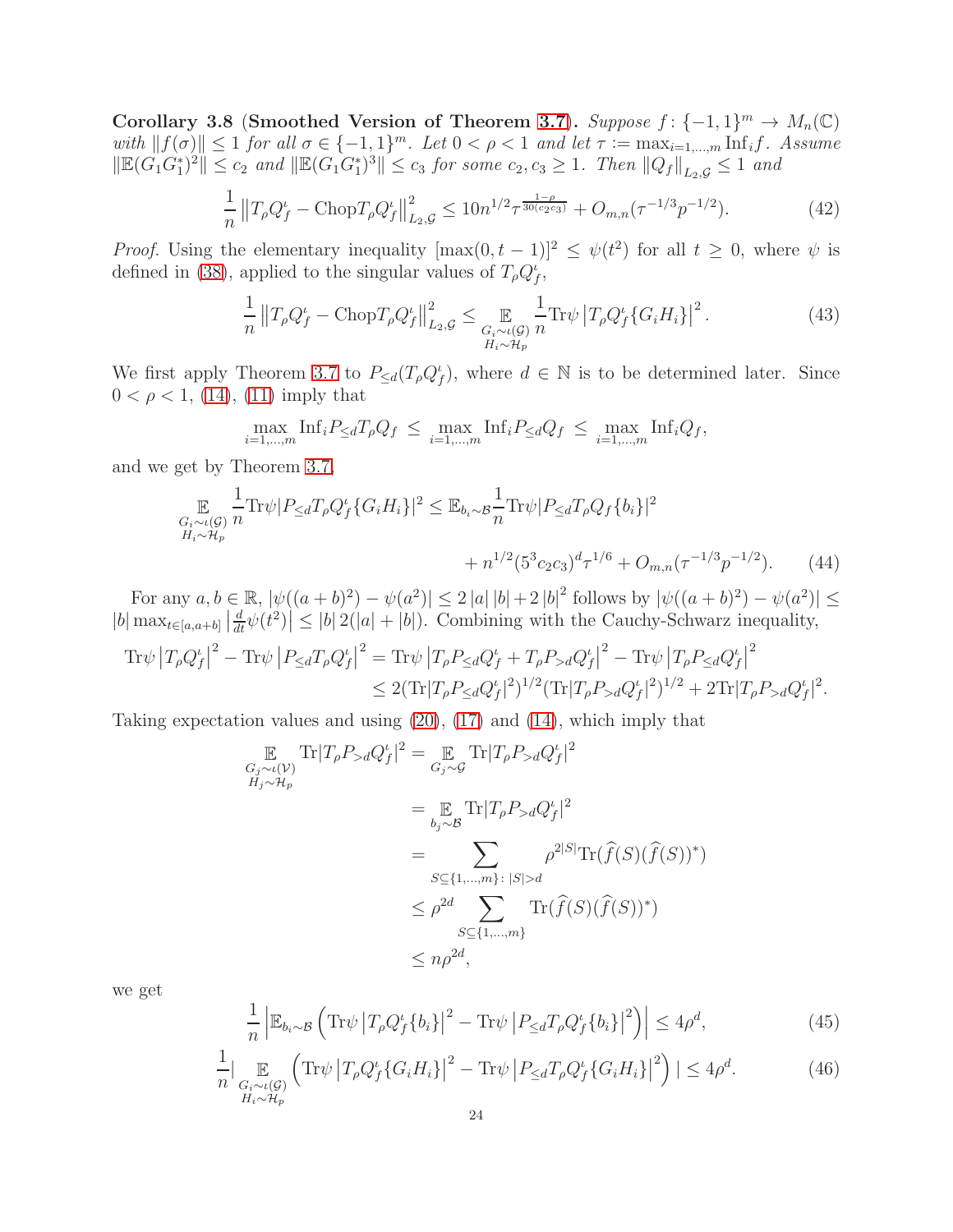Using 
$$
t \leq |t|
$$
 for any  $t \in \mathbb{R}$ ,

<span id="page-24-1"></span>
$$
\frac{1}{n} \Biggl( \underset{G_i \sim \iota(G)}{\mathbb{E}} \text{Tr}\psi \left| T_{\rho} Q_f^{\iota} \{ G_i H_i \} \right|^2 - \mathbb{E}_{b_i \sim \mathcal{B}} \text{Tr}\psi \left| T_{\rho} Q_f^{\iota} \{ b_i \} \right|^2 \Biggr) \n\leq \frac{1}{n} \Biggl| \underset{G_i \sim \iota(G)}{\mathbb{E}} \text{Tr}\psi \left| T_{\rho} Q_f^{\iota} \{ G_i H_i \} \right|^2 - \underset{G_i \sim \iota(G)}{\mathbb{E}} \text{Tr}\psi \left| T_{\rho} P_{\leq d} Q_f^{\iota} \{ G_i H_i \} \right|^2 \Biggr| \n+ \frac{1}{n} \Biggl( \underset{H_i \sim H_p}{\mathbb{E}} \text{Tr}\psi \left| T_{\rho} P_{\leq d} Q_f^{\iota} \{ G_i H_i \} \right|^2 - \mathbb{E}_{b_i \sim \mathcal{B}} \text{Tr}\psi \left| T_{\rho} P_{\leq d} Q_f^{\iota} \{ b_i \} \right|^2 \Biggr) \n+ \frac{1}{n} \Biggl( \underset{H_i \sim H_p}{\mathbb{E}} \text{Tr}\psi \left| T_{\rho} P_{\leq d} Q_f^{\iota} \{ G_i H_i \} \right|^2 - \mathbb{E}_{b_i \sim \mathcal{B}} \text{Tr}\psi \left| T_{\rho} P_{\leq d} Q_f^{\iota} \{ b_i \} \right|^2 \Biggr) \n+ \frac{1}{n} \Biggl| \mathbb{E}_{b_i \sim \mathcal{B}} \text{Tr}\psi \left| T_{\rho} P_{\leq d} Q_f^{\iota} \{ b_i \} \right|^2 - \mathbb{E}_{b_i \sim \mathcal{B}} \text{Tr}\psi \left| T_{\rho} Q_f^{\iota} \{ b_i \} \right|^2 \Biggr| \n\leq n^{1/2} (5^3 c_2 c_3)^d \tau^{1/6} + 8\rho^d + O_{m,n} (\tau^{-1/3} p^{-1/2}),
$$
\n(47)

where the last inequality uses  $(46)$  to bound the first term,  $(44)$  for the second and  $(45)$ for the third. From [\(13\)](#page-10-4) and [\(14\)](#page-10-3) we get  $||T_{\rho}Q_f(\sigma)|| \leq 1$  for all  $\sigma \in \{-1,1\}^m$ , so by definition of  $\psi$  we have  $\mathbb{E}_{b_i \sim \mathcal{B}} \text{Tr} \psi \left| T_{\rho} Q_f^{\iota} \{b_i\} \right|^2 = 0$ . Combining [\(43\)](#page-23-4) with [\(47\)](#page-24-1) and choosing  $d = \min(\max(1, -\frac{\log(\tau)}{30(c_2 c_3)})$  $\frac{\log(\tau)}{30(c_2c_3)}$ , m) completes the proof (using  $-\log \rho \geq 1 - \rho$  for all  $0 < \rho <$ 1).

3.3. Moment Majorization. Theorem [3.5](#page-19-0) implies that the even moments of a noncommutative multilinear polynomial follow a majorization principle. Although we will not make use of Theorem [3.9](#page-24-0) for the applications in this paper, we include it as the statement could be of independent interest; the theorem has analogues in both the commutative [\[MOO10\]](#page-37-1) and free probability settings [\[DN14\]](#page-36-18).

<span id="page-24-0"></span>Theorem 3.9 (Noncommutative Majorization Principle for  $2K^{th}$  Moments). Let Q be a noncommutative multilinear polynomial of degree d in m variables, as in [\(8\)](#page-10-2). Suppose  $||Q(\sigma)|| \leq 1$  for all  $\sigma \in \{-1,1\}^m$ . Let  $p > n$ , and let  $Q^{\iota}$  be the zero-padded extension of Q, as defined in Definition [2.1.](#page-11-0) Let  $\tau := \max_{i=1,\dots,m} \text{Inf}_i Q$ . Let  $G_i \sim \mathcal{G}$ . Assume that  $\|\mathbb{E}(G_1G_1^*)^K\| \leq c_K$ , for some  $K \in \mathbb{N}$  and  $c_K \geq 1$ . Then

$$
\mathbb{E}_{\substack{G_i \sim \iota(\mathcal{G}) \\ H_i \sim \mathcal{H}_p}} \frac{1}{n} \text{Tr} |Q^{\iota} \{ G_i H_i \}|^{2K} \n\leq \mathbb{E}_{b_i \sim \mathcal{B}} \frac{1}{n} \text{Tr} |Q \{ b_i \}|^{2K} + K^3 (2K - 1)^{dK} c_K^d n^{2K} \tau^{1/4} + O_{m,n}(p^{-1/2} K^2 \tau^{-1/4}).
$$
\n(48)

*Proof.* We begin with an upper tail estimate for  $Q^{\iota}$ . From Markov's inequality,

<span id="page-24-2"></span>
$$
\mathbb{P}_{\substack{G_i \sim \iota(\mathcal{G}) \\ H_i \sim \mathcal{H}_p}}\left(\text{Tr}\left|Q^{\iota}\right|^2 > t\right) = \mathbb{P}_{\substack{G_i \sim \iota(\mathcal{G}) \\ H_i \sim \mathcal{H}_p}}\left(\left(\text{Tr}\left|Q^{\iota}\right|^2\right)^K > t^K\right) \leq t^{-K} \mathbb{E}_{\substack{G_i \sim \iota(\mathcal{G}) \\ H_i \sim \mathcal{H}_p}}\left[\text{Tr}\left|Q^{\iota}\right|^2\right]^K. \tag{49}
$$

Since  $Q^{\iota} = I^{\iota} Q^{\iota}$  (where here I denotes the  $n \times n$  identity matrix), Hölder's inequality implies

<span id="page-24-3"></span>
$$
\mathop{\mathbb{E}}_{\substack{G_i \sim \iota(\mathcal{G}) \\ H_i \sim \mathcal{H}_p}} \left( \text{Tr} \left| Q^{\iota} \right|^2 \right)^K = \mathop{\mathbb{E}}_{\substack{G_i \sim \iota(\mathcal{G}) \\ H_i \sim \mathcal{H}_p}} \left( \text{Tr} \left| I^{\iota} Q^{\iota} \right|^2 \right)^K \leq n^{K-1} \mathop{\mathbb{E}}_{\substack{G_i \sim \iota(\mathcal{G}) \\ H_i \sim \mathcal{H}_p}} \text{Tr} \left| Q^{\iota} \right|^{2K} . \tag{50}
$$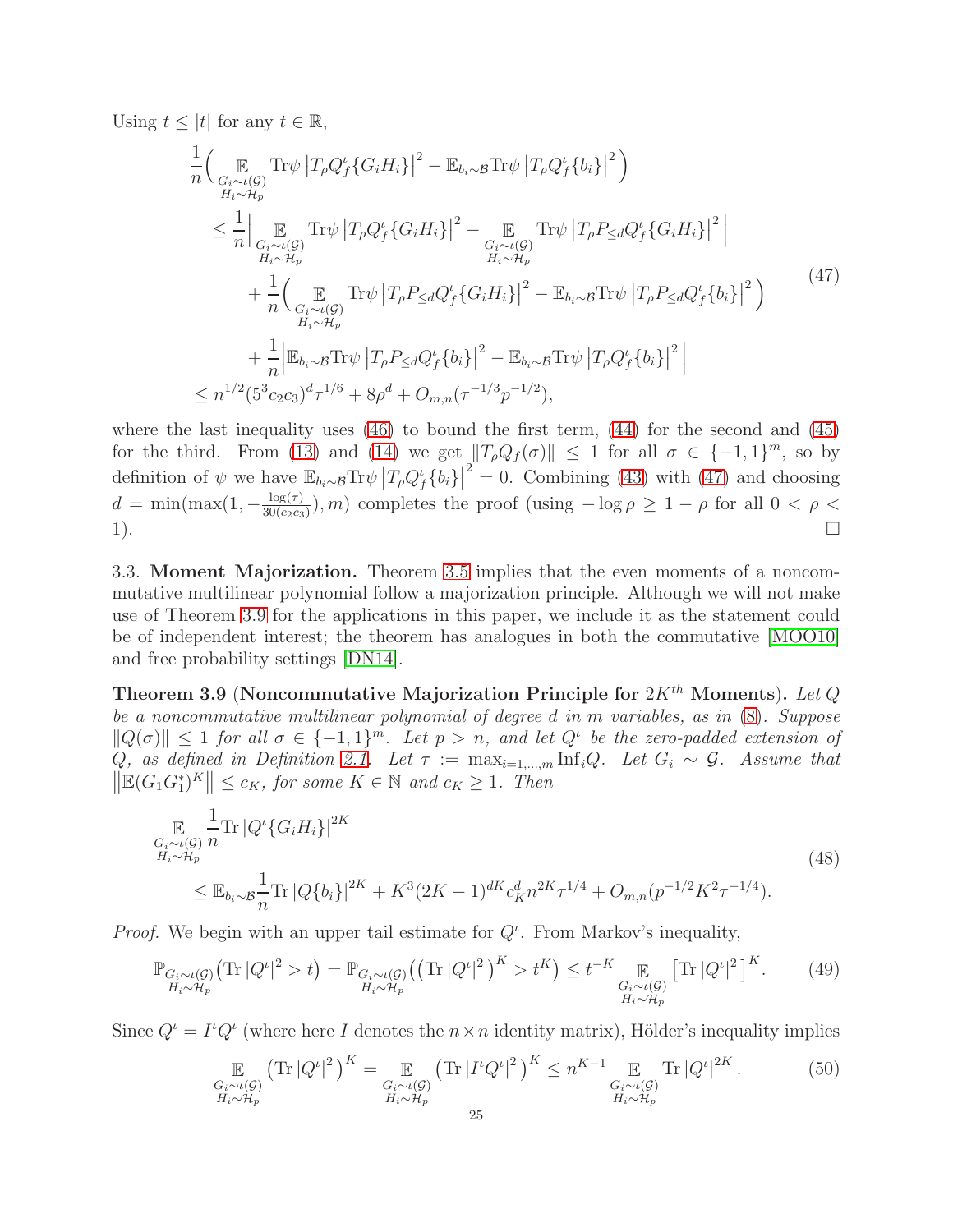Combining [\(49\)](#page-24-2) and [\(50\)](#page-24-3) and applying Theorem [3.1,](#page-16-0)

<span id="page-25-1"></span>
$$
\mathbb{P}_{\substack{G_i \sim \iota(\mathcal{G}) \\ H_i \sim \mathcal{H}_p}} \left( \text{Tr} \left| Q^{\iota} \right|^2 > t \right) \le t^{-K} n^{K-1} (2K - 1)^{dK} c_K^d \left( \mathop{\mathbb{E}}_{\substack{G_i \sim \iota(\mathcal{G}) \\ H_i \sim \mathcal{H}_p}} \text{Tr} \left| Q^{\iota} \right|^2 \right)^K
$$
\n
$$
\le t^{-K} n^{2K-1} (2K - 1)^{dK} c_K^d. \tag{51}
$$

Let  $s > 0$  be a constant to be fixed later. Define  $\psi : [0, \infty) \to [0, \infty)$  so that  $\psi(t) = t^K$  for any  $0 \leq t \leq s$ , and  $\psi$  is linear with slope  $Ks^{K-1}$  on  $(s+1,\infty)$ . It is possible to construct such a  $\psi$  with all three derivatives bounded, and in particular the third derivative bounded by some  $a_3 \leq K^3 s^{K-3}$  on the interval  $[s, s+1]$ . From Theorem [3.5,](#page-19-0)

<span id="page-25-0"></span>
$$
\mathbb{E}_{\substack{G_i \sim t(\mathcal{G}) \\ H_i \sim \mathcal{H}_p}} \frac{1}{n} \text{Tr}\psi \left| Q^t \{ G_i H_i \} \right|^2
$$
\n
$$
\leq \mathbb{E}_{\substack{h_i \sim \mathcal{B} \\ h_i \sim \mathcal{B}}} \frac{1}{n} \text{Tr}\psi \left| Q \{ b_i \} \right|^2 + K^3 s^{K-3} n^{3/2} (5^3 c_2 c_3)^d \tau^{1/2} + O_{n,m}(p^{-1/2} K^2 s^{K-2}).
$$
\n(52)

Finally, defining  $a = K^3 s^{K-3} n^{3/2} (5^3 c_2 c_3)^d \tau^{1/2} + O_{n,m}(p^{-1/2} K^2 s^{K-2})$  and letting D be the event that  $\text{Tr}\psi |Q^i \{G_i H_i\} |^2 \leq s$ , we have

$$
\mathbb{E}_{\substack{G_i \sim \iota(\mathcal{G}) \\ H_i \sim \mathcal{H}_p}} \frac{1}{n} \text{Tr} |Q^{\iota} \{ G_i H_i \}|^{2K} = \mathbb{E}_{\substack{G_i \sim \iota(\mathcal{G}) \\ H_i \sim \mathcal{H}_p}} \frac{1}{n} \text{Tr} |Q^{\iota} \{ G_i H_i \}|^{2K} \cdot 1_D + \mathbb{E}_{\substack{G_i \sim \iota(\mathcal{G}) \\ H_i \sim \mathcal{H}_p}} \frac{1}{n} \text{Tr} |Q^{\iota} \{ G_i H_i \}|^{2K} \cdot 1_{D^c}
$$
\n
$$
= \mathbb{E}_{\substack{G_i \sim \iota(\mathcal{G}) \\ H_i \sim \mathcal{H}_p}} \frac{1}{n} \text{Tr} \psi |Q^{\iota} \{ G_i H_i \}|^2 + \mathbb{E}_{\substack{G_i \sim \iota(\mathcal{G}) \\ H_i \sim \mathcal{H}_p}} \frac{1}{n} \text{Tr} |Q^{\iota} \{ G_i H_i \}|^{2K} \cdot 1_{D^c}.
$$

Using [\(52\)](#page-25-0) to bound the first term and Cauchy-Schwarz for the second, the above can be bounded as

$$
\mathbb{E}_{\substack{G_i \sim \iota(G) \\ H_i \sim \mathcal{H}_p}} \frac{1}{n} \text{Tr} |Q^{\iota} \{G_i H_i\}|^{2K}
$$
\n
$$
\leq \mathbb{E}_{\substack{b_i \sim \mathcal{B} \\ h_i \sim \mathcal{H}_p}} \frac{1}{n} \text{Tr} \psi |Q\{b_i\}|^2 + a + \Big(\mathbb{E}_{\substack{G_i \sim \iota(G) \\ H_i \sim \mathcal{H}_p}} \left(\frac{1}{n} \text{Tr} |Q^{\iota} \{G_i H_i\}|^{2K}\right)^2\Big)^{1/2} \Big(\mathbb{E}_{\substack{G_i \sim \iota(G) \\ H_i \sim \mathcal{H}_p}} 1_{D^c}\Big)^{1/2}
$$
\n
$$
\leq \mathbb{E}_{\substack{b_i \sim \mathcal{B} \\ h_i \sim \mathcal{H}_p}} \frac{1}{n} \text{Tr} \psi |Q\{b_i\}|^2 + a + \Big(\mathbb{E}_{\substack{G_i \sim \iota(G) \\ H_i \sim \mathcal{H}_p}} \text{Tr} |Q^{\iota} \{G_i H_i\}|^{4K}\Big)^{1/2} \Big(\mathbb{P}_{G_i \sim \iota(G)} \big(\text{Tr} |Q^{\iota}|^2 > s\big)\Big)^{1/2}
$$
\n
$$
\leq \mathbb{E}_{\substack{b_i \sim \mathcal{B} \\ h_i \sim \mathcal{H}_p}} \frac{1}{n} \text{Tr} \psi |Q\{b_i\}|^2 + a + (2K - 1)^{dK} c_K^d \Big(\mathbb{E}_{\substack{G_i \sim \iota(G) \\ G_i \sim \iota(G) \\ H_i \sim \mathcal{H}_p}} \text{Tr} |Q^{\iota} \{G_i H_i\}|^2\Big)^K s^{-K/2} n^{K-1},
$$

using Theorem [3.1](#page-16-0) to bound the first term inside a square root, and [\(51\)](#page-25-1) for the second. Finally, using Lemma [2.6](#page-14-0) and  $||Q(\sigma)|| \leq 1$  for all  $\sigma \in \{-1, 1\}^m$ ,  $\mathbb{E}_{G_i \sim \iota(G)}$  $H_i \sim H_p$ Tr $|Q^{\iota}{G_iH_i}\}|^2 \leq 1.$ Choosing  $s = \tau^{-1/(4K)}$  finishes the proof.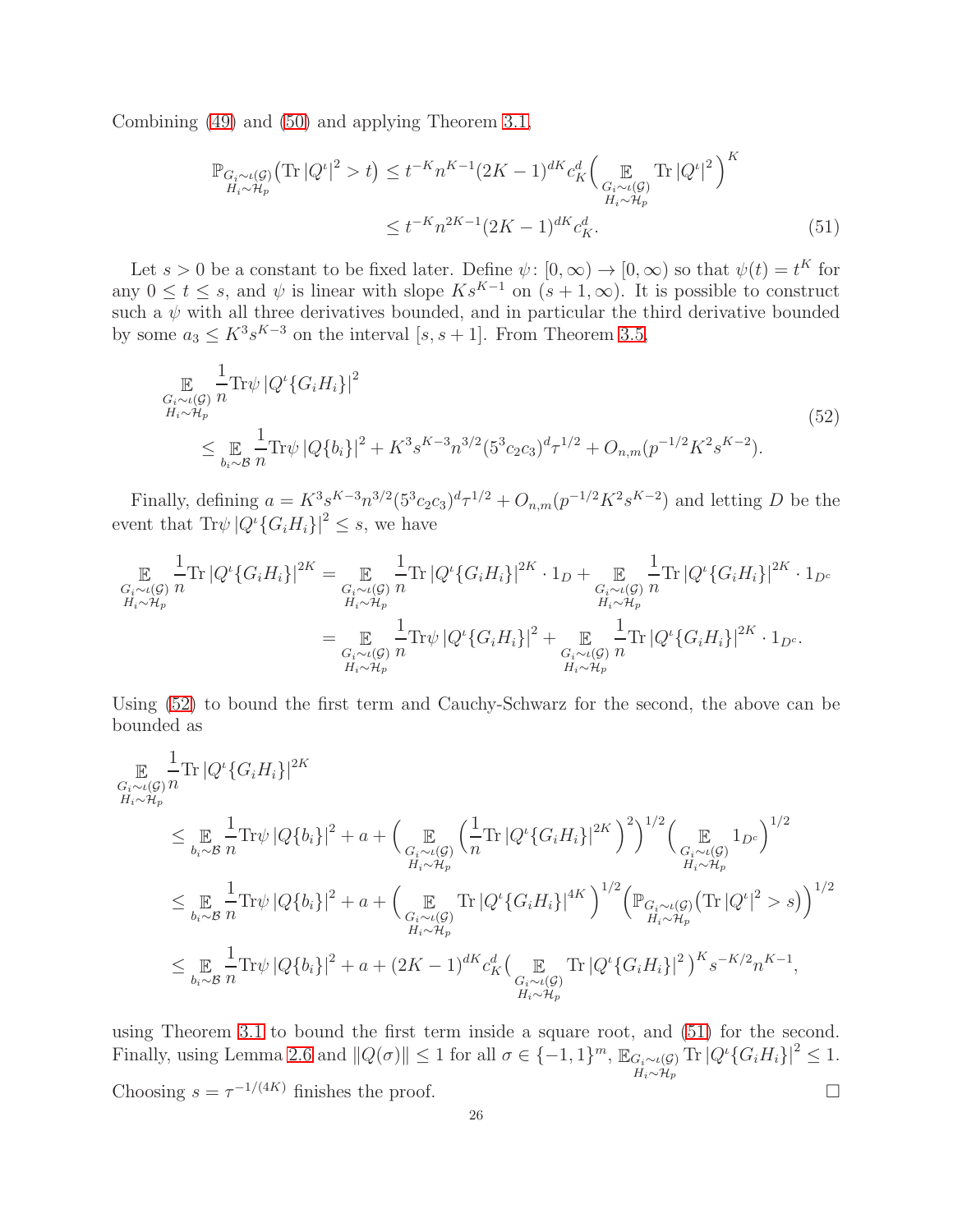#### 4. DICTATORSHIP TESTING

<span id="page-26-5"></span>Fix integers  $m, n, N \in \mathbb{N}$ ,  $M \in M_{n \times n}(\mathbb{C})$  and  $V \in \mathcal{U}_n(\mathbb{C}^N)$ . Given  $f: \{-1, 1\}^m \to M_n(\mathbb{C})$ ,  $f = \sum_{S \subseteq \{1,\ldots,m\}} \widehat{f}(S)W_S$ , define  $\mathfrak{B}(f)$ :  $\{-1,1\}^m \to M_n(\mathbb{C})$  by

$$
\mathfrak{B}(f) := \sum_{S \subseteq \{1,\dots,m\} \colon |S|=1} \text{Tr}_2\Big((V \odot V)M\big(I \otimes \overline{\widehat{f}(S)}\big)\Big)W_S,\tag{53}
$$

where the partial trace  $\text{Tr}_2$  is defined for any  $X = \sum_i A_i \otimes B_i \in M_{n \times n}(\mathbb{C})$  as  $\text{Tr}_2(X) =$  $\sum_i A_i \text{Tr}(B_i)$  and for any  $U, V \in M_n(\mathbb{C}^N)$ ,  $U \odot V$  is as defined in Remark [1.11.](#page-5-4) For any  $\overline{f},\overline{h}$ :  $\{-1,1\}^m \to M_n(\mathbb{C})$  let

<span id="page-26-2"></span>
$$
OBJ(f, h) := 2^{-m} \sum_{\sigma \in \{-1, 1\}^m} \text{Tr}\big(f(\sigma) \mathfrak{B}(h)(\sigma)\big), \qquad \text{OBJ}(f) := \text{OBJ}(f, f). \tag{54}
$$

Using the identity

 $\text{Tr}(A_1(C \otimes C')D_1) = \text{Tr}(C \text{ Tr}_2[D_1 A_1(I \otimes C')] )$ 

valid for any  $C, C' \in M_n(\mathbb{C})$  and  $A_1, D_1 \in M_{n \times n}(\mathbb{C})$ , we can rewrite

<span id="page-26-0"></span>
$$
OBJ(f, h) = \sum_{S \subseteq \{1, \dots, m\}: |S| = 1} \text{Tr}\big((V \odot V)M(\hat{f}(S) \otimes \overline{\hat{h}(S)}\big). \tag{55}
$$

We interpret  $OBJ(f, h)$  as a "dictatorship test", where dictators are fuctions  $f: \{-1, 1\}^m \to$  $M_n(\mathbb{C})$  such that there exists  $i \in \{1, \ldots, m\}$  such that for all  $\sigma \in \{-1, 1\}^m$ ,  $f(\sigma) = \sigma_i I_n$ . The main lemmas of this section state the completeness and soundness properties of this test.

<span id="page-26-4"></span>**Lemma 4.1** (Completeness). Let  $f: \{-1, 1\}^m \to M_n(\mathbb{C})$  be a dictator. Then  $OBJ(f) = Tr((V \odot V)M).$ 

*Proof.* Follows directly from [\(55\)](#page-26-0).  $\Box$ 

<span id="page-26-1"></span>**Lemma 4.2** (Soundness). Assume  $M \in M_{n \times n}(\mathbb{C})$  is PSD. For any  $\varepsilon > 0$  there is  $\tau =$  $(\varepsilon/n)^{O(\varepsilon^{-1})}$  such that for any  $f: \{-1,1\}^m \to M_n(\mathbb{C})$  such that  $||f(\sigma)|| \leq 1$  for all  $\sigma \in$  $\{-1, 1\}^m$  and  $\max_{i=1,\dots,m} \text{Inf}_i f \leq \tau$  it holds that

$$
OBJ(f) \le (1+\varepsilon) \sup_{R,Z \in \mathcal{U}_n} \text{Tr}\big(M \cdot (R \otimes \overline{Z})\big).
$$

The proof of Lemma [4.2](#page-26-1) involves the introduction of a Gaussian analogue of [\(54\)](#page-26-2). For any  $f, h: \{-1, 1\}^m \to M_n(\mathbb{C})$  and  $p \ge n$ , define

<span id="page-26-3"></span>
$$
C_p(f, h) := \mathop{\mathbb{E}}_{\substack{G_j \sim \iota(\mathcal{V}) \\ H_j, J_j \sim \mathcal{H}_p}} \sum_{i=1}^m \text{Tr}\Big(M^{\iota} \cdot \left(\mathcal{P}_i Q_f^{\iota} \{G_j H_j \} \otimes \overline{\mathcal{P}_i Q_h^{\iota} \{G_j J_j \}}\right) \cdot \left(H_i^* \otimes \overline{J_i^*}\right)\Big),\tag{56}
$$

where the coordinate projection  $\mathcal{P}_i$  is defined in [\(15\)](#page-12-0). For any  $0 < \tau < 1$  and  $p \ge n$ , define

<span id="page-26-6"></span>
$$
C_{\tau,p} := \sup_{\substack{f: \{-1,1\}^m \to \mathcal{U}_n \\ \max_{i=1,\dots,m} \text{Inf}_i f \le \tau}} C_p(f,f). \tag{57}
$$

The following lemma equates the two quadratic forms  $OBJ(f, h)$  and  $C_p(f, h)$ .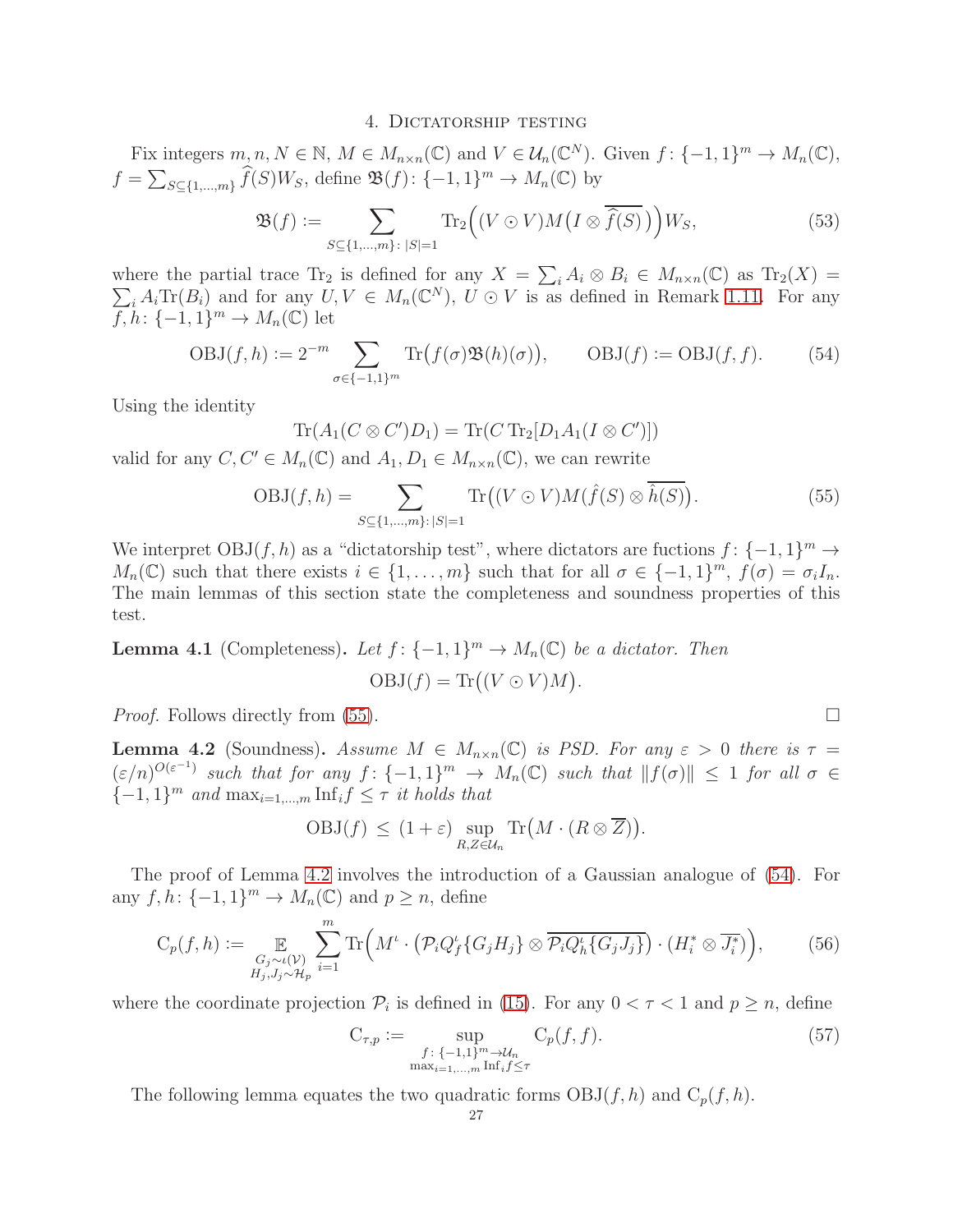<span id="page-27-0"></span>**Lemma 4.3.** For any  $f, h: \{-1, 1\}^m \to M_n(\mathbb{C})$  and  $p \ge n$ ,  $OBJ(f, h) = C_p(f, h).$ 

*Proof.* From the definition [\(56\)](#page-26-3),  $C_p(f, h)$  equals

$$
\mathbb{E}_{G_j \sim \iota(V) \atop H_j, J_j \sim \mathcal{H}_p} \sum_{i=1}^m \text{Tr}\Big(M^{\iota} \cdot \left(\mathcal{P}_i Q_f^{\iota}\{G_j H_j\} \otimes \overline{\mathcal{P}_i Q_h^{\iota}\{G_j J_j\}}\right) \cdot (H_i^* \otimes \overline{J_i^*})\Big)
$$
\n
$$
= \text{Tr}\Big(\sum_{S \subseteq \{1, \dots, m\} : |S| = 1} \iota(M) \big(\iota(\widehat{f}(S) \otimes \overline{\iota(\widehat{h}(S))}\big) \big(\iota(V) \odot \iota(V)\big)\Big)
$$
\n
$$
= \text{Tr}\Big(\sum_{S \subseteq \{1, \dots, m\} : |S| = 1} M\big(\widehat{f}(S) \otimes \overline{\widehat{h}(S)}\big) \big)(V \odot V)\Big)
$$
\n
$$
= \text{OBJ}(f, h),
$$

where the first equality follows since the expectation over  $H_j$ ,  $J_j$  itself projects onto the linear terms of  $Q_f, Q_h$ , and the last follows from [\(55\)](#page-26-0).

The motivation for introducing  $C_p(f, h)$  is the following. On the one hand, Lemma [4.1](#page-26-4) tells us the value of  $C_p(f, f)$  when f is a dictatorship function. On the other hand, when f has low influences and  $||f(\sigma)|| \le 1$  for all  $\sigma \in \{-1, 1\}^m$ , we will show that  $Q_f$  with random matrix inputs typically has operator norm bounded by 1. This will let us relate  $C_p(f, h)$  to the right-hand side of the inequality stated in Lemma [4.2.](#page-26-1)

Based on Lemma [4.3,](#page-27-0) in order to prove Lemma [4.2](#page-26-1) it suffices to establish the following.

<span id="page-27-3"></span>**Lemma 4.4.** Assume  $M \in M_{n \times n}(\mathbb{C})$  is PSD. For any  $\varepsilon > 0$ , for sufficiently small  $\tau =$  $(\varepsilon/n)^{O(\varepsilon^{-1})}$  and large enough p (depending on  $\tau, \varepsilon, n, m$ ),

<span id="page-27-1"></span>
$$
C_{\tau,p} \le (1+\varepsilon) \sup_{R,Z \in \mathcal{U}_n} \text{Tr}\big(M \cdot (R \otimes \overline{Z})\big) \tag{58}
$$

Proof. The proof is based on the majorization principle developed in Section [3.](#page-15-0) To apply the principle, we introduce the following smoothed, truncated analogue of  $C_p(f, h)$ , for any  $1/2 < \rho < 1$ ,

$$
\tilde{C}_{p,\rho}(f,h) := \mathop{\mathbb{E}}_{\substack{G_j \sim \iota(\mathcal{V}) \\ H_j, J_j \sim \mathcal{H}_p}} \sum_{i=1}^m \text{Tr}\Big(M^{\iota} \cdot \left(\mathcal{P}_i \text{Chop} T_{\rho} Q_f^{\iota} \{G_j H_j\} \otimes \overline{\mathcal{P}_i \text{Chop} T_{\rho} Q_h^{\iota} \{G_j J_j\}}\right) \cdot \left(H_i^* \otimes \overline{J_i^*}\right)\Big).
$$
\n(59)

Using (1) from Lemma [2.3,](#page-12-1)

$$
\tilde{C}_{p,\rho}(f,f) \leq \mathop{\mathbb{E}}_{\substack{G_j \sim \iota(\mathcal{V}) \\ H, J \sim \mathcal{H}_p}} \text{Tr}\left(M^{\iota} \cdot (\text{Chop}T_{\rho}Q_f^{\iota}\{G_j H\} \otimes \overline{\text{Chop}T_{\rho}Q_f^{\iota}\{G_j H\}}) \cdot (H^* \otimes \overline{J^*})\right)
$$
\n
$$
\leq \sup_{R,Z \in \mathcal{U}_n} \text{Tr}\left(M \cdot (R \otimes \overline{Z})\right),\tag{60}
$$

where the second inequality follows since  $\text{Chop} T_{\rho} Q_f^{\iota}$  has operator norm at most 1. To conclude the proof of the lemma it will suffice to show that, for appropriate  $\tau$ ,  $\rho$  and  $p$ ,

<span id="page-27-2"></span>
$$
\sup_{\substack{f:\{-1,1\}^m\to\mathcal{U}_n\\max_{i=1,\dots,m}\text{Inf}_i f\le\tau}} \left(C_p(f,f)-\tilde{C}_{p,\rho}(f,f)\right)\le\varepsilon \sup_{R,Z\in\mathcal{U}_n} \text{Tr}\left(M\cdot(R\otimes\overline{Z})\right). \tag{61}
$$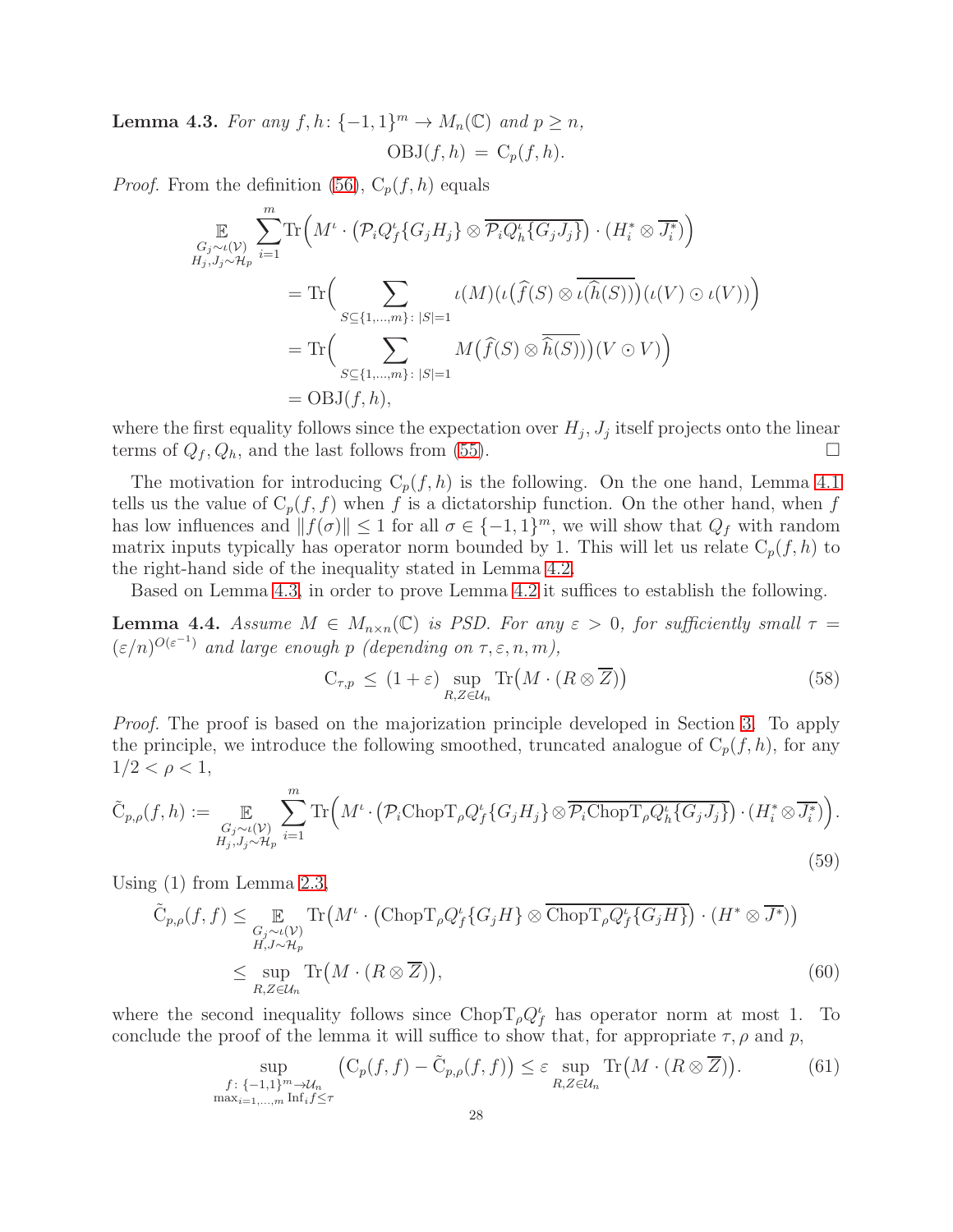To alleviate notation write

$$
A_i = \mathcal{P}_i T_\rho Q_f^{\iota} \{ G_j H_j \}, \qquad \tilde{A}_i = \mathcal{P}_i \text{Chop} T_\rho Q_f^{\iota} \{ G_j H_j \}
$$

and similarly

$$
B_i = \mathcal{P}_i T_\rho Q_f^i \{ G_j J_j \}, \qquad \tilde{B}_i = \mathcal{P}_i \text{Chop} T_\rho Q_f^i \{ G_j J_j \}.
$$

Then

$$
C_p(f, f) = \mathop{\mathbb{E}}_{\substack{G_j \sim \iota(\mathcal{V}) \\ H_j, J_j \sim \mathcal{H}_p}} \sum_{i=1}^m \text{Tr}\Big(M^{\iota} \cdot \left(\mathcal{P}_i Q_f^{\iota}\{G_j H_j\} \otimes \overline{\mathcal{P}_i Q_f^{\iota}\{G_j J_j\}}\right) \cdot (H_i^* \otimes \overline{J_i^*})\Big)
$$
  
\n
$$
= \rho^{-2} \mathop{\mathbb{E}}_{\substack{G_j \sim \iota(\mathcal{V}) \\ H_j, J_j \sim \mathcal{H}_p}} \sum_{i=1}^m \text{Tr}\Big(M^{\iota} \cdot (A_i \otimes \overline{B_i}) \cdot (H_i^* \otimes \overline{J_i^*})\Big)
$$
  
\n
$$
= \rho^{-2} \tilde{C}_{p,\rho}(f, f) + \rho^{-2} \sum_{i=1}^m \mathop{\mathbb{E}}_{\substack{G_j \sim \iota(\mathcal{V}) \\ H_j, J_j \sim \mathcal{H}_p}} \text{Tr}\Big(M^{\iota} \cdot ((A_i - \tilde{A}_i) \otimes \overline{\tilde{B}_i}) \cdot (H_i^* \otimes \overline{J_i^*})\Big)
$$
  
\n
$$
+ \rho^{-2} \sum_{i=1}^m \mathop{\mathbb{E}}_{\substack{G_j \sim \iota(\mathcal{V}) \\ H_j, J_j \sim \mathcal{H}_p}} \text{Tr}\Big(M^{\iota} \cdot (A_i \otimes (\overline{B_i - \tilde{B}_i})) \cdot (H_i^* \otimes \overline{J_i^*})\Big), \tag{62}
$$

where the second equality uses that  $\mathcal{P}_i$  projects on the linear part of the multilinear polynomial  $Q_f^{\iota}$ , on which  $T_{\rho}$  amounts to multiplication by  $\rho^{-1}$ . Interpreting  $(A_i - \tilde{A}_i)_{i=1,\dots,m}$  as vector-valued matrices and using (2) from Lemma [2.3,](#page-12-1)

<span id="page-28-1"></span>
$$
\left\| \sum_{i=1}^{m} A_i - \tilde{A}_i \right\|_{L_2, \mathcal{V}}^2 \leq \left\| T_\rho Q_f^{\iota} \{ G_j H_j \} - \text{Chop} T_\rho Q_f^{\iota} \{ G_j H_j \} \right\|_{L_2, \mathcal{V}}^2
$$
  

$$
\leq 10 n^{3/2} \tau^{\frac{1-\rho}{500}} + O_{m,n}(\tau^{-1/3} p^{-1/2}),
$$

where the second inequality follows from Corollary [3.8.](#page-23-0) A similar bound holds for the terms involving  $B_i - \tilde{B}_i$ , so that from [\(62\)](#page-28-1) we get

<span id="page-28-2"></span>
$$
C_p(f, f) \le \rho^{-2} \tilde{C}_{p,\rho}(f, f) + (20n^{3/2} \tau^{\frac{1-\rho}{500}} + O_{m,n}(\tau^{-1/3} p^{-1/2})) \sup_{R, Z \in \mathcal{U}_p(\mathbb{C}^N)} \text{Tr}(M^{\iota} \cdot (R \odot Z)). \tag{63}
$$

First we take  $\rho$  close enough to 1 that  $\rho^{-2} \leq (1 + \varepsilon/2)$ . Next, bounding the supremum in the right-hand side of [\(63\)](#page-28-2) using the noncommutative Grothendieck inequality [\(4\)](#page-5-0), choosing  $\tau$  small enough as a function of  $n, \rho$  and  $\varepsilon$  so that  $20n^{3/2}\tau^{\frac{1-\rho}{500}} \leq \varepsilon/8$ , and finally p large enough so that  $O_{m,n}(\tau^{-1/3}p^{-1/2}) \leq \varepsilon/8$  as well, using [\(60\)](#page-27-1) the right-hand side of [\(63\)](#page-28-2) is at most  $\tilde{C}_{p,\rho}(f, f) + \varepsilon \sup_{R,Z \in \mathcal{U}_n} \text{Tr}(M \cdot (R \otimes \overline{Z}))$ . So, taking the supremum over suitable f in [\(63\)](#page-28-2) proves [\(61\)](#page-27-2), proving the lemma.  $\square$ 

## 5. Unique games hardness

<span id="page-28-0"></span>In this section we prove Theorem [1.12,](#page-6-1) implementing the dictatorship vs. low influences machinery using the tools introduced in Section [4.](#page-26-5) Let  $\mathcal{L}(G(\mathcal{S}, \mathcal{W}, \mathcal{E}), m, {\{\pi_{vw}\}}_{(v,w)\in \mathcal{E}})$  be a Unique Games instance as in Definition [2.7.](#page-15-4) Let  $v \in S$ . Let  $F: \mathcal{W} \times \{-1,1\}^m \to \mathcal{U}_n$ .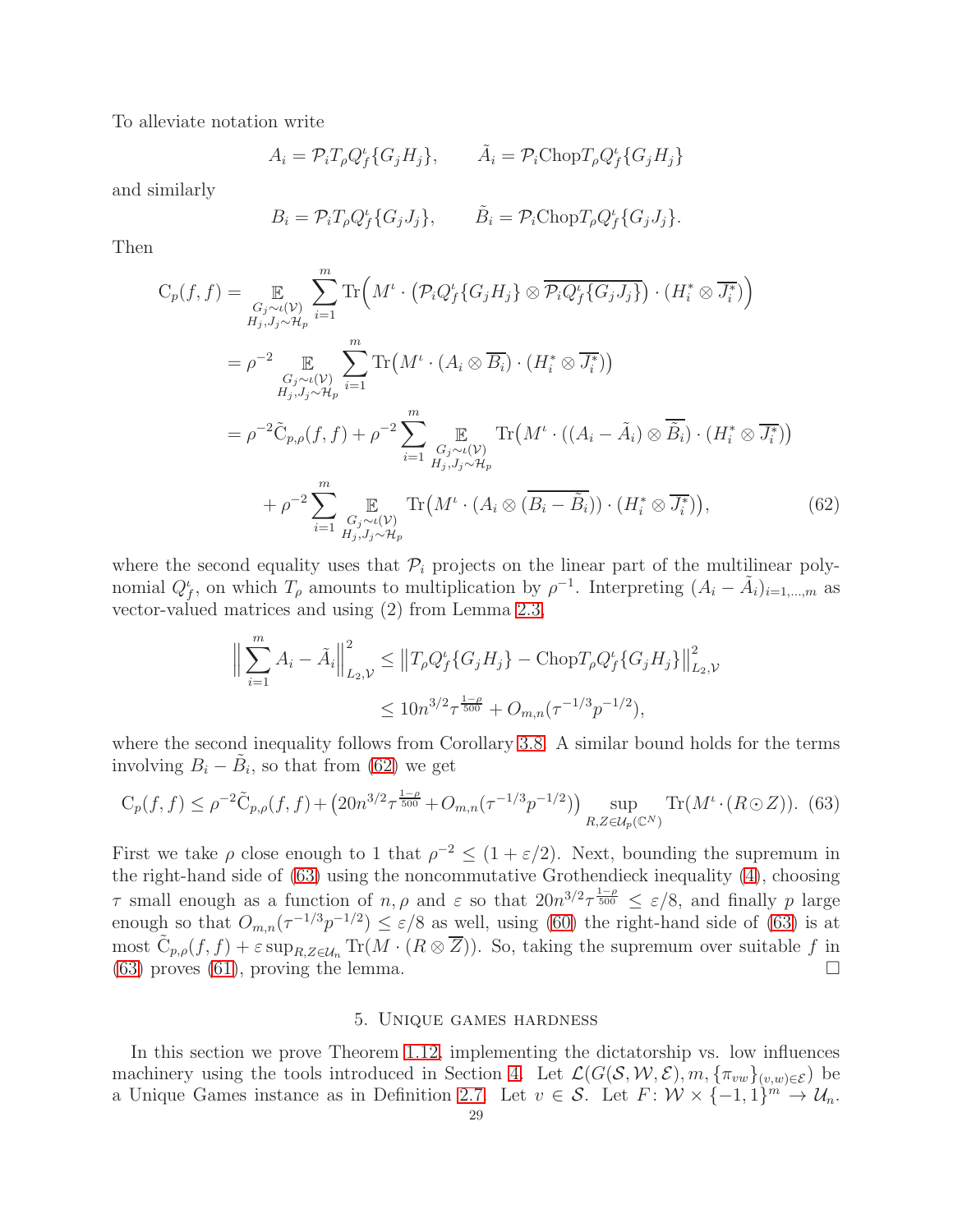Define  $F_w(\sigma) := F(w, \sigma)$ , for all  $w \in \mathcal{W}$  and for all  $\sigma = (\sigma_1, \ldots, \sigma_m) \in \{-1, 1\}^m$ . For each  $(v, w) \in \mathcal{E}$ , since  $\pi_{vw}$ :  $\{1, \ldots, m\} \to \{1, \ldots, m\}$  is a bijection we can define

$$
F_w \circ \pi_{vw}(\sigma) := F_w(\sigma_{\pi_{vw}(1)}, \ldots, \sigma_{\pi_{vw}(m)}), \qquad \forall \sigma \in \{-1, 1\}^m.
$$

For any  $v \in \mathcal{S}$  define  $F_v: \{-1, 1\}^m \to \mathcal{U}_n$  by

$$
F_v(\sigma) := \mathbb{E}_{(v,w)\in\mathcal{E}}(F_w \circ \pi_{vw}(\sigma)), \qquad \forall \sigma \in \{-1,1\}^m.
$$

Unless otherwise stated, expectations and probabilities involving  $S, W$  and  $\mathcal E$  will always be taken with respect to the uniform distribution on these sets.

Let  $M \in M_{n \times n}(\mathbb{C})$  be PSD, and  $V \in \mathcal{U}_n(\mathbb{C}^N)$  such that

$$
\operatorname{Tr}(M \cdot (V \odot V)) = \lambda_1 := \sup_{W, Z \in \mathcal{U}_n(\mathbb{C}^N)} \operatorname{Tr}(M \cdot (W \odot Z)). \tag{64}
$$

When  $M \in M_{n \times n}(\mathbb{C})$  is PSD the NCGI becomes simpler in the following sense.

**Lemma 5.1.** Let  $M \in M_{n \times n}(\mathbb{C})$  be PSD and let  $\mathcal{D}$  be a set of matrices. Then

$$
\sup_{X,Y\in\mathcal{D}\times\mathcal{D}}\operatorname{Tr}(M(X\otimes\overline{Y}))=\sup_{X\in\mathcal{D}}\operatorname{Tr}(M(X\otimes\overline{X})).
$$

*Proof.* Since M is PSD, by definition it can be written as  $M = \sum_{i=1}^{N} M_i \otimes \overline{M_i} \in M_{n \times n}(\mathbb{C})$ for some  $M_1, \ldots, M_N \in M_n(\mathbb{C})$ . Let  $X, Y \in \mathcal{D}$ . Using the Cauchy-Schwarz inequality,

$$
\operatorname{Tr}(M(X \otimes \overline{Y})) = \sum_{i=1}^{N} \operatorname{Tr}(M_{i}X) \overline{\operatorname{Tr}(M_{i}Y)}
$$
  

$$
\leq \left(\sum_{i=1}^{N} |\operatorname{Tr}(M_{i}X)|^{2}\right)^{1/2} \left(\sum_{i=1}^{N} |\operatorname{Tr}(M_{i}Y)|^{2}\right)^{1/2},
$$

with equality if  $X = Y$ .

Let  $0 < \rho < 1$ . We investigate the quantity

<span id="page-29-0"></span>
$$
\text{OPT}_{\rho,\mathcal{L}}(M) := \sup_{F: \ \mathcal{W}\times\{-1,1\}^m \to \mathcal{U}_n} \mathbb{E}_{v \in \mathcal{S}}[\text{OBJ}(T_{\rho}F_v)],\tag{65}
$$

where  $OBJ(f)$  is defined in [\(54\)](#page-26-2).

<span id="page-29-1"></span>**Lemma 5.2 (Completeness).** Suppose the Unique Games instance  $\mathcal{L}$  has an almost satisfying labeling, i.e.  $(1 - \varepsilon)$  fraction of the labels are satisfied. Then  $\forall$  0 <  $\rho$  < 1,

$$
\text{OPT}_{\rho,\mathcal{L}}(M) \ge (1-\varepsilon)\rho\lambda_1.
$$

*Proof.* Let  $\eta: \mathcal{S} \cup \mathcal{W} \to \{1, \ldots, m\}$  be a labeling such that, for at least a  $1 - \varepsilon$  fraction of edges  $(v, w) \in \mathcal{E}$ ,

 $\pi_{vw}(\eta(v)) = \eta(w).$ 

For each  $i \in \{1, \ldots, m\}$ , let  $f^{dict,i}(\sigma) := \sigma_i I$ , for all  $\sigma \in \{-1, 1\}^m$ . Define  $F: \mathcal{W} \times \{-1, 1\}^m \to$  $\mathcal{U}_n$  so that, for every  $w \in \mathcal{W}, F_w: \{-1,1\}^m \to \mathcal{U}_n$  satisfies  $F_w := f^{\text{dict},\eta(w)}$ . Note that  $f^{dict,j} \circ \pi = f^{dict,\pi(j)}$  for any  $j \in \{1,\ldots,m\}$ . To see this, assume that  $\sigma_{\pi(j)} = \ell$ . Then  $f^{dict,\pi(j)}(\sigma) = \ell 1_{n \times n}$  since  $\sigma_{\pi(j)} = \ell$ . Also,  $(f^{dict,j} \circ \pi)(\sigma) = f^{dict,j}(\sigma_{\pi(1)}, \ldots, \sigma_{\pi(n)}) = \ell 1_{n \times n}$ , since  $\sigma_{\pi(j)} = \ell$ . Therefore, if  $\pi_{vw}(\eta(w)) = \eta(v)$ , then  $F_w \circ \pi_{vw} = f^{\text{dict},\pi_{vw}\eta(w)} = f^{\text{dict},\eta(v)}$ , and by Lemma [4.1,](#page-26-4)

$$
OBJ(T_{\rho}F_w \circ \pi_{vw}) = \rho \lambda_1.
$$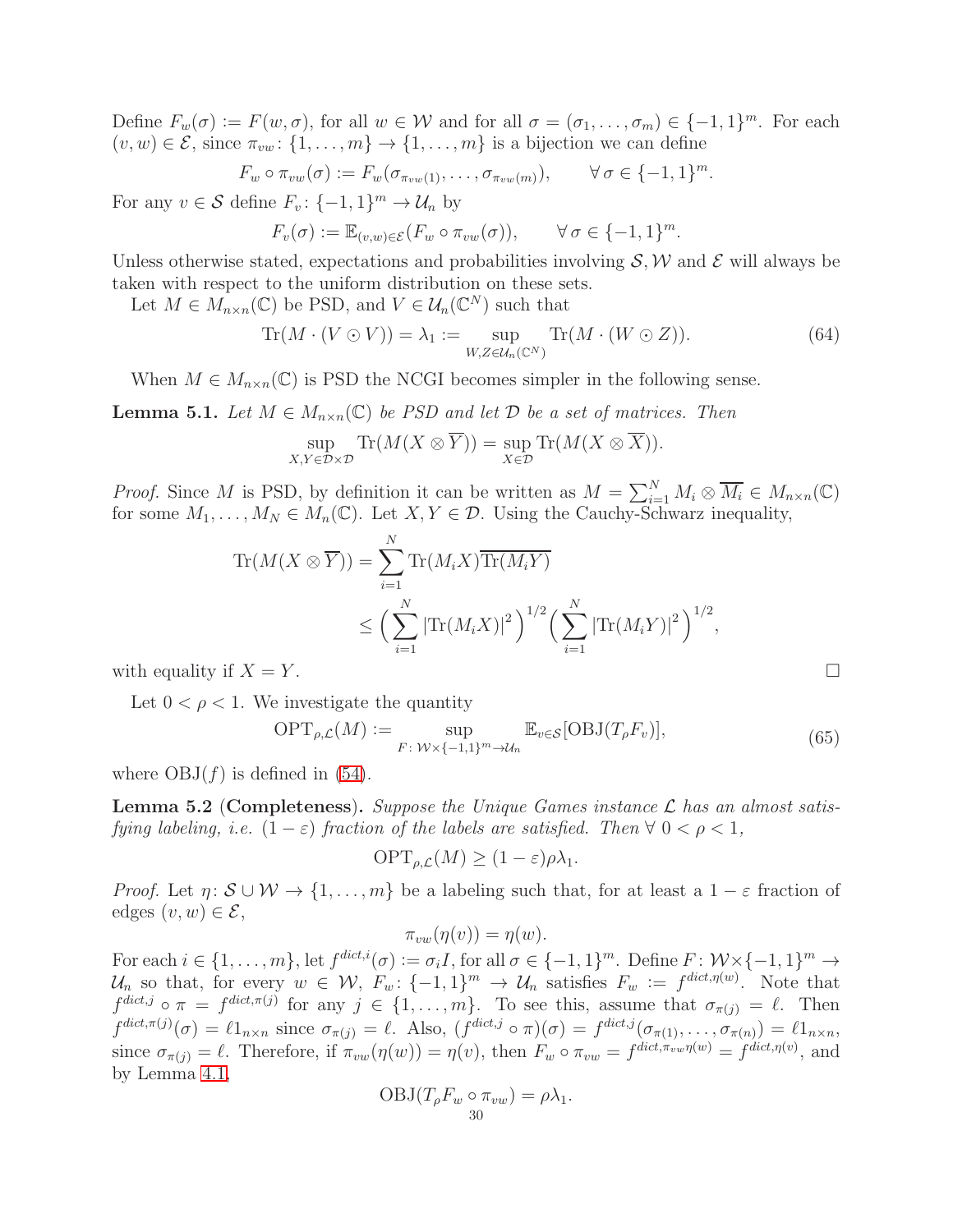If  $\pi_{vw}(\eta(w)) \neq \eta(v)$ , then since M is PSD,  $|\text{OBJ}(T_{\rho}F_w \circ \pi_{vw})| \geq 0$ . Therefore,  $\text{OPT}_{\rho,\mathcal{L}}(M)$ <br>is at least  $(1 - \varepsilon)\rho\lambda_1$ is at least  $(1 - \varepsilon)\rho\lambda_1$ .

<span id="page-30-3"></span>**Lemma 5.3.** Let  $0 < \tau, \rho < 1$  and suppose that there exists  $\varepsilon > 0$  such that  $\text{OPT}_{\rho,\mathcal{L}}(M)$  $C_{\tau,p} + 2\varepsilon$ . Then the Unique Games instance  $\mathcal L$  has a labeling satisfying at least an  $\varepsilon \tau^2 (1 (\rho)n^{-2}\lambda_1^{-1}/4$  fraction of its edges.

*Proof.* Assume that  $\text{OPT}_{\rho,\mathcal{L}}(M) > C_{\tau,p} + 2\varepsilon$  $\text{OPT}_{\rho,\mathcal{L}}(M) > C_{\tau,p} + 2\varepsilon$  $\text{OPT}_{\rho,\mathcal{L}}(M) > C_{\tau,p} + 2\varepsilon$ , and let F be such that<sup>2</sup>

$$
\mathbb{E}_{v \in \mathcal{S}}[\mathrm{OBJ}(T_{\rho}F_v)] = \mathrm{OPT}_{\rho, \mathcal{L}}(M).
$$

Using  $OBJ(T_oF_v) \leq \lambda_1$ ,

<span id="page-30-1"></span>
$$
\mathbb{P}_{v \in \mathcal{S}}(\text{OBJ}(T_{\rho}F_v) > C_{\tau, p} + \varepsilon) > \varepsilon/\lambda_1. \tag{66}
$$

If  $v \in \mathcal{S}$  satisfies  $\text{OBJ}(T_pF_v) > C_{\tau,p} + \varepsilon$ , then by definition of  $C_{\tau,p}$  in [\(57\)](#page-26-6) and Lemma [4.3,](#page-27-0) there exists an  $i_0 \in \{1, \ldots, m\}$  such that  $\text{Inf}_{i_0}T_{\rho}F_v > \tau$ . Using convexity of the function  $A \mapsto \text{Tr}(AA^*)$  for  $A \in M_n(\mathbb{C})$ , we see from the definition [\(7\)](#page-9-0) of the influence that  $\text{Inf}_{i_0}(f)$  is a convex function of  $f$ . Therefore,

$$
\tau < \mathrm{Inf}_{i_0} T_{\rho} F_v = \mathrm{Inf}_{i_0} (\mathbb{E}_{(v,w) \in \mathcal{E}} T_{\rho} F_w \circ \pi_{vw}) \leq \mathbb{E}_{(v,w) \in \mathcal{E}} (\mathrm{Inf}_{i_0} T_{\rho} F_w \circ \pi_{vw}).
$$

Using  $\text{Inf}_{i_0} T_{\rho} F_w \circ \pi_{vw} \leq n$ , we deduce that if  $v \in \mathcal{S}$  satisfies  $\text{OBJ}(T_{\rho} F_v) > C_{\tau,p} + \varepsilon$  then for this fixed  $v$ ,

<span id="page-30-2"></span>
$$
\mathbb{P}_{(v,w)\in\mathcal{E}}(\text{Inf}_{i_0}T_{\rho}F_w\circ\pi_{vw}>\tau/2)>\tau/(2n). \tag{67}
$$

For any  $w \in \mathcal{W}$ , define a set of labels  $L(w) \subseteq \{1, \ldots, m\}$  by

$$
L(w) := \big\{ i \in \{1, \ldots, m\} \colon \, \text{Inf}_i T_{\rho} F_w > \tau/2 \big\},
$$

and note that if v, w and i are such that  $\text{Inf}_{i}T_{\rho}F_{w} \circ \pi_{vw} > \tau/2$  then  $\text{Inf}_{\pi_{vw}^{-1}}T_{\rho}F_{w} > \tau/2$ , i.e.  $\pi_{vw}^{-1}i \in L(w)$ . We now define a labeling  $\eta \colon \mathcal{S} \cup \mathcal{W} \to \{1, \ldots, m\}$ . If  $v \in \mathcal{S}$  satisfies  $OBJ(T_\rho F_v) > C_{\tau,p} + \varepsilon$ , then as shown above there exists an  $i_0 \in \{1, \ldots, m\}$  such that Inf<sub>i<sub>0</sub>  $T_pF_v > \tau$ , and we let  $\eta(v) := i_0$ ; otherwise we define  $\eta(v)$  arbitrarily. For  $w \in \mathcal{W}$ , let</sub>  $\eta(w)$  be chosen uniformly at random in  $L(w)$  in case  $L(w) \neq \emptyset$ , and arbitrarily otherwise.

Since  $||F_w(\sigma)|| \leq 1$  for all  $\sigma \in \{-1, 1\}^m$  we have  $||F_w||_{L_2, \mathcal{G}} \leq n$  for all  $w \in W$ . Therefore, as noted after [\(11\)](#page-10-1),

$$
\sum_{i=1}^{m} \text{Inf}_{i} T_{\rho} F_{w} = \sum_{S \subseteq \{1, \dots, m\}} |S| \rho^{|S|} \text{Tr}(|\widehat{F_{w}}(S)|^{2}) \le n(\max_{t \ge 0} t \rho^{t}) \le n(1 - \rho)^{-1},
$$

and  $|L(w)| \leq 2\tau^{-1}n(1-\rho)^{-1}$ . By definition of  $\eta$  any  $(v, w) \in \mathcal{E}$  such that both events in [\(66\)](#page-30-1) and [\(67\)](#page-30-2) hold leads to a satisfied edge with probability at least  $|L(w)|^{-1}$ , hence we have shown that the unique games instance has value at least  $(\varepsilon \tau/(2n))\lambda_1^{-1}(\tau/2)(1-\rho)n^{-1}$  $\Box$ 

*Proof of Theorem [1.14.](#page-6-0)* Let  $K = K_{\mathbb{C}} = 2$  be the infimum of all constants  $K_{\mathbb{C}}$  such that [\(4\)](#page-5-0) holds for all PSD M. By definition of K and  $\lambda_1$  there exists an n and a PSD matrix  $M \in M_{n \times n}(\mathbb{C})$  such that  $\lambda_1/\text{OPT}(M) > K - \delta/2$ .

For an instance  $\mathcal L$  of Unique Games and appropriately chosen  $\rho$  and  $c, s$ , consider the problem of deciding whether  $\text{OPT}_{\rho,\mathcal{L}}(M) > s$  or  $\text{OPT}_{\rho,\mathcal{L}}(M) < c$ , where  $\text{OPT}_{\rho,\mathcal{L}}$  is defined in [\(65\)](#page-29-0).

<span id="page-30-0"></span><sup>&</sup>lt;sup>2</sup>The supremum in  $(65)$  is always achieved.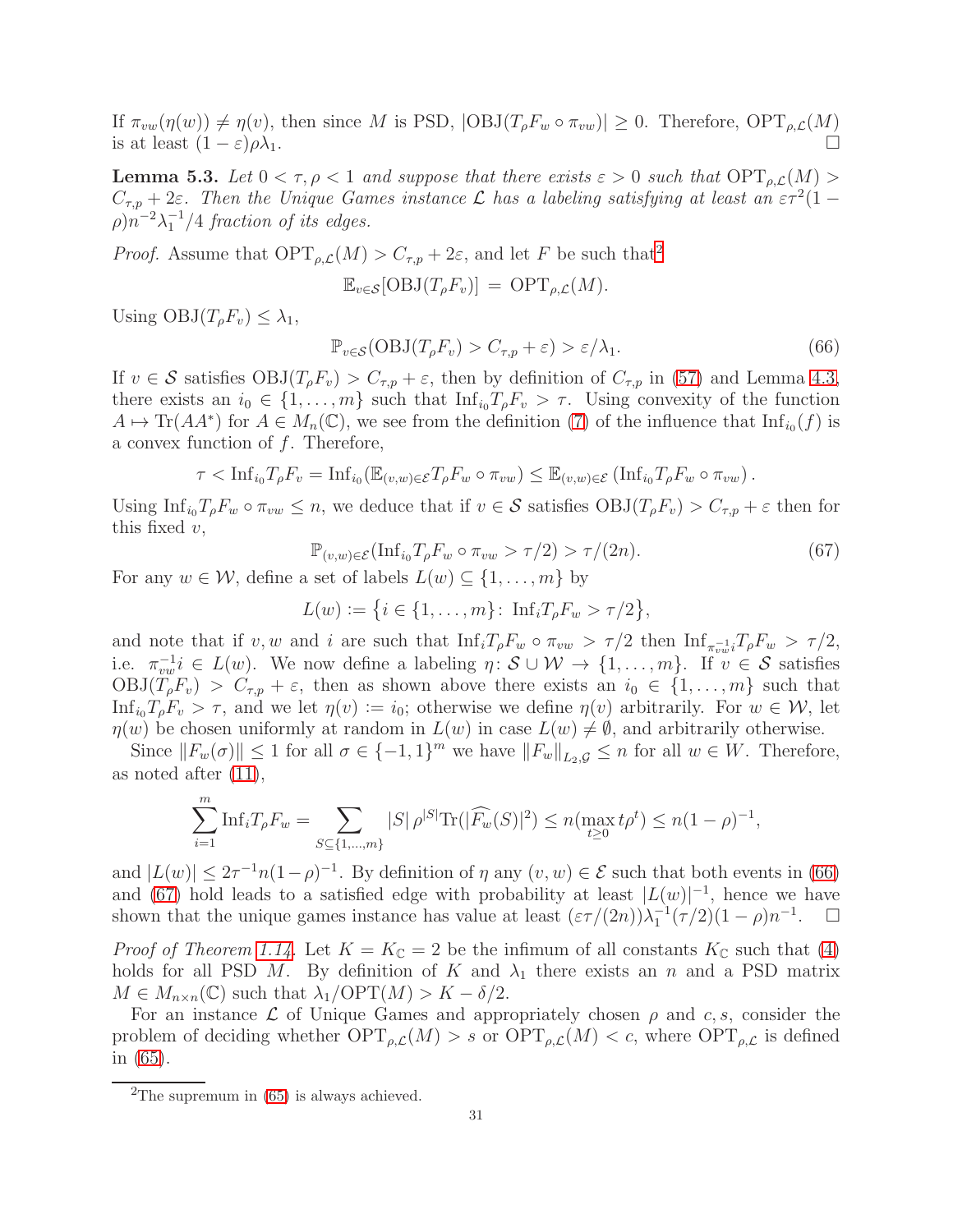If  $\mathcal L$  has an  $(1 - \alpha)$ -satisfying labeling for some  $0 < \alpha < 1$ , then by Lemma [5.2](#page-29-1) it holds that

$$
\text{OPT}_{\rho,\mathcal{L}}(M) \ge (1-\alpha)\rho\lambda_1. \tag{68}
$$

Conversely, assume that no assignment satisfies more than a fraction  $\beta$  of edges in  $\mathcal{L}$ . By the contrapositive of Lemma [5.3,](#page-30-3) as long as

<span id="page-31-1"></span>
$$
\varepsilon \tau^2 (1 - \rho) n^{-2} \lambda_1^{-1} / 4 > \beta \tag{69}
$$

it must be that  $\text{OPT}_{\rho,\mathcal{L}}(M) \leq C_{\tau,p} + 2\varepsilon$ . Choosing  $\tau$  small enough (depending on  $\varepsilon$  and  $n$ ) so that Lemma [4.4](#page-27-3) applies, we deduce that

<span id="page-31-0"></span>
$$
\text{OPT}_{\rho,\mathcal{L}}(M) \le (1+\varepsilon)\text{OPT}(M) + 2\varepsilon. \tag{70}
$$

In summary, deciding whether  $\text{OPT}_{\rho,\mathcal{L}}(M) > (1-\alpha)\rho\lambda_1$  or  $\text{OPT}_{\rho,\mathcal{L}}(M) < (1+\varepsilon)\text{OPT}(M) +$  $2\varepsilon$  could disprove the Unique Games Conjecture (UGC). That is, approximating the quantity  $\text{OPT}(M)$  within a multiplicative factor smaller than  $(1-\alpha)\rho\lambda_1/((1+\varepsilon)\text{OPT}(M)+2\varepsilon)$  is as computationally hard as disproving UGC.

Now we choose parameters. First select  $\varepsilon$  small enough so that  $(1 + \varepsilon) \text{OPT}(M) + 2\varepsilon \leq$  $OPT(M)(1 + \delta/8)$ , and then select  $\alpha$  small enough and  $\rho$  close enough to 1 so that  $(1 \alpha$ ) $\rho(K - \delta/2) > K - 3\delta/4$ . Finally, choose  $\tau$ , and p, so that the application of Lemma [4.4](#page-27-3) in [\(70\)](#page-31-0) is justified, and β small enough so that [\(69\)](#page-31-1) holds. In summary for any  $\delta > 0$  assuming UGC is it is always possible to find a family of instances  $\mathcal L$  with parameters  $\alpha$  and  $\beta$ , hence a family of instances of NCGI with parameters  $\rho$  and c, s such that all constraints above are satisfied, i.e.  $c/s > K - \delta$  and it is NP-hard to decide whether  $\text{OPT}_{\rho,\mathcal{L}}(M) > s$  or  $\text{OPT}_{\rho,\mathcal{L}}(M) < c$  for any  $\delta > 0$ .  $\text{OPT}_{\rho,\mathcal{L}}(M) < c$  for any  $\delta > 0$ .

Proof of Theorem [1.12.](#page-6-1) Theorem [1.12](#page-6-1) follows immediately from Theorem [1.14,](#page-6-0) since [\[BRS15,](#page-36-10) Theorem 1.2] implies that  $K = K_{\mathbb{C}} = 2$  in Theorem [1.14.](#page-6-0)

Proof of Theorem [1.16.](#page-7-0) For each  $i \in \{1, \ldots, n\}$ , let  $f_i, h_i: \{-1, 1\}^m \to M_n(\mathbb{C})$  and let  $U_i \in$  $M_n(\mathbb{C}^N)$ . Theorem [1.16](#page-7-0) is proven in the same way as Theorem [1.14,](#page-6-0) using slightly different definitions for the main quantities used in the proof. Specifically, for any  $(f_1, \ldots, f_n)$ , define

$$
\mathfrak{B}_{ij}\bigg(\sum_{S \subseteq \{1,\dots,m\}} \iota(\widehat{f}_i(S))W_S\bigg) := \sum_{S \subseteq \{1,\dots,m\}:\ |S|=1} \overline{\iota(\widehat{f}_i(S))} \iota(M_{ij})W_S,\tag{71}
$$

and for  $0 < \rho < 1$  and  $p > n$  define

$$
OBJ((f_1, ..., f_n), (h_1, ..., h_n)) := \sum_{i,j=1}^n 2^{-m} \sum_{\sigma \in \{-1,1\}^m} \text{Tr}[T_{\rho} f_i^{\iota}(\sigma) \mathfrak{B}_{ij} T_{\rho} h_j^{\iota}(\sigma)].
$$
 (72)

Finally, define

$$
C_{\tau,p}(M) := \sup \left\{ \mathbb{E} \sum_{i,j}^{n} \text{Tr} \left( \iota(M_{ij}) \left[ \text{Chop} T_{\rho} Q_{f_i}^{\iota}(\langle g_1, \iota(U_i) \rangle H_1, \dots, \langle g_m, \iota(U_i) \rangle H_m) \right] \right. \\ \left. \qquad \qquad \cdot \left[ \text{Chop} T_{\rho} Q_{f_j}^{\iota}(\langle g_1, \iota(U_i) \rangle H_1, \dots, \langle g_m, \iota(U_i) \rangle H_m) \right]^* \right) : \qquad (73)
$$
  

$$
f_i : \{-1, 1\}^m \to \mathcal{U}_n(\mathbb{C}), \quad \max_{i,j=1,\dots,m} \text{Inf}_i f_j \leq \tau \}.
$$

 $\Box$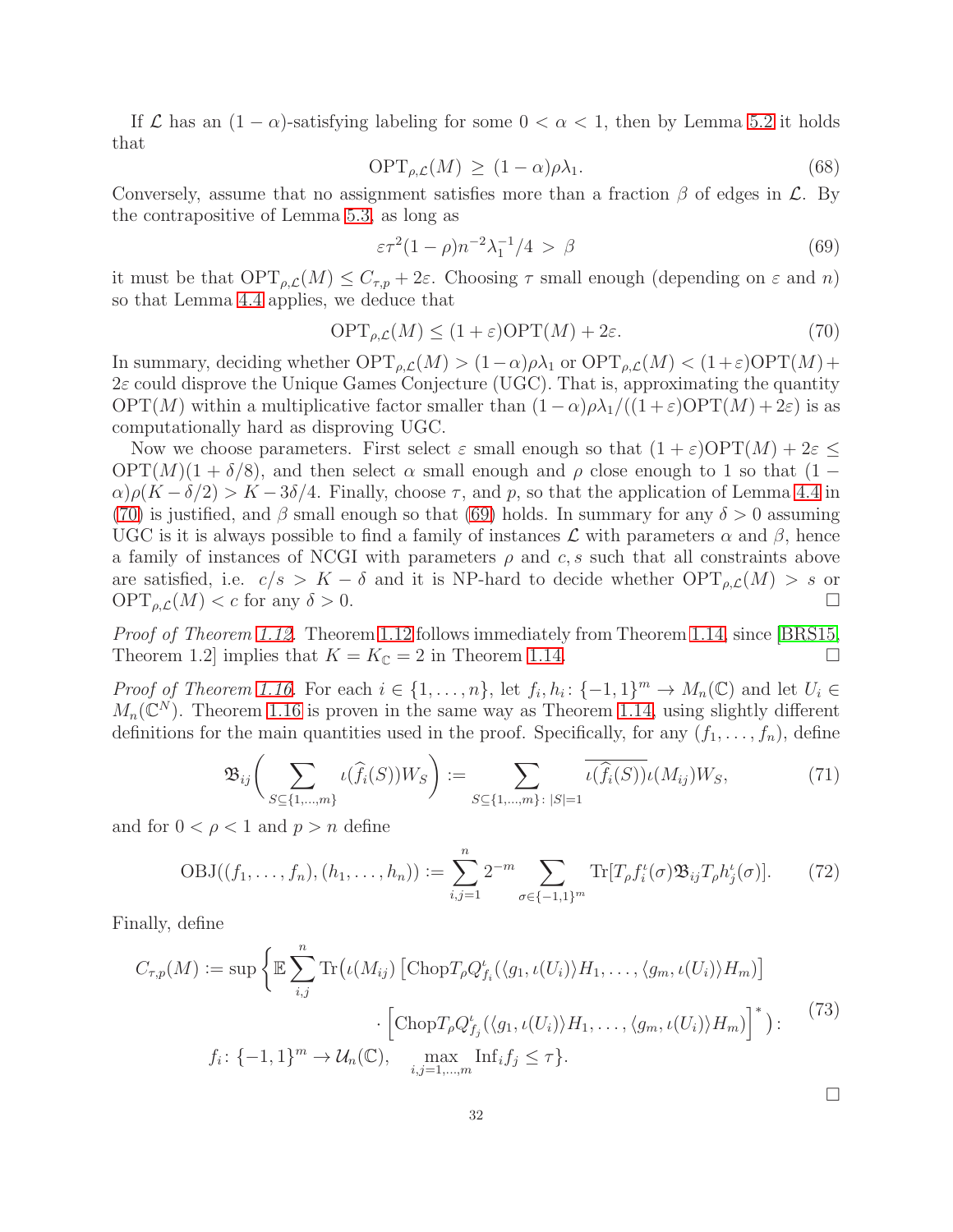## 6. Maximizing Noncommutative Noise Stability

<span id="page-32-0"></span>By adapting the proof of the Majority is Stablest Theorem from [\[MOO10\]](#page-37-1), we can get the following consequence of Corollary [3.8.](#page-23-0)

Corollary 6.1. Let  $0 \le \rho < 1$  and let  $\varepsilon > 0$ . Let  $\delta = 20n^{1/2} \tau^{\frac{1-\rho}{30(c_2c_3)}} + O_{m,n}(\tau^{-1/3}p^{-1/2})$ . Then there exists  $\tau > 0$  such that, if  $f: \{-1,1\}^m \to M_n(\mathbb{C})$  satisfies  $||f(\sigma)|| \leq 1$  for all  $\sigma \in \{-1, 1\}^m$ ,  $\mathbb{E}_{b_i \sim \mathcal{B}} f\{b_i\} = 0$ , and  $\max_{i=1,\dots,m} \inf_i(f) < \tau$ , then

<span id="page-32-1"></span>
$$
\frac{1}{n} \mathop{\mathbb{E}}_{b_i \sim \mathcal{B}} \text{Tr} |T_{\rho} Q_f \{b_i\}|^2 \le \frac{1}{n} \mathop{\mathbb{E}}_{\substack{G_i \sim \iota(\mathcal{G}) \\ H_i \sim \mathcal{H}_p}} \text{Tr} |\text{Chop} T_{\rho} Q_f^{\iota} \{G_i H_i\}|^2 + O(\varepsilon + \delta). \tag{74}
$$

Moreover,  $\left| \frac{1}{n} \mathbb{E}_{G_i \sim \iota(G)} \right|$  $H_i \sim H_p$ Tr Chop $T_{\rho}Q_f^{\iota}\{G_iH_i\}|\leq \delta$ .

**Remark 6.2.** In the case  $n = p = 1$ , it is known from [\[MOO10\]](#page-37-1) that the right-hand side of [\(74\)](#page-32-1) is  $\frac{2}{\pi} \arcsin \rho + \varepsilon$ . For larger *n*, the left side of (74) can be interpreted as the noise stability of  $Q_f$  with discrete inputs, and the right side as the noise stability of a function with operator norm pointwise bounded by 1 under random Gaussian matrix inputs. Eq. [\(74\)](#page-32-1) can thus be thought of as a matrix-valued version of one of the two main steps in the proof of the Majority is Stablest Theorem. However, for larger  $n$ , there seems to be no version of Borell's isoperimetric inequality that describes what the right-hand side of [\(74\)](#page-32-1) should be. (Recall that Borell's isoperimetric inequality states that the noise stability of a subset of Euclidean space of fixed Gaussian measure is maximized when the set is a half space.)

*Proof.* Since  $\mathbb{E}_{b_i \sim \mathcal{B}} f\{b_i\} = 0$ , we have  $\mathbb{E}_{b_i \sim \mathcal{B}} Q_f\{b_i\} = 0$ . Using the Cauchy-Schwarz inequality and Corollary [3.8,](#page-23-0)

$$
\begin{split}\n&\Big|\frac{1}{n}\mathop{\mathbb{E}}_{\substack{G_i \sim \iota(G) \\ H_i \sim \mathcal{H}_p}} \mathrm{Tr} \left|T_{\rho} Q_f^{\iota} \{G_i H_i\}\right|^2 - \frac{1}{n}\mathop{\mathbb{E}}_{\substack{G_i \sim \iota(G) \\ H_i \sim \mathcal{H}_p}} \mathrm{Tr} \left|\mathrm{Chop} T_{\rho} Q_f^{\iota} \{G_i H_i\}\right|^2\Big| \\
&= \Big|\frac{1}{n}\mathop{\mathbb{E}}_{\substack{G_i \sim \iota(G) \\ H_i \sim \mathcal{H}_p}} \mathrm{Tr} \left|T_{\rho} Q_f^{\iota} \{G_i H_i\}\right|^2 - \frac{1}{n}\mathop{\mathbb{E}}_{\substack{G_i \sim \iota(G) \\ H_i \sim \mathcal{H}_p}} \mathrm{Tr}\left(\mathrm{Chop} T_{\rho} Q_f^{\iota} \{G_i H_i\} [T_{\rho} Q_f^{\iota} \{G_i H_i\}]^*\right)\Big| \\
&+ \Big|\frac{1}{n}\mathop{\mathbb{E}}_{\substack{G_i \sim \iota(G) \\ H_i \sim \mathcal{H}_p}} \mathrm{Tr}\left(\mathrm{Chop} T_{\rho} Q_f^{\iota} \{G_i H_i\} [T_{\rho} Q_f^{\iota} \{G_i H_i\}]^*\right) - \frac{1}{n}\mathop{\mathbb{E}}_{\substack{G_i \sim \iota(G) \\ H_i \sim \mathcal{H}_p}} \mathrm{Tr}\left|\mathrm{Chop} T_{\rho} Q_f^{\iota} \{G_i H_i\}\right|^2\Big| \\
&\leq \Big(\left\|T_{\rho} Q_f^{\iota} \{G_i H_i\}\right\|_{2, \mathcal{V}} + \left\|\mathrm{Chop} T_{\rho} Q_f^{\iota} \{G_i H_i\}\right\|_{2, \mathcal{V}}\Big) \cdot \left\|T_{\rho} Q_f^{\iota} \{G_i H_i\} - \mathrm{Chop} T_{\rho} Q_f^{\iota} \{G_i H_i\}\right\|_{2, \mathcal{V}} \\
&\leq 20n^{1/2}\tau^{\frac{1-\rho}{30(c_2c_3)}} + O_{m,n}(\tau^{-1/3}p^{-1/2}).\n\end{split}
$$

Therefore,

$$
\frac{1}{n} \mathop{\mathbb{E}}_{b_i \sim \mathcal{B}} \text{Tr} |T_{\rho} Q_f \{b_i\}|^2 \stackrel{(17)\wedge(20)}{=} \frac{1}{n} \mathop{\mathbb{E}}_{G_i \sim \iota(\mathcal{G})} \text{Tr} |T_{\rho} Q_f^{\iota} \{G_i H_i\}|^2
$$
\n
$$
\leq \frac{1}{n} \mathop{\mathbb{E}}_{G_i \sim \iota(\mathcal{G})} \text{Tr} |\text{Chop} T_{\rho} Q_f^{\iota} \{G_i H_i\}|^2 + 20n^{1/2} \tau^{\frac{1-\rho}{30(c_2 c_3)}} + O_{m,n}(\tau^{-1/3} p^{-1/2}),
$$

proving [\(74\)](#page-32-1).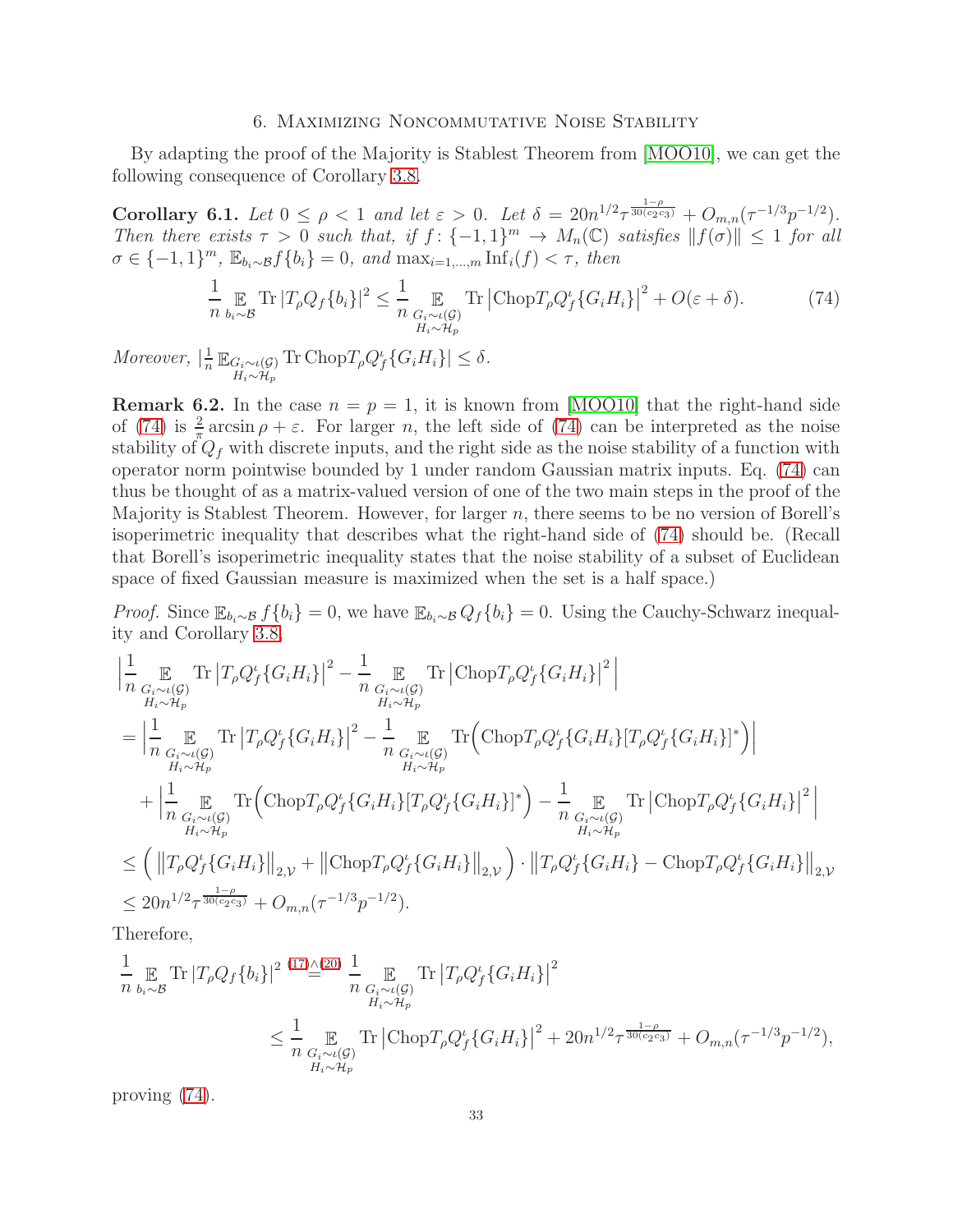Using  $\mathbb{E}_{b_i \sim \mathcal{B}} Q_f^{\iota} \{b_i\} = \mathbb{E}_{G_i \sim \iota(\mathcal{G})}$  $H_i \sim H_p$  $T_{\rho}Q_{f}^{\iota}\{G_{i}H_{i}\}=0$  and the Cauchy-Schwarz inequality,

$$
\frac{1}{n} \Big| \mathop{\mathbb{E}}_{\substack{G_i \sim \iota(\mathcal{G}) \\ H_i \sim \mathcal{H}_p}} \text{Tr} \operatorname{Chop} T_{\rho} Q_f^{\iota} \{ G_i H_i \} \Big| = \frac{1}{n} \Big| \mathop{\mathbb{E}}_{\substack{G_i \sim \iota(\mathcal{G}) \\ H_i \sim \mathcal{H}_p}} \text{Tr} \operatorname{Chop} T_{\rho} Q_f^{\iota} \{ G_i H_i \} - \mathop{\mathbb{E}}_{\substack{G_i \sim \iota(\mathcal{G}) \\ H_i \sim \mathcal{H}_p}} \text{Tr} T_{\rho} Q_f^{\iota} \{ G_i H_i \} \Big|
$$
  

$$
\leq 20n^{1/2} \tau^{\frac{1-\rho}{30(c_2 c_3)}} + O_{m,n}(\tau^{-1/3} p^{-1/2}),
$$

<span id="page-33-0"></span>using Corollary [3.8](#page-23-0) again.

#### 7. An Anti-Concentration Inequality

As in [\[MOO10\]](#page-37-1), we can use our invariance principle to prove anti-concentration estimates of polynomials.

<span id="page-33-4"></span>Corollary 7.1 (An Anti-Concentration Estimate). There exists a constant  $C > 0$ such that the following holds. Let  $Q: (M_n(\mathbb{C}))^m \to M_n(\mathbb{C})$  be a noncommutative multilinear polynomial of degree d. Assume  $\mathbb{E}_{b_i \sim \mathcal{B}} \frac{1}{n} \text{Tr} |Q\{b_i\}|^2 \leq 1$ . Let  $\tau = \max_{1 \leq j \leq m} \text{Inf}_j(Q)$ . Define  $\text{Var}(Q) = \mathbb{E}_{b_i \sim \mathcal{B}} \text{Tr} |Q\{b_i\} - (\mathbb{E}_{b_j \sim \mathcal{B}} Q\{b_j\})|^2$ . Then, for any  $t \in \mathbb{R}$ ,

$$
\frac{1}{n} \sup_{\substack{G_i \sim t(\mathcal{G}) \\ H_i \sim \mathcal{H}}} (\|Q^{\iota}\{G_i H_i\}\| > t) \le \sup_{b_i \sim \mathcal{B}} (\|Q\{b_i\}\| > t) + O(n^3 c_3^d \tau^{1/100}) + C d(4\tau^{1/100} n / [\text{Var}(Q)]^{1/2})^{1/d} + O_{m,n}(\tau^{-1/100} p^{-1/2}).
$$

**Remark 7.2.** The  $\frac{1}{n}$  term on the left side of the inequality seems to be an artifact of our proof method. It comes from [\(77\)](#page-33-1) below, where we bound the normalized trace of a matrix by its operator norm.

*Proof.* Define  $\phi: \mathbb{R} \to \mathbb{R}$  by  $\phi(x) = c \cdot \exp\left(\frac{-1}{1-x^2}\right)$ ) if  $|x| < 1$  and  $\phi(x) = 0$  for all other  $x \in \mathbb{R}$ . The constant  $1/2 < c < 4$  is chosen so that  $\int_{\mathbb{R}} \phi(x) dx = 1$ . It is well-known that  $\phi$  is an infinitely differentiable function with bounded derivatives.

Fix  $r, s > 0$ . Define  $\psi : \mathbb{R} \to \mathbb{R}$  by

<span id="page-33-3"></span>
$$
\psi(x) = \begin{cases}\n0 & \text{if } x \le r - s \\
\frac{s - r + x}{2s} & \text{if } r - s \le x \le r + s \\
1 & \text{if } x > r + s.\n\end{cases}
$$
\n(75)

Define  $\psi_{\lambda}(x) = \psi * \phi_{\lambda}(x) = \int_{\mathbb{R}} \psi(y) \phi_{\lambda}(x - y) dy$ . Then  $\psi_{\lambda}(x) = \psi(x)$  for any  $x \in \mathbb{R}$  with  $x > r + s + \lambda$  or  $x < r - s - \lambda$ . So,

<span id="page-33-2"></span>
$$
\mathop{\mathbb{E}}_{\substack{G_i \sim \iota(\mathcal{G}) \\ H_i \sim \mathcal{H}_p}} \text{Tr}\psi_{\lambda} \left| Q^{\iota} \{ G_i H_i \} \right|^2 \geq \mathop{\mathbb{P}}_{\substack{G_i \sim \iota(\mathcal{G}) \\ H_i \sim \mathcal{H}}} (\left\| Q^{\iota} \{ G_i H_i \} \right\| > r + s + \lambda). \tag{76}
$$

<span id="page-33-1"></span>
$$
\mathop{\mathbb{E}}_{b_i \sim \mathcal{B}} \frac{1}{n} \text{Tr} \psi_\lambda |Q\{b_i\}|^2 \le \mathop{\mathbb{P}}_{\substack{b_i \sim \mathcal{B} \\ 34}} (\|Q\{b_i\}\| > r - s - \lambda). \tag{77}
$$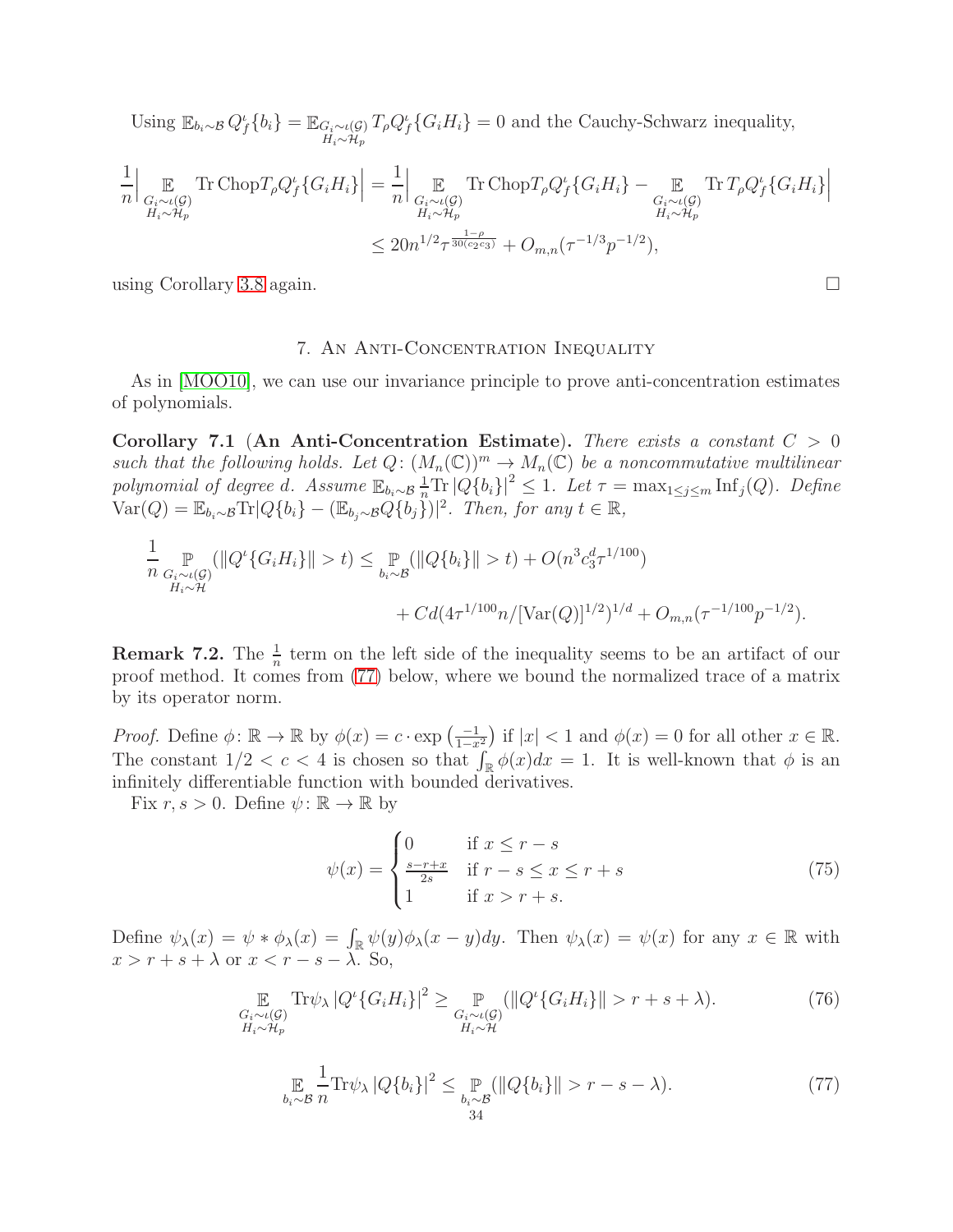Note that  $|\psi_{\lambda}'''(x)| \leq 10^{10} \lambda^{-2} s$ . Applying Theorem [3.5,](#page-19-0)

<span id="page-34-0"></span>
$$
\mathbb{E}_{\substack{G_i \sim \iota(G) \\ H_i \sim \mathcal{H}_p}} \frac{1}{n} \text{Tr} \psi_{\lambda} |Q^{\iota} \{ G_i H_i \} |^2
$$
\n
$$
\leq \mathbb{E}_{\substack{b_i \sim \mathcal{B} \\ h_i \sim \mathcal{B}}} \frac{1}{n} \text{Tr} \psi_{\lambda} |Q \{ b_i \} |^2 + s \lambda^{-2} n^{3/2} 10^{10} (5^3 c_3)^d \tau^{1/4} + O_{m,n} (\lambda^{-2} s p^{-1/2}).
$$
\n(78)

Combining [\(76\)](#page-33-2), [\(77\)](#page-33-1) and [\(78\)](#page-34-0),

$$
\frac{1}{n} \sup_{\substack{G_i \sim t(\mathcal{G}) \\ H_i \sim \mathcal{H}}} (\|Q^{\iota}\{G_i H_i\}\| > r + s + \lambda)
$$
\n
$$
\leq \sup_{b_i \sim \mathcal{B}} (\|Q^{\iota}\{b_i\}\| > r - s - \lambda) + s\lambda^{-2} 10^{10} (5^3 c_3)^d \tau^{1/4} + O_{m,n}(s\lambda^{-2} p^{-1/2})
$$
\n
$$
= \sup_{b_i \sim \mathcal{B}} (\|Q\{b_i\}\| > r + s + \lambda) + \sup_{b_i \sim \mathcal{B}} (r + s + \lambda) \|Q\{b_i\}\| > r - s - \lambda)
$$
\n
$$
+ s\lambda^{-2} n^{3/2} 10^{10} (5^3 c_3)^d \tau^{1/4} + O_{m,n}(s\lambda^{-2} p^{-1/2}). \tag{79}
$$

It remains to show that the second term in [\(79\)](#page-34-1) is small. To this end we apply the anti-concentration result of [\[CW01,](#page-36-22) Theorem 8] (with  $q = 2d$  in their notation) to get: there exists an absolute constant  $C' > 0$  such that, if  $g_1, \ldots, g_m$  are i.i.d. standard real Gaussian random variables, and if Q is any noncommutative multilinear polynomial, then for all  $\varepsilon > 0$ ,

<span id="page-34-1"></span>
$$
\mathbb{P}_{g_1,\dots,g_m}(\|Q\{g_i\}\| < \varepsilon) \le C'd(\varepsilon/[\mathbb{E}_{g_1,\dots,g_m}\|Q\{g_i\}\|^{2}]^{1/2})^{1/d}.
$$

Since  $\mathbb{E}_{g_1,...,g_m} ||Q\{g_i\}||^2 \geq \mathbb{E}_{g_1,...,g_m} \frac{1}{n} \text{Tr} |Q\{g_i\} |^2 \geq \mathbb{E}_{g_1,...,g_m} \frac{1}{n} \text{Tr} |Q\{g_i\} - \widehat{Q}(\emptyset)|^2$ , we conclude that, for any  $r \in \mathbb{R}$ , we have the following "small ball" probability estimate.

<span id="page-34-3"></span>
$$
\mathbb{P}_{g_1,\dots,g_m}(\|\|Q\{g_i\}\| - r| < \varepsilon) \le C' d(\varepsilon n / [\mathbb{E}_{g_1,\dots,g_m} \text{Tr}|Q\{g_i\} - \widehat{Q}(\emptyset)|^2]^{1/2})^{1/d}.\tag{80}
$$

Now, applying the invariance principle [\[IM12,](#page-36-2) Theorem 3.6] with the function  $\Psi: M_n(\mathbb{C}) \to$ R defined by

$$
\Psi(A) = \begin{cases}\n0 & \text{if } \|A\| \le r - 2s \\
\frac{2s - r + \|A\|}{s} & \text{if } r - 2s \le \|A\| \le r - s \\
1 & \text{if } r - s \le \|A\| \le r + s \\
\frac{2s + r - \|A\|}{s} & \text{if } r + s \le \|A\| \le r + 2s \\
0 & \text{if } \|A\| > r + 2s.\n\end{cases}
$$

We get

<span id="page-34-2"></span>
$$
|\mathbb{E}_{b_i \sim \mathcal{B}} \Psi(Q\{b_i\}) - \mathbb{E}_{g_1, \dots, g_m} \Psi(Q\{g_i\})| \leq \frac{2}{s} n^3 C'' \tau^{1/50}.
$$
 (81)

So, applying the definition of  $\Psi$  to [\(81\)](#page-34-2), we get

$$
\mathbb{P}_{b_i \sim \mathcal{B}}(|||Q\{b_i\}|| - r| < s) \leq \frac{2}{s} C'' n^3 \tau^{1/50} + \mathbb{P}_{g_1, \dots, g_m} (|||Q\{g_i\}|| - r| < 2s)
$$
\n
$$
\overset{(80)}{\leq} \frac{2}{s} C'' n^3 \tau^{1/50} + C' d(2sn/[\mathbb{E}_{g_1, \dots, g_m} \text{Tr}|Q\{g_i\} - \widehat{Q}(\emptyset)|^2]^{1/2})^{1/d}
$$
\n
$$
= \frac{2}{s} C'' n^3 \tau^{1/50} + C' d(2sn/[\mathbb{E}_{b_i \sim \mathcal{B}} \text{Tr}|Q\{b_i\} - \widehat{Q}(\emptyset)|^2]^{1/2})^{1/d}.
$$

Finally, substitute the last inequality into [\(79\)](#page-34-1) and set  $s = \lambda = \tau^{1/100}$ 

. — Профессор — Профессор — Профессор — Профессор — Профессор — Профессор — Профессор — Профессор — Профессор <br>В профессор — Профессор — Профессор — Профессор — Профессор — Профессор — Профессор — Профессор — Профессор —<br>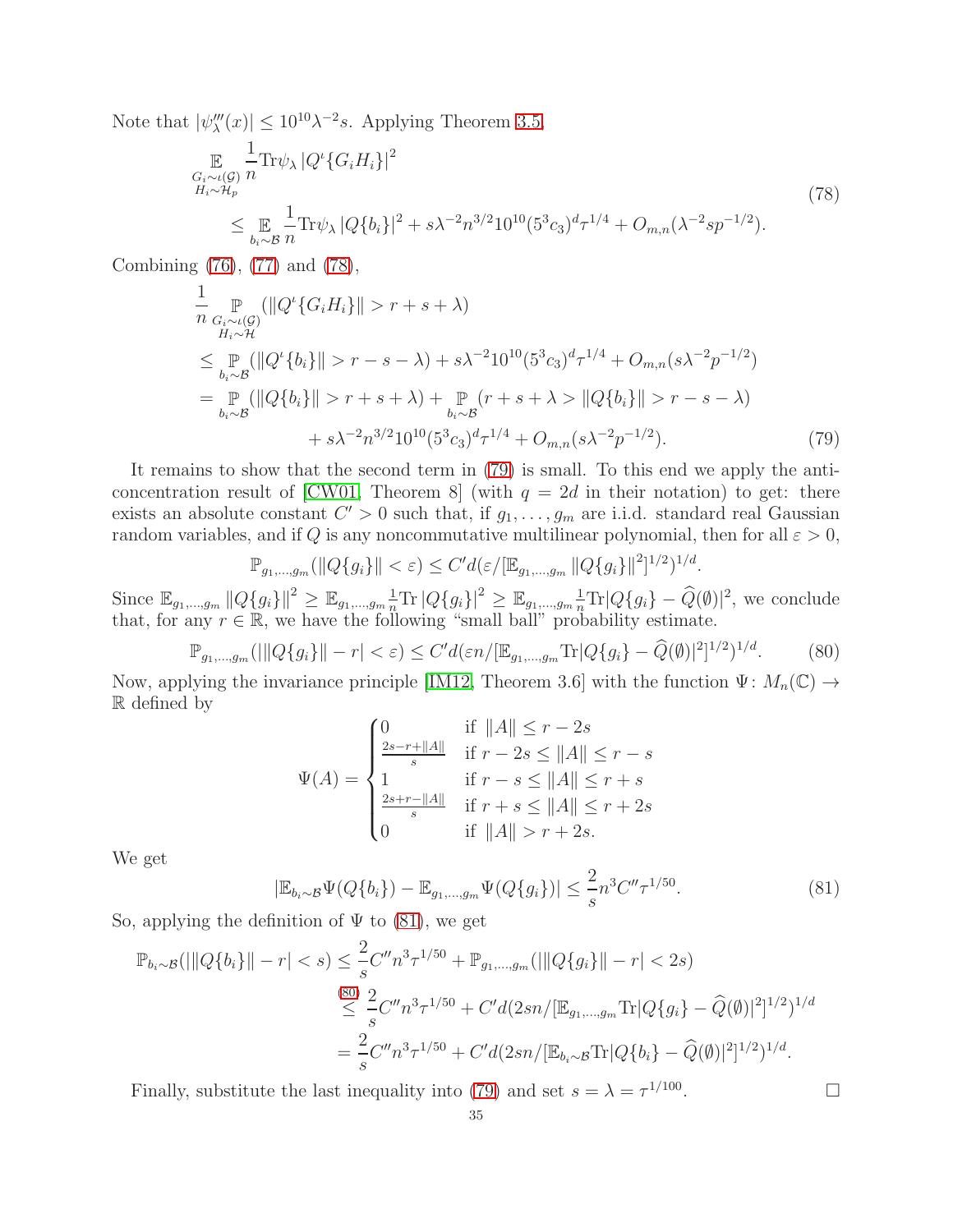Remark 7.3. The theorem [\[IM12,](#page-36-2) Theorem 3.6] used in [\(81\)](#page-34-2) provides an extra multiplicative factor of  $2^{n^2}$  in [\(81\)](#page-34-2). However, this constant can be removed in the following way. Using their notation, they define a function  $\phi \colon \mathbb{R}^k \to \mathbb{R}$  so that  $\phi(x) = \exp(\frac{-1}{1 - \|x\|_2^2})$  if  $\|x\|_2 < 1$ and  $\phi(x) = 0$  otherwise. (In the present paper, we set  $k = n^2$ .) This is the function they use in their convolution formula. If we instead use a function  $\phi$  which is a product of one-dimensional functions, each of which is supported in the interval  $[-1, 1]$ , e.g.  $\phi(x) =$  $\prod_{i=1}^k e$  $\frac{1}{1-x_i^2}$ , then the factor  $2^k$  no longer appears in their proof.

Remark 7.4. The stronger, though more restrictive anti-concentration inequality

<span id="page-35-3"></span>
$$
\sup_{t \in \mathbb{R}} \left| \sup_{g_1, \dots, g_m} (||Q\{g_i\}|| > t) - \sup_{b_i \sim \mathcal{B}} (||Q\{b_i\}|| > t) \right|
$$
\n
$$
\leq O(n^3 c_3^d \tau^{1/100}) + C d(2\tau^{1/100} n / [\text{Var}(Q)]^{1/2})^{1/d},
$$
\n(82)

follows more directly from [\[CW01,](#page-36-22) Theorem 8] and [\[IM12,](#page-36-2) Theorem 3.6] by repeating the argument above. For example, if we use  $\psi$  defined in [\(75\)](#page-33-3), then [\[IM12,](#page-36-2) Theorem 3.6] implies that

$$
|\mathbb{E}_{b_i \sim \mathcal{B}} \psi(Q\{b_i\}) - \mathbb{E}_{g_1, \dots, g_m} \psi(Q\{g_i\})| \leq \frac{2}{s} n^3 C'' \tau^{1/50}.
$$

Applying the definition of  $\psi$  to this inequality, we get

<span id="page-35-2"></span>
$$
\left| \mathop{\mathbb{P}}_{g_1,\dots,g_m} (\|Q\{g_i\}\| > r + s + \lambda) - \mathop{\mathbb{P}}_{b_i \sim \mathcal{B}} (\|Q\{b_i\}\| > r - s - \lambda) \right| \le \frac{2}{s} n^3 C'' \tau^{1/50}.
$$
 (83)

Therefore,

$$
\| \sup_{g_1, \dots, g_m} (||Q\{g_i\}|| > r + s + \lambda) - \sup_{b_i \sim \mathcal{B}} (||Q\{b_i\}|| > r + s + \lambda) \|
$$
  
\n
$$
= \left| - \sup_{g_1, \dots, g_m} (r + s + \lambda) - ||Q\{g_i\}|| > r - s - \lambda \right|
$$
  
\n
$$
+ \sup_{g_1, \dots, g_m} (||Q\{g_i\}|| > r + s + \lambda) - \sup_{b_i \sim \mathcal{B}} (||Q\{b_i\}|| > r - s - \lambda) \|
$$
  
\n
$$
\leq \left| \sup_{g_1, \dots, g_m} (r + s + \lambda) - ||Q\{g_i\}|| > r - s - \lambda) \right|
$$
  
\n
$$
+ \left| \sup_{g_1, \dots, g_m} (||Q\{g_i\}|| > r + s + \lambda) - \sup_{b_i \sim \mathcal{B}} (||Q\{b_i\}|| > r - s - \lambda) \right|.
$$

The second term is bounded by [\(83\)](#page-35-2) and the first term is bounded by [\(80\)](#page-34-3), setting  $s = \lambda$  $\tau^{1/100}$ .

Remark 7.5. It would be desirable to upgrade Corollary [7.1](#page-33-4) and [\(82\)](#page-35-3) to the stronger inequalities presented in [\[MNV15\]](#page-37-23). We leave this research direction to future investigations.

Acknowledgements. Thanks to Todd Kemp, Elchanan Mossel, Assaf Naor, Krzysztof Oleszkiewicz, and Dimitri Shlyakhtenko for helpful discussions.

#### **REFERENCES**

- <span id="page-35-0"></span>[AN06] Noga Alon and Assaf Naor, Approximating the cut-norm via Grothendieck's inequality, SIAM J. Comput. 35 (2006), no. 4, 787–803 (electronic). MR 2203567 (2006k:68176)
- <span id="page-35-1"></span>[Bha97] R. Bhatia, Matrix analysis, Graduate Texts in Mathematics, Springer New York, 1997.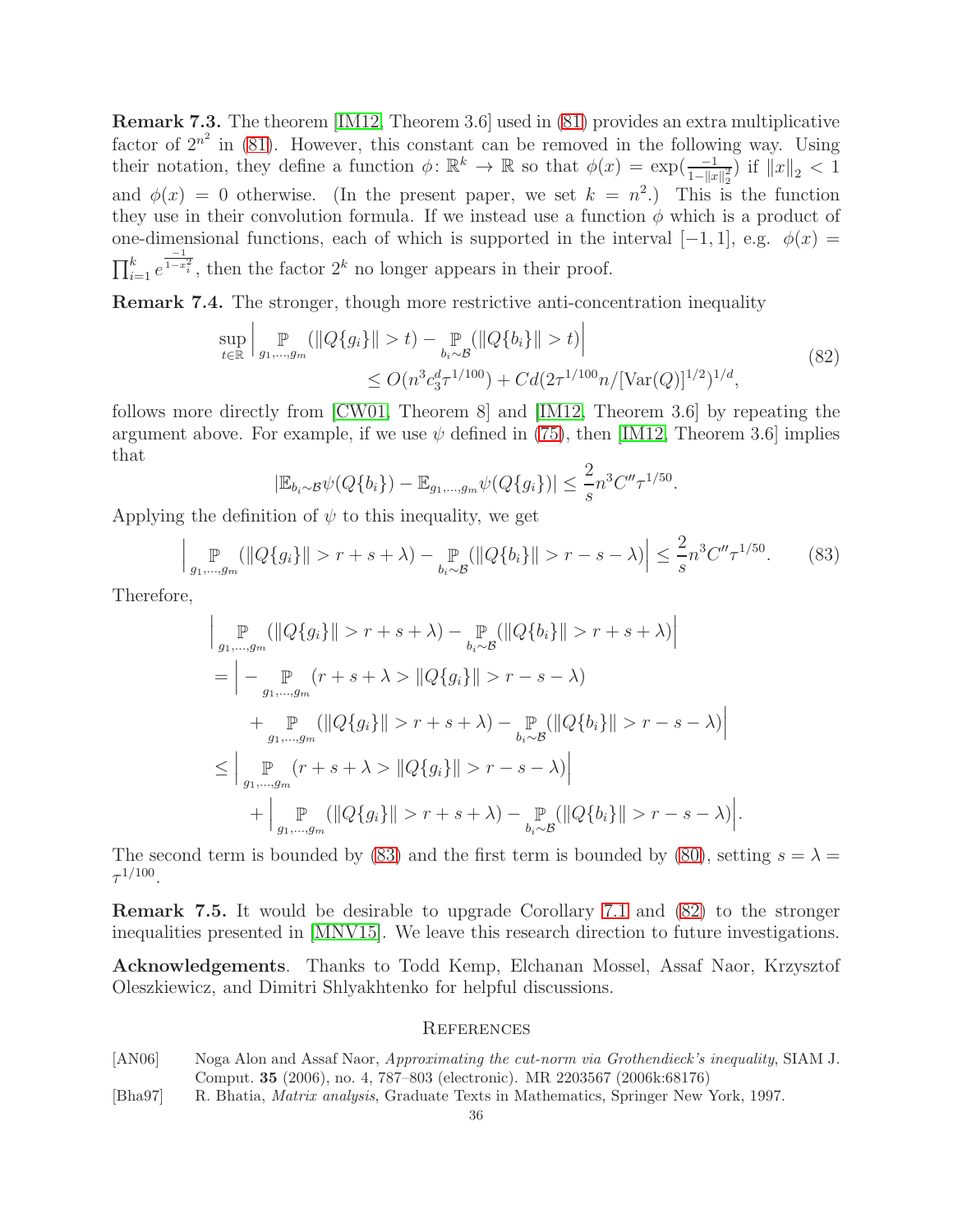- <span id="page-36-12"></span>[BKS16] Afonso S. Bandeira, Christopher Kennedy, and Amit Singer, Approximating the little Grothendieck problem over the orthogonal and unitary groups, Mathematical Programming  $(2016)$ , to appear.
- <span id="page-36-7"></span>[BMMN13] Mark Braverman, Konstantin Makarychev, Yury Makarychev, and Assaf Naor, The Grothendieck constant is strictly smaller than Krivine's bound, Forum Math. Pi 1 (2013), e4, 42. MR 3141414
- <span id="page-36-13"></span>[Bon70] Aline Bonami, Étude des coefficients de Fourier des fonctions de  $L^p(G)$ , Ann. Inst. Fourier (Grenoble) 20 (1970), no. fasc. 2, 335–402 (1971). MR 0283496 (44 #727)
- <span id="page-36-16"></span>[BR15] Jonah Brown-Cohen and Prasad Raghavendra, Combinatorial optimization algorithms via polymorphisms, Electronic Colloquium on Computational Complexity (ECCC) 22 (2015), 7.
- <span id="page-36-10"></span>[BRS15] Jop Briët, Oded Regev, and Rishi Saket, Tight hardness of the non-commutative grothendieck problem, IEEE 56th Annual Symposium on Foundations of Computer Science, FOCS 2015, Berkeley, CA, USA, 17-20 October, 2015, 2015, pp. 1108–1122.
- <span id="page-36-5"></span>[Cha06] Sourav Chatterjee, A generalization of the Lindeberg principle, Ann. Probab. 34 (2006), no. 6, 2061–2076. MR 2294976 (2008c:60028)
- <span id="page-36-11"></span>[CL93] Eric A. Carlen and Elliott H. Lieb, Optimal hypercontractivity for Fermi fields and related noncommutative integration inequalities, Comm. Math. Phys. 155 (1993), no. 1, 27–46. MR 1228524 (94h:46101)
- <span id="page-36-22"></span>[CW01] Anthony Carbery and James Wright, *Distributional and L<sup>q</sup> norm inequalities for polynomials* over convex bodies in  $\mathbb{R}^n$ , Math. Res. Lett. 8 (2001), no. 3, 233-248. MR 1839474
- <span id="page-36-18"></span>[DN14] Aurélien Deya and Ivan Nourdin, *Invariance principles for homogeneous sums of free random* variables, Bernoulli **20** (2014), no. 2, 586–603. MR 3178510
- <span id="page-36-20"></span>[DR13] Sjoerd Dirksen and Eric Ricard, Some remarks on noncommutative Khintchine inequalities, Bull. Lond. Math. Soc. 45 (2013), no. 3, 618–624. MR 3065031
- <span id="page-36-4"></span>[DS01] Kenneth R. Davidson and Stanislaw J. Szarek, Local operator theory, random matrices and Banach spaces, Handbook of the geometry of Banach spaces, Vol. I, North-Holland, Amsterdam, 2001, pp. 317–366. MR 1863696
- <span id="page-36-6"></span>[Gro53] A. Grothendieck, Résumé de la théorie métrique des produits tensoriels topologiques, Bol. Soc. Mat. S˜ao Paulo 8 (1953), 1–79. MR 0094682 (20 #1194)
- <span id="page-36-21"></span>[Gro72] Leonard Gross, Existence and uniqueness of physical ground states, J. Functional Analysis 10 (1972), 52–109. MR 0339722 (49 #4479)
- <span id="page-36-14"></span>[Gro75] , Logarithmic Sobolev inequalities, Amer. J. Math. 97 (1975), no. 4, 1061–1083. MR 0420249 (54 #8263)
- <span id="page-36-9"></span>[Haa85] Uffe Haagerup, The Grothendieck inequality for bilinear forms on C<sup>\*</sup>-algebras, Adv. in Math. 56 (1985), no. 2, 93–116. MR 788936 (86j:46061)
- <span id="page-36-3"></span>[HT99] U. Haagerup and S. Thorbjørnsen, Random matrices and K-theory for exact C<sup>\*</sup>-algebras, Doc. Math. 4 (1999), 341–450 (electronic). MR 1710376 (2000g:46092)
- <span id="page-36-2"></span>[IM12] Marcus Isaksson and Elchanan Mossel, *Maximally stable Gaussian partitions with discrete ap*plications, Israel J. Math. 189 (2012), 347–396. MR 2931402
- <span id="page-36-8"></span>[Kai83] Sten Kaijser, A simple-minded proof of the Pisier-Grothendieck inequality, Banach spaces, harmonic analysis, and probability theory (Storrs, Conn., 1980/1981), Lecture Notes in Math., vol. 995, Springer, Berlin, 1983, pp. 33–44. MR 717227 (85d:46097)
- <span id="page-36-1"></span>[Kal02] Gil Kalai, A Fourier-theoretic perspective on the Condorcet paradox and Arrow's theorem, Adv. in Appl. Math. 29 (2002), no. 3, 412–426. MR 1942631
- <span id="page-36-17"></span>[Kan14] Daniel M. Kane, The correct exponent for the Gotsman-Linial conjecture, Comput. Complexity 23 (2014), no. 2, 151–175. MR 3212596
- <span id="page-36-19"></span>[Kho02] Subhash Khot, On the power of unique 2-prover 1-round games, Proceedings of the Thirty-Fourth Annual ACM Symposium on Theory of Computing (New York), ACM, 2002, pp. 767–775 (electronic). MR MR2121525
- <span id="page-36-0"></span>[KKL88] Jeff Kahn, Gil Kalai, and Nathan Linial, The influence of variables on boolean functions, Proc. of 29th Annual IEEE Symposium on Foundations of Computer Science, 1988, pp. 68–80.
- <span id="page-36-15"></span>[KKMO07] Subhash Khot, Guy Kindler, Elchanan Mossel, and Ryan O'Donnell, Optimal inapproximability results for  $MAX-CUT$  and other 2-variable  $CSPs$ ?, SIAM J. Comput. **37** (2007), no. 1, 319–357. MR 2306295 (2008d:68035)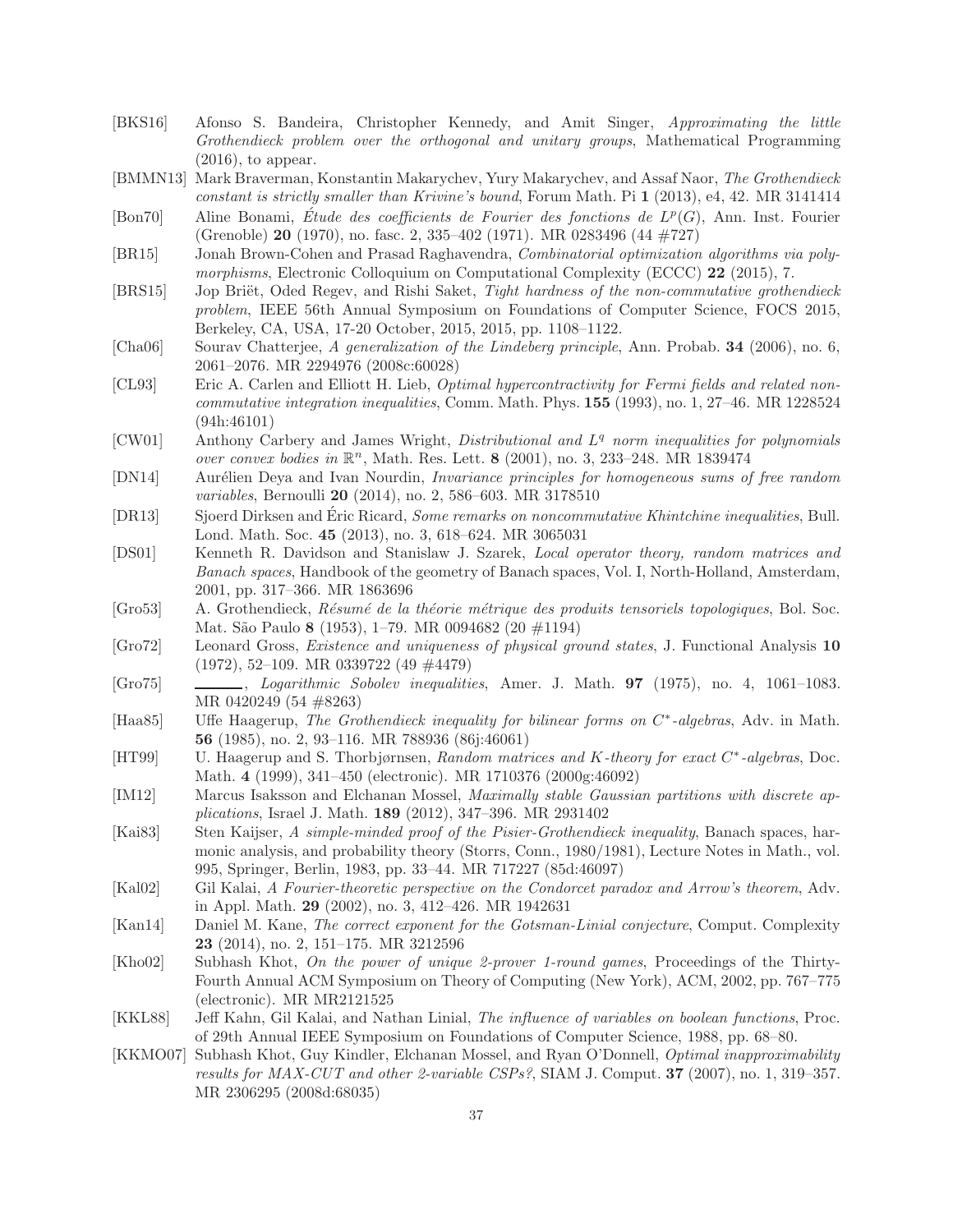- <span id="page-37-4"></span>[KN09] Subhash Khot and Assaf Naor, Approximate kernel clustering, Mathematika 55 (2009), no. 1-2, 129–165. MR 2573605 (2011c:68166)
- <span id="page-37-8"></span>[KN12] , Grothendieck-type inequalities in combinatorial optimization, Comm. Pure Appl. Math. 65 (2012), no. 7, 992–1035. MR 2922372
- <span id="page-37-5"></span>[KN13] , Sharp kernel clustering algorithms and their associated grothendieck inequalities, Random Structures & Algorithms 42 (2013), no. 3, 269–300.
- <span id="page-37-6"></span>[KVV14] Dmitry S. Kaliuzhnyi-Verbovetskyi and Victor Vinnikov, Foundations of free noncommutative function theory, Mathematical Surveys and Monographs, vol. 199, American Mathematical Society, Providence, RI, 2014. MR 3244229
- <span id="page-37-7"></span>[LP68] J. Lindenstrauss and A. Pelczyński, Absolutely summing operators in  $L_p$ -spaces and their applications, Studia Math. 29 (1968), 275–326. MR 0231188 (37 #6743)
- <span id="page-37-22"></span>[MJC+14] Lester Mackey, Michael I. Jordan, Richard Y. Chen, Brendan Farrell, and Joel A. Tropp, Matrix concentration inequalities via the method of exchangeable pairs, Ann. Probab.  $42$  (2014), no. 3, 906–945. MR 3189061
- <span id="page-37-2"></span>[MN15] Elchanan Mossel and Joe Neeman, Robust optimality of Gaussian noise stability, J. Eur. Math. Soc. (JEMS) 17 (2015), no. 2, 433–482. MR 3317748
- <span id="page-37-23"></span>[MNV15] Raghu Meka, Oanh Nguyen, and Van Vu, Anti-concentration for polynomials of independent random variables, Preprint, [arXiv:1507.00829,](http://arxiv.org/abs/1507.00829) 2015.
- <span id="page-37-1"></span>[MOO10] Elchanan Mossel, Ryan O'Donnell, and Krzysztof Oleszkiewicz, Noise stability of functions with low influences: invariance and optimality, Ann. of Math.  $(2)$  171  $(2010)$ , no. 1, 295–341. MR 2630040 (2012a:60091)
- <span id="page-37-15"></span>[Mos10] Elchanan Mossel, *Gaussian bounds for noise correlation of functions*, Geom. Funct. Anal. 19 (2010), no. 6, 1713–1756. MR 2594620 (2011b:60080)
- <span id="page-37-18"></span>[MP14] Shahar Mendelson and Grigoris Paouris, On the singular values of random matrices, J. Eur. Math. Soc. (JEMS) 16 (2014), no. 4, 823–834. MR 3191978
- <span id="page-37-21"></span>[MS12] Mark W. Meckes and Stanisław J. Szarek, Concentration for noncommutative polynomials in random matrices, Proc. Amer. Math. Soc. 140 (2012), no. 5, 1803–1813. MR 2869165 (2012j:60048)
- <span id="page-37-16"></span>[Nel73] Edward Nelson, The free Markoff field, J. Functional Analysis 12 (1973), 211–227. MR 0343816  $(49 \#8556)$
- <span id="page-37-19"></span>[NPR10] Ivan Nourdin, Giovanni Peccati, and Gesine Reinert, Invariance principles for homogeneous sums: universality of Gaussian Wiener chaos, Ann. Probab. 38 (2010), no. 5, 1947–1985. MR 2722791 (2011g:60043)
- <span id="page-37-12"></span>[NR14] Assaf Naor and Oded Regev, Krivine schemes are optimal, Proc. Amer. Math. Soc. 142 (2014), no. 12, 4315–4320. MR 3266999
- <span id="page-37-11"></span>[NRV14] Assaf Naor, Oded Regev, and Thomas Vidick, Efficient rounding for the noncommutative Grothendieck inequality, Theory Comput. 10 (2014), 257–295. MR 3267842
- <span id="page-37-17"></span>[O'D14a] Ryan O'Donnell, Analysis of Boolean functions, Cambridge University Press, 2014.
- <span id="page-37-3"></span>[O'D14b] , Social choice, computational complexity, gaussian geometry, and boolean functions, Proceedings of the ICM, 2014.
- <span id="page-37-10"></span>[Pis78] Gilles Pisier, Grothendieck's theorem for noncommutative C<sup>\*</sup>-algebras, with an appendix on Grothendieck's constants, J. Funct. Anal. 29 (1978), no. 3, 397–415. MR 512252 (80j:47027)
- <span id="page-37-9"></span>[Pis12] , Grothendieck's theorem, past and present, Bull. Amer. Math. Soc. (N.S.) 49 (2012), no. 2, 237–323. MR 2888168
- <span id="page-37-14"></span>[Rot79] V. I. Rotar', *Limit theorems for polylinear forms*, J. Multivariate Anal. 9 (1979), no. 4, 511–530. MR 556909 (81m:60039)
- <span id="page-37-13"></span>[RS09] Prasad Raghavendra and David Steurer, Towards computing the Grothendieck constant, Proceedings of the Twentieth Annual ACM-SIAM Symposium on Discrete Algorithms (Philadelphia, PA), SIAM, 2009, pp. 525–534. MR 2809257 (2012i:90109)
- <span id="page-37-0"></span>[Tal94] Michel Talagrand, On Russo's approximate zero-one law, Ann. Probab. 22 (1994), no. 3, 1576– 1587. MR 1303654 (96g:28009)
- <span id="page-37-20"></span>[TV11] Terence Tao and Van Vu, Random matrices: universality of local eigenvalue statistics, Acta Math. 206 (2011), no. 1, 127–204. MR 2784665 (2012d:60016)